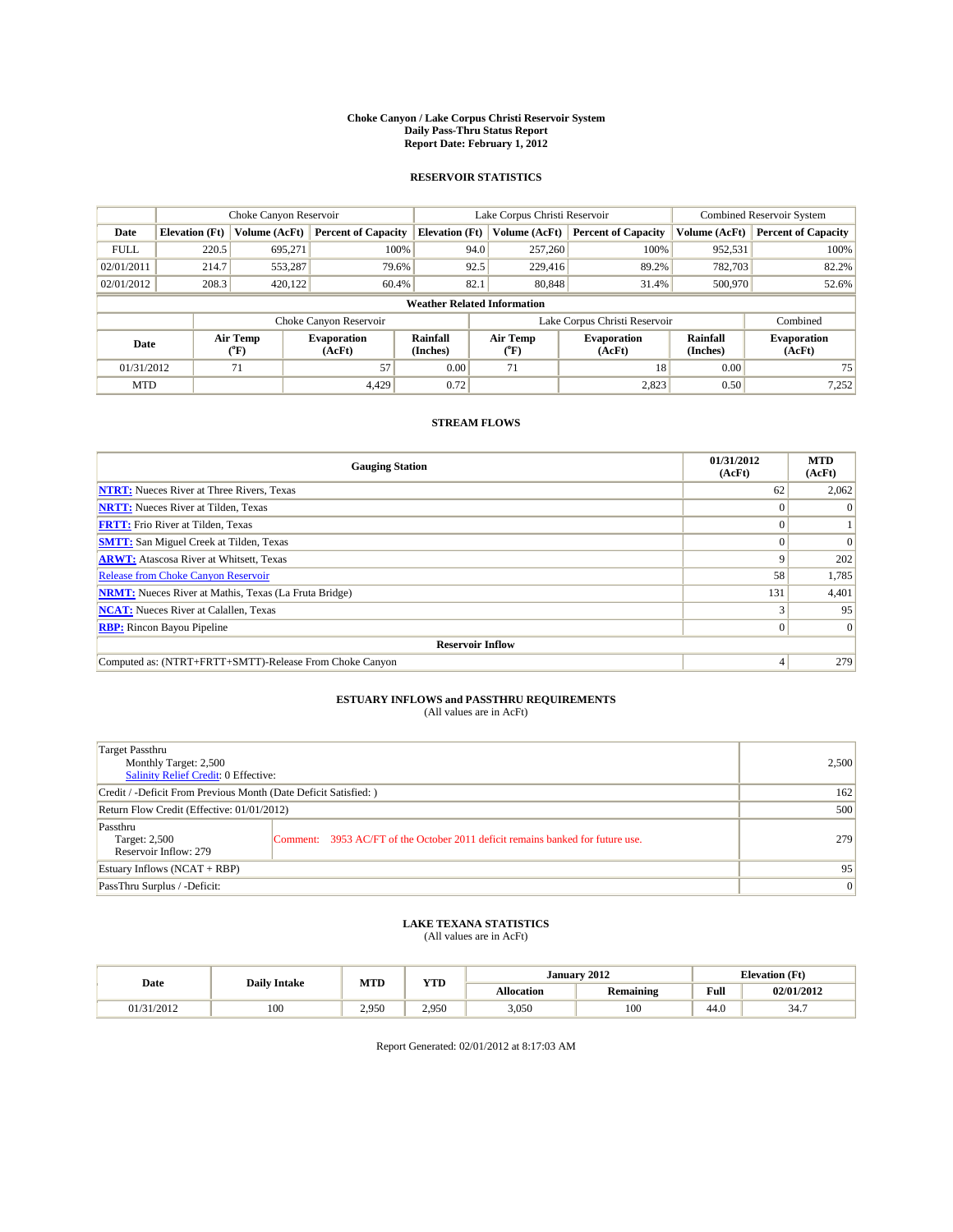#### **Choke Canyon / Lake Corpus Christi Reservoir System Daily Pass-Thru Status Report Report Date: February 2, 2012**

### **RESERVOIR STATISTICS**

|             | Choke Canyon Reservoir             |                  |                              |                             | Lake Corpus Christi Reservoir | <b>Combined Reservoir System</b> |                      |                              |  |  |
|-------------|------------------------------------|------------------|------------------------------|-----------------------------|-------------------------------|----------------------------------|----------------------|------------------------------|--|--|
| Date        | <b>Elevation</b> (Ft)              | Volume (AcFt)    | <b>Percent of Capacity</b>   | <b>Elevation</b> (Ft)       | Volume (AcFt)                 | <b>Percent of Capacity</b>       | Volume (AcFt)        | <b>Percent of Capacity</b>   |  |  |
| <b>FULL</b> | 220.5                              | 695,271          | 100%                         | 94.0                        | 257,260                       | 100%                             | 952,531              | 100%                         |  |  |
| 02/02/2011  | 214.7                              | 553,060          | 79.5%                        | 92.4                        | 229,240                       | 89.1%                            | 782,300              | 82.1%                        |  |  |
| 02/02/2012  | 208.4                              | 420,902          | 60.5%                        | 82.2                        | 81.052                        | 31.5%                            | 501,954              | 52.7%                        |  |  |
|             | <b>Weather Related Information</b> |                  |                              |                             |                               |                                  |                      |                              |  |  |
|             |                                    |                  | Choke Canyon Reservoir       |                             |                               | Lake Corpus Christi Reservoir    |                      | Combined                     |  |  |
| Date        |                                    | Air Temp<br>(°F) | <b>Evaporation</b><br>(AcFt) | <b>Rainfall</b><br>(Inches) | Air Temp<br>(°F)              | <b>Evaporation</b><br>(AcFt)     | Rainfall<br>(Inches) | <b>Evaporation</b><br>(AcFt) |  |  |
| 02/01/2012  |                                    | 76               | 113                          | 0.00                        | 80                            | 71                               | 0.00                 | 184                          |  |  |
| <b>MTD</b>  |                                    |                  | 113                          | 0.00                        |                               | 71                               | 0.00                 | 184                          |  |  |

### **STREAM FLOWS**

| <b>Gauging Station</b>                                       | 02/01/2012<br>(AcFt) | <b>MTD</b><br>(AcFt) |
|--------------------------------------------------------------|----------------------|----------------------|
| <b>NTRT:</b> Nueces River at Three Rivers, Texas             | 60                   | 60                   |
| <b>NRTT:</b> Nueces River at Tilden, Texas                   |                      | $\Omega$             |
| <b>FRTT:</b> Frio River at Tilden, Texas                     |                      |                      |
| <b>SMTT:</b> San Miguel Creek at Tilden, Texas               |                      | $\Omega$             |
| <b>ARWT:</b> Atascosa River at Whitsett, Texas               | Z.                   | 8                    |
| Release from Choke Canyon Reservoir                          | 58                   | 58                   |
| <b>NRMT:</b> Nueces River at Mathis, Texas (La Fruta Bridge) | 115                  | 115                  |
| <b>NCAT:</b> Nueces River at Calallen, Texas                 |                      |                      |
| <b>RBP:</b> Rincon Bayou Pipeline                            | $\Omega$             |                      |
| <b>Reservoir Inflow</b>                                      |                      |                      |
| Computed as: (NTRT+FRTT+SMTT)-Release From Choke Canyon      |                      |                      |

# **ESTUARY INFLOWS and PASSTHRU REQUIREMENTS**<br>(All values are in AcFt)

| Target Passthru<br>Monthly Target: 2,500<br>Salinity Relief Credit: 0 Effective: |                                                                                | 2,500 |
|----------------------------------------------------------------------------------|--------------------------------------------------------------------------------|-------|
| Credit / -Deficit From Previous Month (Date Deficit Satisfied: )                 | 95                                                                             |       |
| Return Flow Credit (Effective: 02/01/2012)                                       | 500                                                                            |       |
| Passthru<br>Target: 2,500<br>Reservoir Inflow: 2                                 | Comment: 3953 AC/FT of the October 2011 deficit remains banked for future use. |       |
| Estuary Inflows (NCAT + RBP)                                                     |                                                                                | 4     |
| PassThru Surplus / -Deficit:                                                     | $\mathbf{0}$                                                                   |       |

## **LAKE TEXANA STATISTICS** (All values are in AcFt)

|            | <b>Daily Intake</b> | MTD | <b>YTD</b> | February 2012<br><b>Elevation</b> (Ft) |                  |                                         |             |
|------------|---------------------|-----|------------|----------------------------------------|------------------|-----------------------------------------|-------------|
| Date       |                     |     |            | Allocation                             | <b>Remaining</b> | Full<br>the contract of the contract of | 02/02/2012  |
| 02/01/2012 | 100                 | 100 | 3.050      | 3,040                                  | 2.940            | 44.0                                    | 247<br>، 34 |

Report Generated: 02/02/2012 at 8:41:14 AM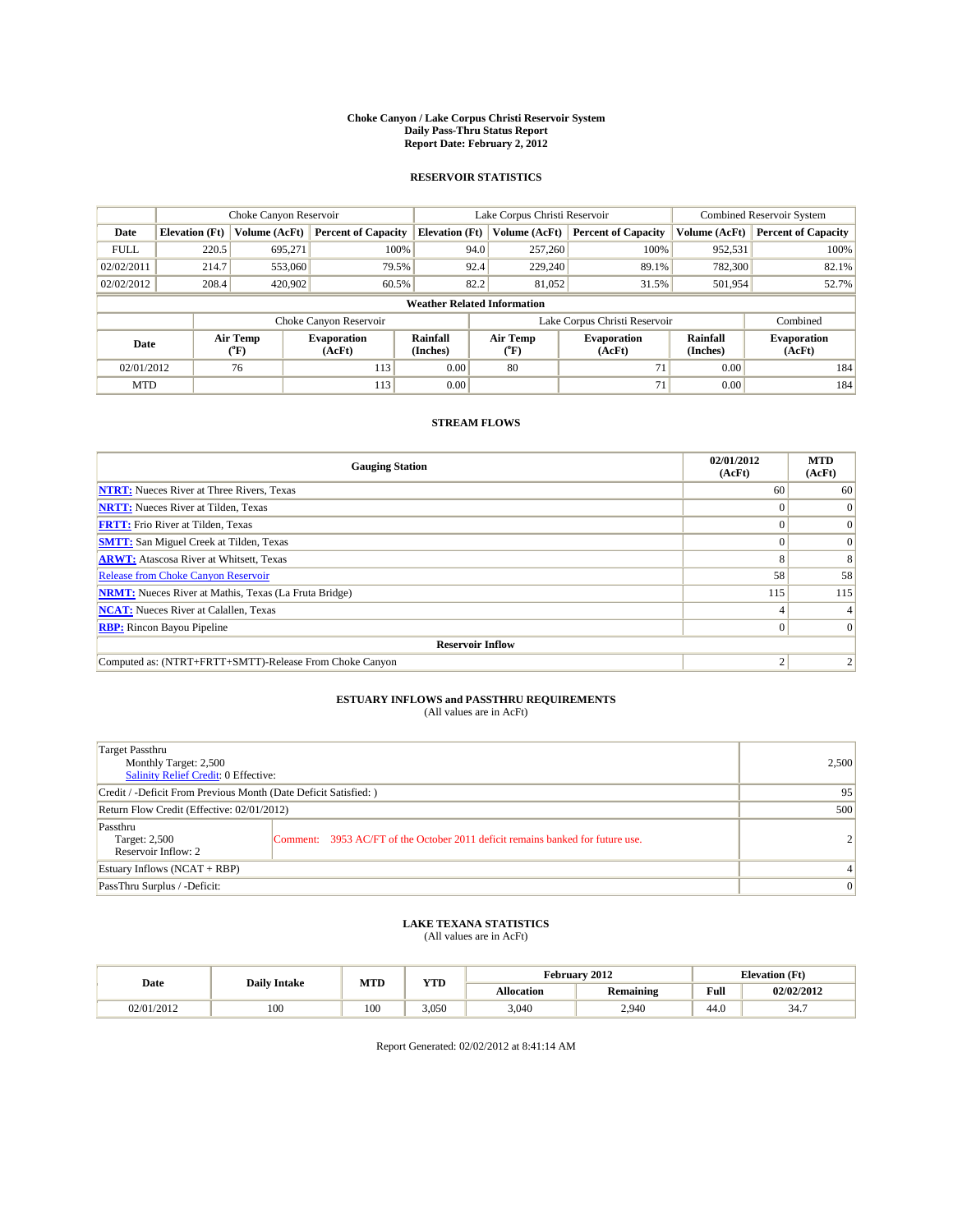#### **Choke Canyon / Lake Corpus Christi Reservoir System Daily Pass-Thru Status Report Report Date: February 3, 2012**

### **RESERVOIR STATISTICS**

|             | Choke Canyon Reservoir             |                      |                              |                             | Lake Corpus Christi Reservoir | <b>Combined Reservoir System</b> |                      |                              |  |  |
|-------------|------------------------------------|----------------------|------------------------------|-----------------------------|-------------------------------|----------------------------------|----------------------|------------------------------|--|--|
| Date        | <b>Elevation</b> (Ft)              | <b>Volume (AcFt)</b> | <b>Percent of Capacity</b>   | <b>Elevation</b> (Ft)       | Volume (AcFt)                 | <b>Percent of Capacity</b>       | Volume (AcFt)        | <b>Percent of Capacity</b>   |  |  |
| <b>FULL</b> | 220.5                              | 695,271              | 100%                         | 94.0                        | 257,260                       | 100%                             | 952,531              | 100%                         |  |  |
| 02/03/2011  | 214.6                              | 552,151              | 79.4%                        | 92.3                        | 226,770                       | 88.1%                            | 778,921              | 81.8%                        |  |  |
| 02/03/2012  | 208.4                              | 420,902              | 60.5%                        | 82.2                        | 81.052                        | 31.5%                            | 501,954              | 52.7%                        |  |  |
|             | <b>Weather Related Information</b> |                      |                              |                             |                               |                                  |                      |                              |  |  |
|             |                                    |                      | Choke Canyon Reservoir       |                             |                               | Lake Corpus Christi Reservoir    |                      | Combined                     |  |  |
| Date        |                                    | Air Temp<br>(°F)     | <b>Evaporation</b><br>(AcFt) | <b>Rainfall</b><br>(Inches) | Air Temp<br>(°F)              | <b>Evaporation</b><br>(AcFt)     | Rainfall<br>(Inches) | <b>Evaporation</b><br>(AcFt) |  |  |
| 02/02/2012  |                                    | 77                   | 170                          | 0.00                        | 77                            | 77                               | 0.02                 | 247                          |  |  |
| <b>MTD</b>  |                                    |                      | 283                          | 0.00                        |                               | 148                              | 0.02                 | 431                          |  |  |

### **STREAM FLOWS**

| <b>Gauging Station</b>                                       | 02/02/2012<br>(AcFt) | <b>MTD</b><br>(AcFt) |
|--------------------------------------------------------------|----------------------|----------------------|
| <b>NTRT:</b> Nueces River at Three Rivers, Texas             | 60                   | 119                  |
| <b>NRTT:</b> Nueces River at Tilden, Texas                   |                      |                      |
| <b>FRTT:</b> Frio River at Tilden, Texas                     |                      |                      |
| <b>SMTT:</b> San Miguel Creek at Tilden, Texas               |                      |                      |
| <b>ARWT:</b> Atascosa River at Whitsett, Texas               |                      | 15                   |
| Release from Choke Canyon Reservoir                          | 58                   | 115                  |
| <b>NRMT:</b> Nueces River at Mathis, Texas (La Fruta Bridge) | 97                   | 212                  |
| <b>NCAT:</b> Nueces River at Calallen, Texas                 | 0                    |                      |
| <b>RBP:</b> Rincon Bayou Pipeline                            | $\Omega$             | $\Omega$             |
| <b>Reservoir Inflow</b>                                      |                      |                      |
| Computed as: (NTRT+FRTT+SMTT)-Release From Choke Canyon      |                      |                      |

# **ESTUARY INFLOWS and PASSTHRU REQUIREMENTS**<br>(All values are in AcFt)

| Target Passthru<br>Monthly Target: 2,500<br>Salinity Relief Credit: 0 Effective: |                                                                                | 2,500 |
|----------------------------------------------------------------------------------|--------------------------------------------------------------------------------|-------|
| Credit / -Deficit From Previous Month (Date Deficit Satisfied: )                 | 95                                                                             |       |
| Return Flow Credit (Effective: 02/01/2012)                                       | 500                                                                            |       |
| Passthru<br>Target: 2,500<br>Reservoir Inflow: 4                                 | Comment: 3953 AC/FT of the October 2011 deficit remains banked for future use. | 4     |
| Estuary Inflows (NCAT + RBP)                                                     |                                                                                | 4     |
| PassThru Surplus / -Deficit:                                                     | $\mathbf{0}$                                                                   |       |

## **LAKE TEXANA STATISTICS** (All values are in AcFt)

|            | <b>Daily Intake</b> | <b>MTD</b> | <b>YTD</b> |                   | February 2012    | <b>Elevation</b> (Ft) |            |
|------------|---------------------|------------|------------|-------------------|------------------|-----------------------|------------|
| Date       |                     |            |            | <b>Allocation</b> | <b>Remaining</b> | Full                  | 02/03/2012 |
| 02/02/2012 | 100                 | 200        | 3.150      | 3,040             | 2.840            | 44.0                  | 34.8       |

Report Generated: 02/03/2012 at 9:17:42 AM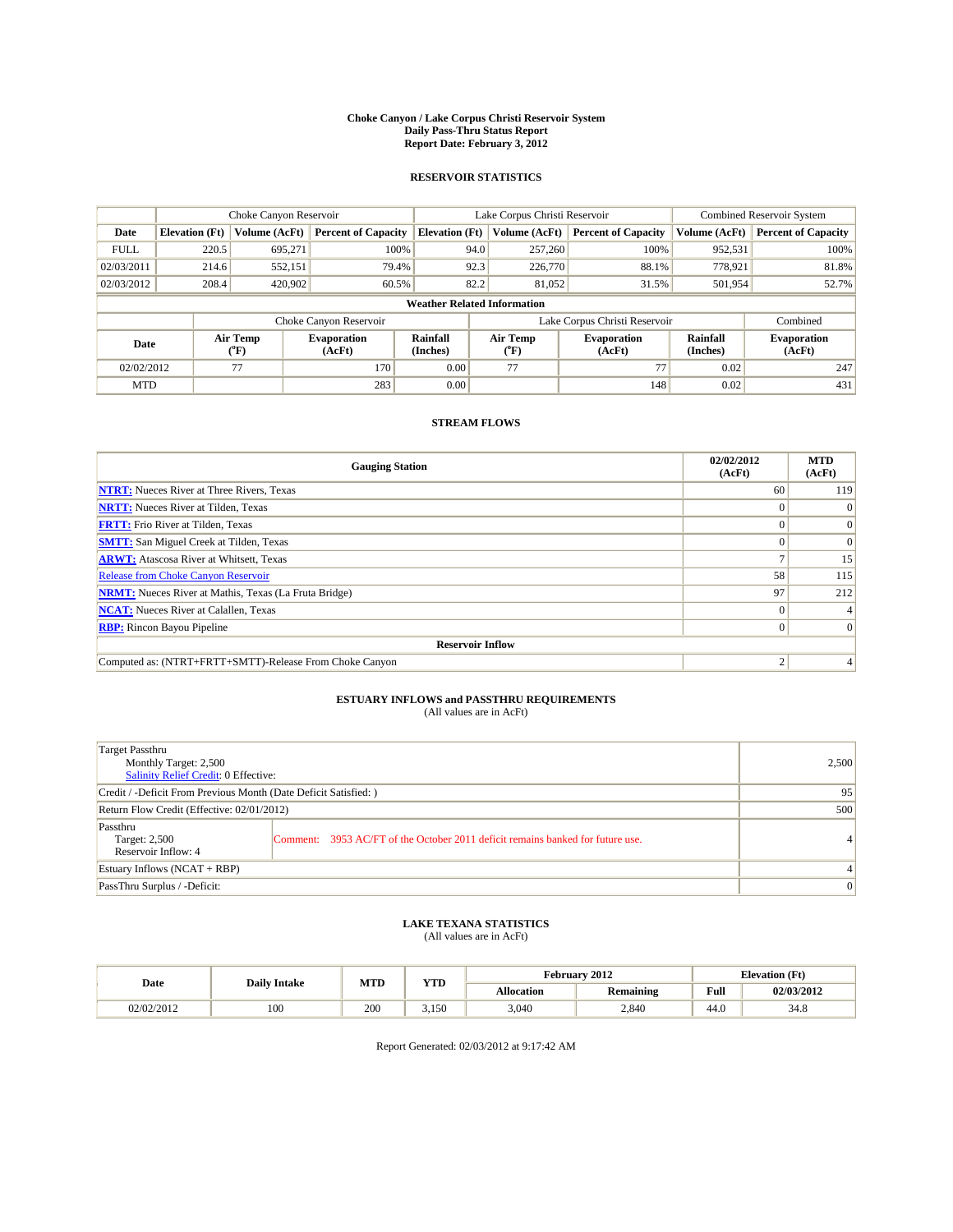#### **Choke Canyon / Lake Corpus Christi Reservoir System Daily Pass-Thru Status Report Report Date: February 4, 2012**

### **RESERVOIR STATISTICS**

|             | Choke Canyon Reservoir             |                      |                              |                             | Lake Corpus Christi Reservoir | <b>Combined Reservoir System</b> |                      |                              |  |  |
|-------------|------------------------------------|----------------------|------------------------------|-----------------------------|-------------------------------|----------------------------------|----------------------|------------------------------|--|--|
| Date        | <b>Elevation</b> (Ft)              | <b>Volume (AcFt)</b> | <b>Percent of Capacity</b>   | <b>Elevation</b> (Ft)       | Volume (AcFt)                 | <b>Percent of Capacity</b>       | Volume (AcFt)        | <b>Percent of Capacity</b>   |  |  |
| <b>FULL</b> | 220.5                              | 695,271              | 100%                         | 94.0                        | 257,260                       | 100%                             | 952,531              | 100%                         |  |  |
| 02/04/2011  | 214.6                              | 551,924              | 79.4%                        | 92.3                        | 226,242                       | 87.9%                            | 778.166              | 81.7%                        |  |  |
| 02/04/2012  | 208.3                              | 419,150              | 60.3%                        | 82.2                        | 81.052                        | 31.5%                            | 500,202              | 52.5%                        |  |  |
|             | <b>Weather Related Information</b> |                      |                              |                             |                               |                                  |                      |                              |  |  |
|             |                                    |                      | Choke Canyon Reservoir       |                             |                               | Lake Corpus Christi Reservoir    |                      | Combined                     |  |  |
| Date        |                                    | Air Temp<br>(°F)     | <b>Evaporation</b><br>(AcFt) | <b>Rainfall</b><br>(Inches) | Air Temp<br>(°F)              | <b>Evaporation</b><br>(AcFt)     | Rainfall<br>(Inches) | <b>Evaporation</b><br>(AcFt) |  |  |
| 02/03/2012  |                                    | 79                   | 203                          | 0.00                        | 83                            | 65                               | 0.00                 | 268                          |  |  |
| <b>MTD</b>  |                                    |                      | 486                          | 0.00                        |                               | 213                              | 0.02                 | 699                          |  |  |

### **STREAM FLOWS**

| <b>Gauging Station</b>                                       | 02/03/2012<br>(AcFt) | <b>MTD</b><br>(AcFt) |
|--------------------------------------------------------------|----------------------|----------------------|
| <b>NTRT:</b> Nueces River at Three Rivers, Texas             | 62                   | 181                  |
| <b>NRTT:</b> Nueces River at Tilden, Texas                   |                      |                      |
| <b>FRTT:</b> Frio River at Tilden, Texas                     |                      |                      |
| <b>SMTT:</b> San Miguel Creek at Tilden, Texas               |                      |                      |
| <b>ARWT:</b> Atascosa River at Whitsett, Texas               | n                    | 21                   |
| Release from Choke Canyon Reservoir                          | 58                   | 173                  |
| <b>NRMT:</b> Nueces River at Mathis, Texas (La Fruta Bridge) | 97                   | 310                  |
| <b>NCAT:</b> Nueces River at Calallen, Texas                 | 0                    |                      |
| <b>RBP:</b> Rincon Bayou Pipeline                            | $\Omega$             | $\Omega$             |
| <b>Reservoir Inflow</b>                                      |                      |                      |
| Computed as: (NTRT+FRTT+SMTT)-Release From Choke Canyon      | 4                    | 8                    |

# **ESTUARY INFLOWS and PASSTHRU REQUIREMENTS**<br>(All values are in AcFt)

| Target Passthru<br>Monthly Target: 2,500<br>Salinity Relief Credit: 0 Effective: |                                                                                | 2,500 |
|----------------------------------------------------------------------------------|--------------------------------------------------------------------------------|-------|
| Credit / -Deficit From Previous Month (Date Deficit Satisfied: )                 | 95                                                                             |       |
| Return Flow Credit (Effective: 02/01/2012)                                       | 500                                                                            |       |
| Passthru<br>Target: 2,500<br>Reservoir Inflow: 8                                 | Comment: 3953 AC/FT of the October 2011 deficit remains banked for future use. | 8     |
| Estuary Inflows (NCAT + RBP)                                                     |                                                                                | 4     |
| PassThru Surplus / -Deficit:                                                     | $\mathbf{0}$                                                                   |       |

## **LAKE TEXANA STATISTICS** (All values are in AcFt)

| Date       | <b>Daily Intake</b> | <b>MTD</b> | <b>YTD</b> |                   | February 2012    |      | <b>Elevation</b> (Ft) |
|------------|---------------------|------------|------------|-------------------|------------------|------|-----------------------|
|            |                     |            |            | <b>Allocation</b> | <b>Remaining</b> | Full | 02/04/2012            |
| 02/03/2012 | 100                 | 300        | 3.250      | 3,040             | 2.740            | 44.0 | 34.9                  |

Report Generated: 02/04/2012 at 8:10:54 AM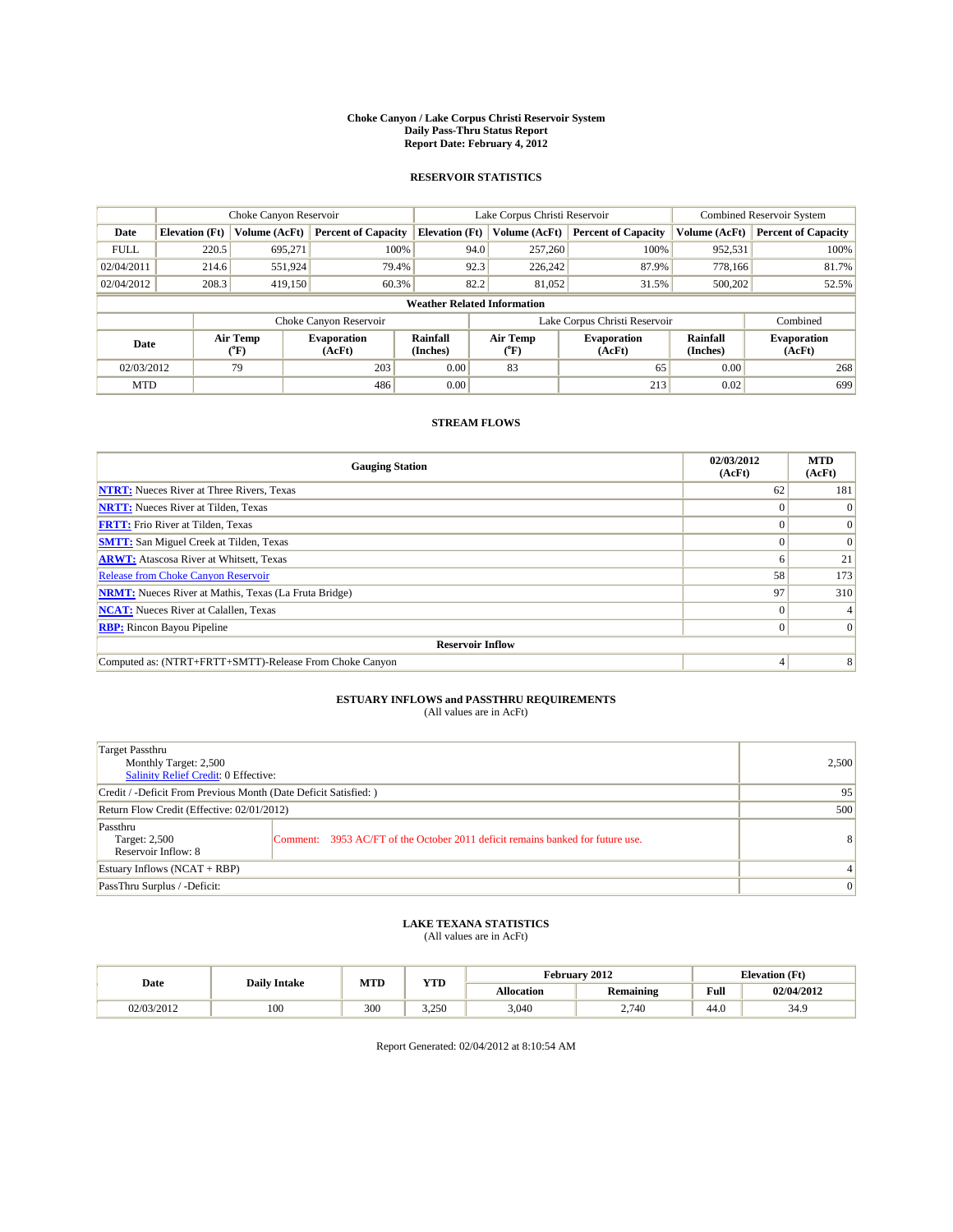#### **Choke Canyon / Lake Corpus Christi Reservoir System Daily Pass-Thru Status Report Report Date: February 5, 2012**

### **RESERVOIR STATISTICS**

|             | Choke Canyon Reservoir             |                             |                              |                             | Lake Corpus Christi Reservoir |         |                               |                      | Combined Reservoir System    |  |
|-------------|------------------------------------|-----------------------------|------------------------------|-----------------------------|-------------------------------|---------|-------------------------------|----------------------|------------------------------|--|
| Date        | <b>Elevation</b> (Ft)              | <b>Volume (AcFt)</b>        | <b>Percent of Capacity</b>   | <b>Elevation</b> (Ft)       | Volume (AcFt)                 |         | <b>Percent of Capacity</b>    | Volume (AcFt)        | <b>Percent of Capacity</b>   |  |
| <b>FULL</b> | 220.5                              | 695,271                     | 100%                         |                             | 94.0                          | 257,260 | 100%                          | 952,531              | 100%                         |  |
| 02/05/2011  | 214.6                              | 551,924                     | 79.4%                        |                             | 92.2                          | 224,659 | 87.3%                         | 776,583              | 81.5%                        |  |
| 02/05/2012  | 208.3                              | 420,317                     | 60.5%                        |                             | 82.2                          | 81,768  | 31.8%                         | 502,085              | 52.7%                        |  |
|             | <b>Weather Related Information</b> |                             |                              |                             |                               |         |                               |                      |                              |  |
|             |                                    |                             | Choke Canyon Reservoir       |                             |                               |         | Lake Corpus Christi Reservoir |                      | Combined                     |  |
| Date        |                                    | Air Temp<br>${}^{\circ}$ F) | <b>Evaporation</b><br>(AcFt) | <b>Rainfall</b><br>(Inches) | Air Temp<br>$(^oF)$           |         | <b>Evaporation</b><br>(AcFt)  | Rainfall<br>(Inches) | <b>Evaporation</b><br>(AcFt) |  |
| 02/04/2012  |                                    | 60                          | 136                          | 0.40                        | 69                            |         | 143                           | 1.69                 | 279                          |  |
| <b>MTD</b>  |                                    |                             | 622                          | 0.40                        |                               |         | 356                           | 1.71                 | 978                          |  |

### **STREAM FLOWS**

| <b>Gauging Station</b>                                       | 02/04/2012<br>(AcFt) | <b>MTD</b><br>(AcFt) |
|--------------------------------------------------------------|----------------------|----------------------|
| <b>NTRT:</b> Nueces River at Three Rivers, Texas             | 60                   | 240                  |
| <b>NRTT:</b> Nueces River at Tilden, Texas                   |                      |                      |
| <b>FRTT:</b> Frio River at Tilden, Texas                     |                      | $\Omega$             |
| <b>SMTT:</b> San Miguel Creek at Tilden, Texas               |                      | $\Omega$             |
| <b>ARWT:</b> Atascosa River at Whitsett, Texas               | n                    | 27                   |
| <b>Release from Choke Canyon Reservoir</b>                   | 60                   | 232                  |
| <b>NRMT:</b> Nueces River at Mathis, Texas (La Fruta Bridge) | 105                  | 415                  |
| <b>NCAT:</b> Nueces River at Calallen, Texas                 |                      |                      |
| <b>RBP:</b> Rincon Bayou Pipeline                            | $\Omega$             | $\Omega$             |
| <b>Reservoir Inflow</b>                                      |                      |                      |
| Computed as: (NTRT+FRTT+SMTT)-Release From Choke Canyon      | $\Omega$             | 8                    |

# **ESTUARY INFLOWS and PASSTHRU REQUIREMENTS**<br>(All values are in AcFt)

| Target Passthru<br>Monthly Target: 2,500<br>Salinity Relief Credit: 0 Effective: |                                                                                | 2,500        |
|----------------------------------------------------------------------------------|--------------------------------------------------------------------------------|--------------|
| Credit / -Deficit From Previous Month (Date Deficit Satisfied: )                 | 95                                                                             |              |
| Return Flow Credit (Effective: 02/01/2012)                                       | 500                                                                            |              |
| Passthru<br>Target: 2,500<br>Reservoir Inflow: 8                                 | Comment: 3953 AC/FT of the October 2011 deficit remains banked for future use. | 8            |
| Estuary Inflows (NCAT + RBP)                                                     |                                                                                |              |
| PassThru Surplus / -Deficit:                                                     |                                                                                | $\mathbf{0}$ |

## **LAKE TEXANA STATISTICS** (All values are in AcFt)

| Date       | <b>Daily Intake</b> | <b>MTD</b> | <b>YTD</b>          | February 2012     |                  |      | <b>Elevation</b> (Ft) |  |
|------------|---------------------|------------|---------------------|-------------------|------------------|------|-----------------------|--|
|            |                     |            |                     | <b>Allocation</b> | <b>Remaining</b> | Full | 02/05/2012            |  |
| 02/04/2012 | 100                 | 401        | 3 351<br><u>. 1</u> | 3,040             | 2,639            | 44.0 | 34.9                  |  |

Report Generated: 02/05/2012 at 8:22:22 AM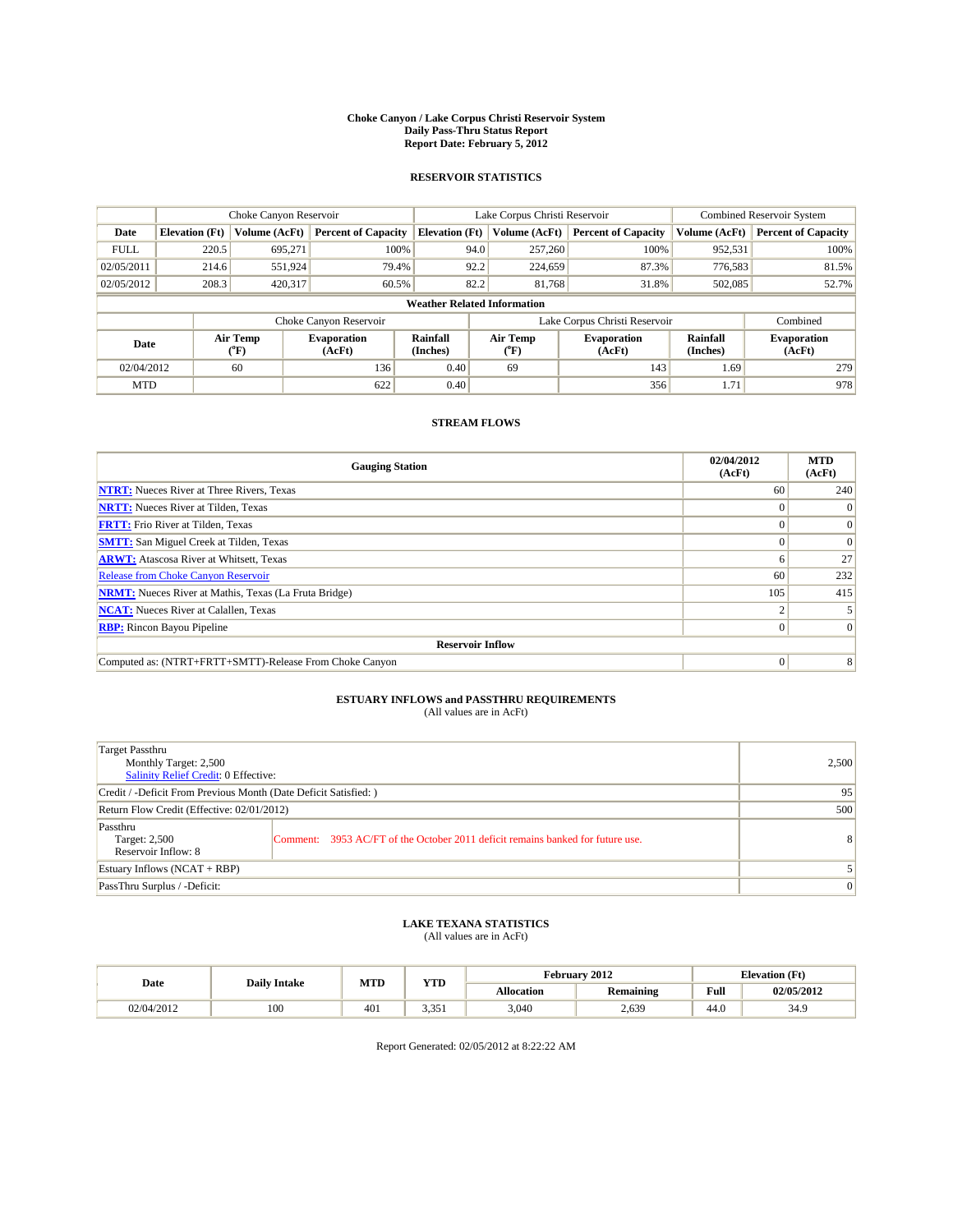#### **Choke Canyon / Lake Corpus Christi Reservoir System Daily Pass-Thru Status Report Report Date: February 6, 2012**

### **RESERVOIR STATISTICS**

|             | Choke Canyon Reservoir             |                      |                              |                             | Lake Corpus Christi Reservoir | <b>Combined Reservoir System</b> |                      |                              |  |  |
|-------------|------------------------------------|----------------------|------------------------------|-----------------------------|-------------------------------|----------------------------------|----------------------|------------------------------|--|--|
| Date        | <b>Elevation</b> (Ft)              | <b>Volume (AcFt)</b> | <b>Percent of Capacity</b>   | <b>Elevation</b> (Ft)       | Volume (AcFt)                 | <b>Percent of Capacity</b>       | Volume (AcFt)        | <b>Percent of Capacity</b>   |  |  |
| <b>FULL</b> | 220.5                              | 695,271              | 100%                         | 94.0                        | 257,260                       | 100%                             | 952,531              | 100%                         |  |  |
| 02/06/2011  | 214.7                              | 553,060              | 79.5%                        | 92.2                        | 224,656                       | 87.3%                            | 777,716              | 81.6%                        |  |  |
| 02/06/2012  | 208.3                              | 420,122              | 60.4%                        | 82.2                        | 81,871                        | 31.8%                            | 501,993              | 52.7%                        |  |  |
|             | <b>Weather Related Information</b> |                      |                              |                             |                               |                                  |                      |                              |  |  |
|             |                                    |                      | Choke Canyon Reservoir       |                             |                               | Lake Corpus Christi Reservoir    |                      | Combined                     |  |  |
| Date        |                                    | Air Temp<br>(°F)     | <b>Evaporation</b><br>(AcFt) | <b>Rainfall</b><br>(Inches) | Air Temp<br>(°F)              | <b>Evaporation</b><br>(AcFt)     | Rainfall<br>(Inches) | <b>Evaporation</b><br>(AcFt) |  |  |
| 02/05/2012  |                                    | 50                   | 79                           | 0.07                        | 50                            | 90                               | 0.08                 | 169                          |  |  |
| <b>MTD</b>  |                                    |                      | 701                          | 0.47                        |                               | 446                              | 1.79                 | 1.147                        |  |  |

### **STREAM FLOWS**

| <b>Gauging Station</b>                                       | 02/05/2012<br>(AcFt) | <b>MTD</b><br>(AcFt) |
|--------------------------------------------------------------|----------------------|----------------------|
| <b>NTRT:</b> Nueces River at Three Rivers, Texas             | 60                   | 300                  |
| <b>NRTT:</b> Nueces River at Tilden, Texas                   |                      | $\overline{0}$       |
| <b>FRTT:</b> Frio River at Tilden, Texas                     |                      |                      |
| <b>SMTT:</b> San Miguel Creek at Tilden, Texas               |                      | $\Omega$             |
| <b>ARWT:</b> Atascosa River at Whitsett, Texas               | 10                   | 37                   |
| <b>Release from Choke Canyon Reservoir</b>                   | 58                   | 290                  |
| <b>NRMT:</b> Nueces River at Mathis, Texas (La Fruta Bridge) | 79                   | 494                  |
| <b>NCAT:</b> Nueces River at Calallen, Texas                 | 83                   | 89                   |
| <b>RBP:</b> Rincon Bayou Pipeline                            | $\theta$             | $\vert 0 \vert$      |
| <b>Reservoir Inflow</b>                                      |                      |                      |
| Computed as: (NTRT+FRTT+SMTT)-Release From Choke Canyon      | σ                    | 11                   |

# **ESTUARY INFLOWS and PASSTHRU REQUIREMENTS**<br>(All values are in AcFt)

| Target Passthru<br>Monthly Target: 2,500<br>Salinity Relief Credit: 0 Effective: |                                                                                | 2,500 |
|----------------------------------------------------------------------------------|--------------------------------------------------------------------------------|-------|
| Credit / -Deficit From Previous Month (Date Deficit Satisfied: )                 | 95                                                                             |       |
| Return Flow Credit (Effective: 02/01/2012)                                       | 500                                                                            |       |
| Passthru<br>Target: 2,500<br>Reservoir Inflow: 11                                | Comment: 3953 AC/FT of the October 2011 deficit remains banked for future use. | 11    |
| Estuary Inflows (NCAT + RBP)                                                     |                                                                                | 89    |
| PassThru Surplus / -Deficit:                                                     | $\vert 0 \vert$                                                                |       |

## **LAKE TEXANA STATISTICS** (All values are in AcFt)

| Date       | <b>Daily Intake</b> | MTD | <b>YTD</b> | February 2012<br><b>Elevation</b> (Ft) |                  |                                             |            |
|------------|---------------------|-----|------------|----------------------------------------|------------------|---------------------------------------------|------------|
|            |                     |     |            | <b>Allocation</b>                      | <b>Remaining</b> | Full<br>the state of the state of the state | 02/06/2012 |
| 02/05/2012 | 100                 | 50  | 3.451      | 3,040                                  | 2,539            | -44.U                                       | 34.9       |

Report Generated: 02/06/2012 at 8:56:13 AM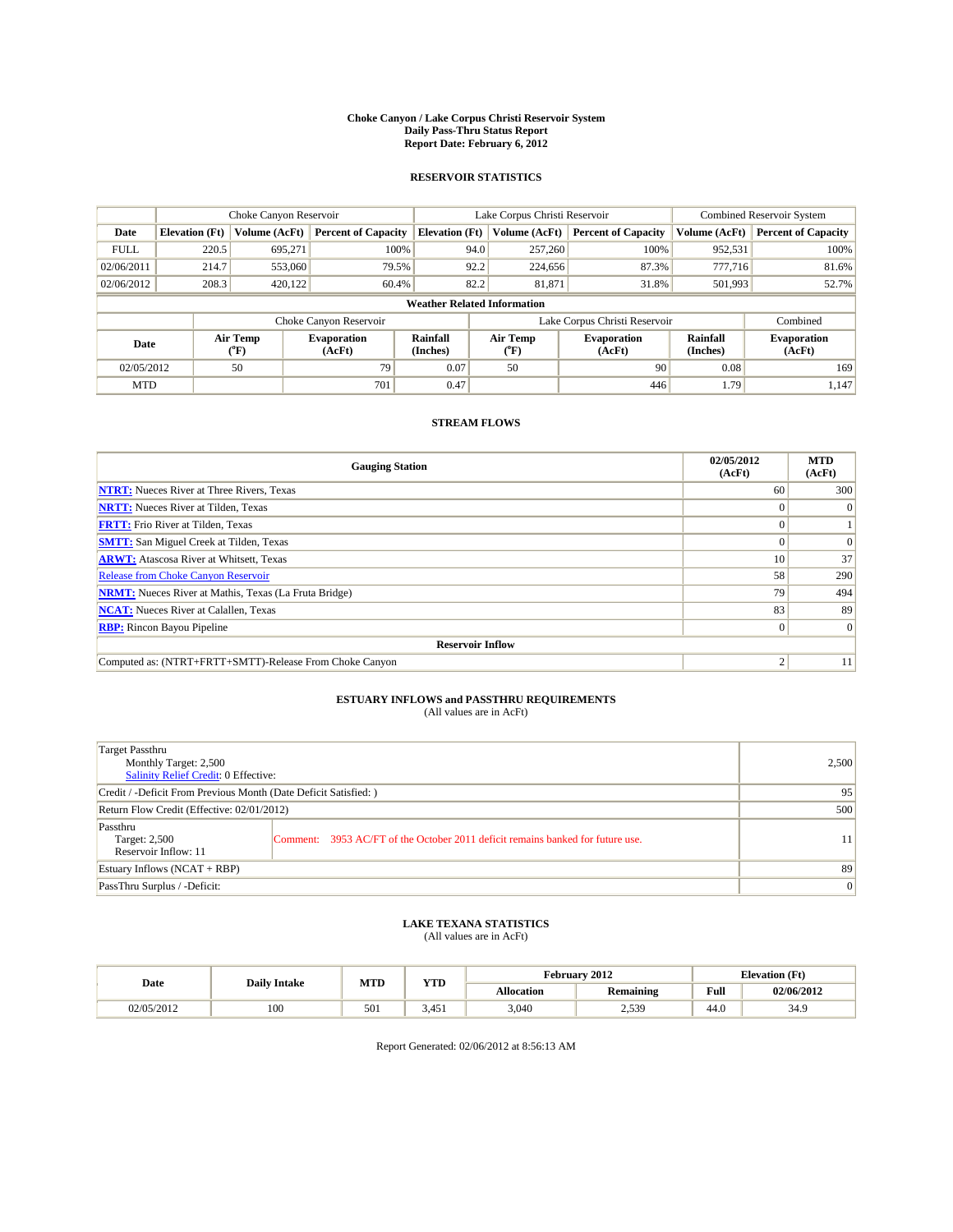#### **Choke Canyon / Lake Corpus Christi Reservoir System Daily Pass-Thru Status Report Report Date: February 7, 2012**

### **RESERVOIR STATISTICS**

|             | Choke Canyon Reservoir             |                      |                              |                             | Lake Corpus Christi Reservoir | <b>Combined Reservoir System</b> |                      |                              |  |  |
|-------------|------------------------------------|----------------------|------------------------------|-----------------------------|-------------------------------|----------------------------------|----------------------|------------------------------|--|--|
| Date        | <b>Elevation</b> (Ft)              | <b>Volume (AcFt)</b> | <b>Percent of Capacity</b>   | <b>Elevation</b> (Ft)       | Volume (AcFt)                 | <b>Percent of Capacity</b>       | Volume (AcFt)        | <b>Percent of Capacity</b>   |  |  |
| <b>FULL</b> | 220.5                              | 695,271              | 100%                         | 94.0                        | 257,260                       | 100%                             | 952,531              | 100%                         |  |  |
| 02/07/2011  | 214.6                              | 551,242              | 79.3%                        | 92.3                        | 225,890                       | 87.8%                            | 777,132              | 81.6%                        |  |  |
| 02/07/2012  | 208.4                              | 421,683              | 60.7%                        | 82.2                        | 81.461                        | 31.7%                            | 503,144              | 52.8%                        |  |  |
|             | <b>Weather Related Information</b> |                      |                              |                             |                               |                                  |                      |                              |  |  |
|             |                                    |                      | Choke Canyon Reservoir       |                             |                               | Lake Corpus Christi Reservoir    |                      | Combined                     |  |  |
| Date        |                                    | Air Temp<br>(°F)     | <b>Evaporation</b><br>(AcFt) | <b>Rainfall</b><br>(Inches) | Air Temp<br>(°F)              | <b>Evaporation</b><br>(AcFt)     | Rainfall<br>(Inches) | <b>Evaporation</b><br>(AcFt) |  |  |
| 02/06/2012  |                                    | 54                   | 79                           | 0.02                        | 56                            | 66                               | 0.00                 | 145                          |  |  |
| <b>MTD</b>  |                                    |                      | 780                          | 0.49                        |                               | 512                              | 1.79                 | 1,292                        |  |  |

### **STREAM FLOWS**

| <b>Gauging Station</b>                                       | 02/06/2012<br>(AcFt) | <b>MTD</b><br>(AcFt) |
|--------------------------------------------------------------|----------------------|----------------------|
| <b>NTRT:</b> Nueces River at Three Rivers, Texas             | 60                   | 359                  |
| <b>NRTT:</b> Nueces River at Tilden, Texas                   |                      | $\theta$             |
| <b>FRTT:</b> Frio River at Tilden, Texas                     |                      |                      |
| <b>SMTT:</b> San Miguel Creek at Tilden, Texas               |                      | $\Omega$             |
| <b>ARWT:</b> Atascosa River at Whitsett, Texas               | 9                    | 46                   |
| Release from Choke Canyon Reservoir                          | 58                   | 347                  |
| <b>NRMT:</b> Nueces River at Mathis, Texas (La Fruta Bridge) | 75                   | 570                  |
| <b>NCAT:</b> Nueces River at Calallen, Texas                 | 12                   | 101                  |
| <b>RBP:</b> Rincon Bayou Pipeline                            | $\Omega$             | $\Omega$             |
| <b>Reservoir Inflow</b>                                      |                      |                      |
| Computed as: (NTRT+FRTT+SMTT)-Release From Choke Canyon      | ◠                    | 13                   |

# **ESTUARY INFLOWS and PASSTHRU REQUIREMENTS**<br>(All values are in AcFt)

| Target Passthru<br>Monthly Target: 2,500<br>Salinity Relief Credit: 0 Effective: |                                                                                | 2,500 |
|----------------------------------------------------------------------------------|--------------------------------------------------------------------------------|-------|
| Credit / -Deficit From Previous Month (Date Deficit Satisfied: )                 | 95                                                                             |       |
| Return Flow Credit (Effective: 02/01/2012)                                       | 500                                                                            |       |
| Passthru<br>Target: 2,500<br>Reservoir Inflow: 13                                | Comment: 3953 AC/FT of the October 2011 deficit remains banked for future use. | 13    |
| Estuary Inflows (NCAT + RBP)                                                     |                                                                                | 101   |
| PassThru Surplus / -Deficit:                                                     | $\vert 0 \vert$                                                                |       |

## **LAKE TEXANA STATISTICS** (All values are in AcFt)

|            | <b>Daily Intake</b> |     | <b>YTD</b><br><b>MTD</b> | February 2012     |                  |      | <b>Elevation</b> (Ft) |  |  |
|------------|---------------------|-----|--------------------------|-------------------|------------------|------|-----------------------|--|--|
| Date       |                     |     |                          | <b>Allocation</b> | <b>Remaining</b> | Full | 02/07/2012            |  |  |
| 02/06/2012 | 110                 | 610 | 3.560                    | 3,040             | 2,430            | 44.0 | $\sim$ $\sim$<br>JJ.1 |  |  |

Report Generated: 02/07/2012 at 8:23:37 AM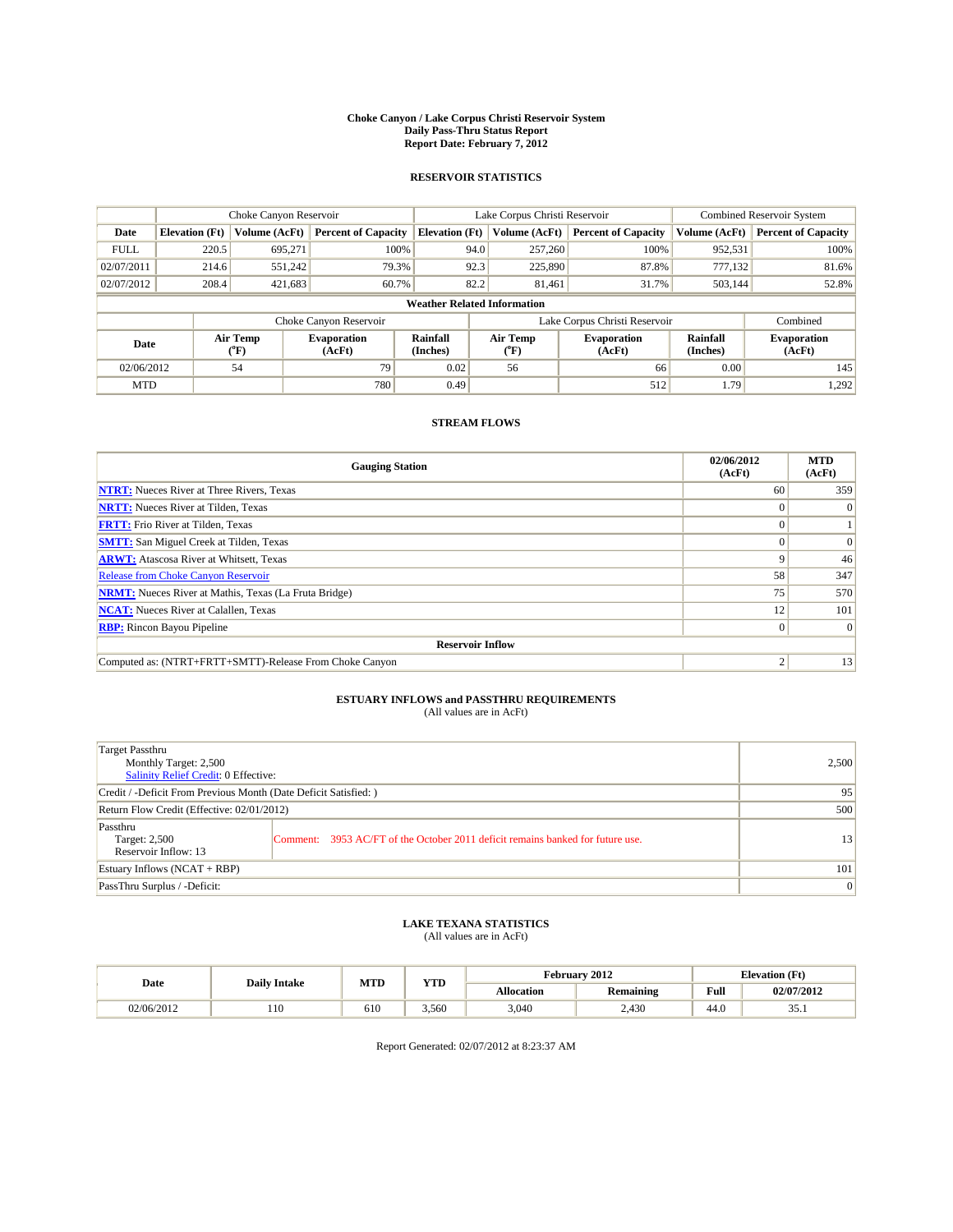#### **Choke Canyon / Lake Corpus Christi Reservoir System Daily Pass-Thru Status Report Report Date: February 8, 2012**

### **RESERVOIR STATISTICS**

|             | Choke Canyon Reservoir             |                                           |                              |                       | Lake Corpus Christi Reservoir | <b>Combined Reservoir System</b> |                      |                              |  |  |
|-------------|------------------------------------|-------------------------------------------|------------------------------|-----------------------|-------------------------------|----------------------------------|----------------------|------------------------------|--|--|
| Date        | <b>Elevation</b> (Ft)              | Volume (AcFt)                             | <b>Percent of Capacity</b>   | <b>Elevation</b> (Ft) | Volume (AcFt)                 | <b>Percent of Capacity</b>       | Volume (AcFt)        | <b>Percent of Capacity</b>   |  |  |
| <b>FULL</b> | 220.5                              | 695.271                                   | 100%                         | 94.0                  | 257,260                       | 100%                             | 952,531              | 100%                         |  |  |
| 02/08/2011  | 214.7                              | 553,287                                   | 79.6%                        | 92.2                  | 224,659                       | 87.3%                            | 777,946              | 81.7%                        |  |  |
| 02/08/2012  | 208.3                              | 419,536                                   | 60.3%                        | 82.2                  | 81.461                        | 31.7%                            | 500,997              | 52.6%                        |  |  |
|             | <b>Weather Related Information</b> |                                           |                              |                       |                               |                                  |                      |                              |  |  |
|             |                                    |                                           | Choke Canyon Reservoir       |                       | Lake Corpus Christi Reservoir |                                  |                      | Combined                     |  |  |
| Date        |                                    | Air Temp<br>$({}^{\mathrm{o}}\mathrm{F})$ | <b>Evaporation</b><br>(AcFt) | Rainfall<br>(Inches)  | Air Temp<br>(°F)              | <b>Evaporation</b><br>(AcFt)     | Rainfall<br>(Inches) | <b>Evaporation</b><br>(AcFt) |  |  |
| 02/07/2012  |                                    | 62                                        | 113                          | 0.00                  | 63                            | 66                               | 0.00                 | 179                          |  |  |
| <b>MTD</b>  |                                    |                                           | 893                          | 0.49                  |                               | 578                              | 1.79                 | 1,471                        |  |  |

### **STREAM FLOWS**

| <b>Gauging Station</b>                                       | 02/07/2012<br>(AcFt) | <b>MTD</b><br>(AcFt) |
|--------------------------------------------------------------|----------------------|----------------------|
| <b>NTRT:</b> Nueces River at Three Rivers, Texas             | 60                   | 419                  |
| <b>NRTT:</b> Nueces River at Tilden, Texas                   | $\theta$             |                      |
| <b>FRTT:</b> Frio River at Tilden, Texas                     |                      |                      |
| <b>SMTT:</b> San Miguel Creek at Tilden, Texas               |                      | $\Omega$             |
| <b>ARWT:</b> Atascosa River at Whitsett, Texas               | 8                    | 54                   |
| <b>Release from Choke Canyon Reservoir</b>                   | 58                   | 405                  |
| <b>NRMT:</b> Nueces River at Mathis, Texas (La Fruta Bridge) | 95                   | 665                  |
| <b>NCAT:</b> Nueces River at Calallen, Texas                 | $\Omega$             | 101                  |
| <b>RBP:</b> Rincon Bayou Pipeline                            | $\Omega$             | $\Omega$             |
| <b>Reservoir Inflow</b>                                      |                      |                      |
| Computed as: (NTRT+FRTT+SMTT)-Release From Choke Canyon      | 3                    | 15                   |

# **ESTUARY INFLOWS and PASSTHRU REQUIREMENTS**<br>(All values are in AcFt)

| Target Passthru<br>Monthly Target: 2,500<br>Salinity Relief Credit: 0 Effective: |                                                                                | 2,500 |
|----------------------------------------------------------------------------------|--------------------------------------------------------------------------------|-------|
| Credit / -Deficit From Previous Month (Date Deficit Satisfied: )                 | 95                                                                             |       |
| Return Flow Credit (Effective: 02/01/2012)                                       | 500                                                                            |       |
| Passthru<br>Target: 2,500<br>Reservoir Inflow: 15                                | Comment: 3953 AC/FT of the October 2011 deficit remains banked for future use. | 15    |
| Estuary Inflows (NCAT + RBP)                                                     |                                                                                | 101   |
| PassThru Surplus / -Deficit:                                                     | $\vert 0 \vert$                                                                |       |

## **LAKE TEXANA STATISTICS** (All values are in AcFt)

|            | <b>Daily Intake</b> | MTD | <b>YTD</b> | February 2012<br><b>Elevation</b> (Ft) |                  |                                             |                              |
|------------|---------------------|-----|------------|----------------------------------------|------------------|---------------------------------------------|------------------------------|
| Date       |                     |     |            | <b>Allocation</b>                      | <b>Remaining</b> | Full<br>the state of the state of the state | 02/08/2012                   |
| 02/07/2012 | 136                 | 746 | 3.696      | 3,040                                  | 2,294            | 44.0                                        | $\sim$ $\sim$<br><b>JJ.I</b> |

Report Generated: 02/08/2012 at 9:29:52 AM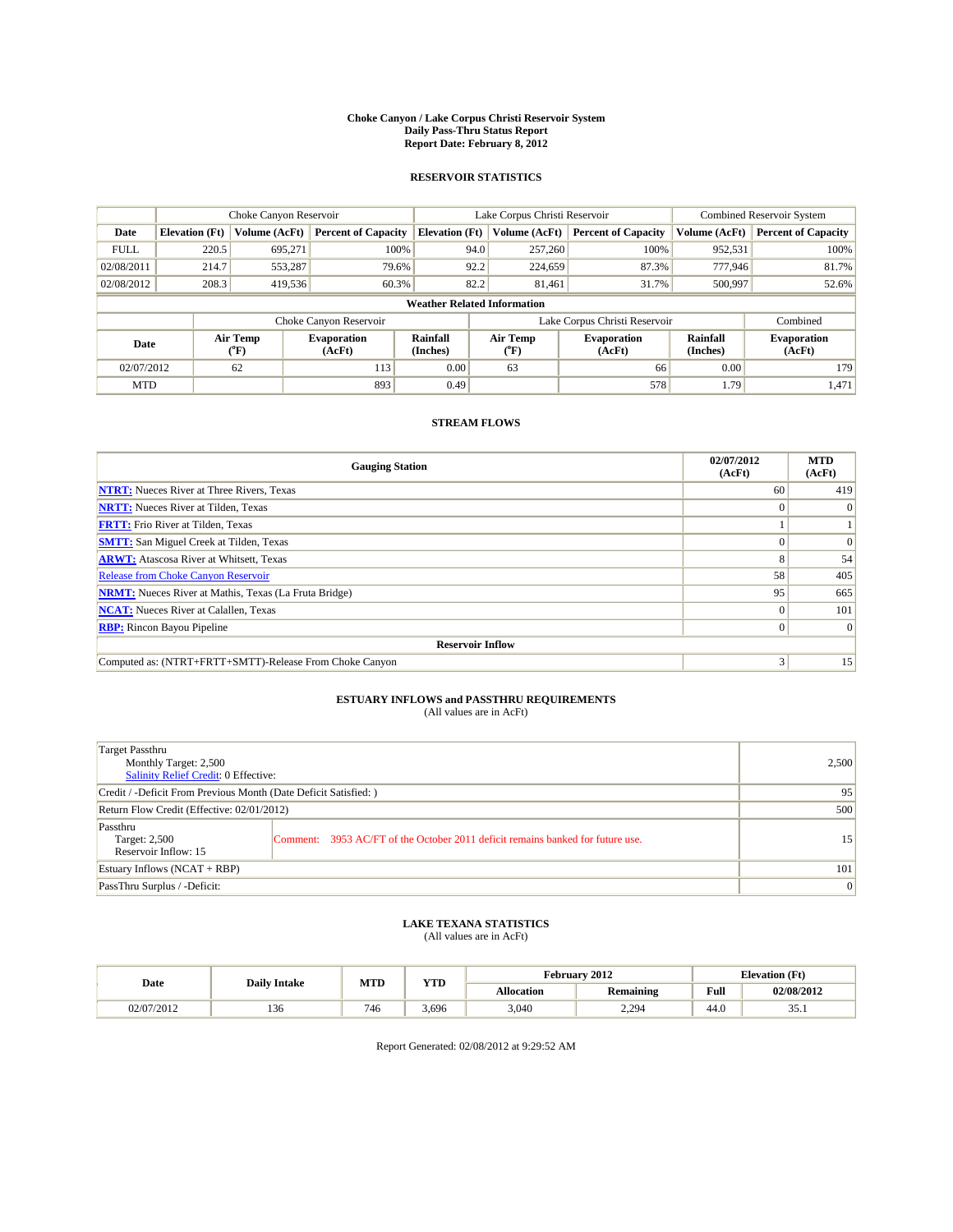#### **Choke Canyon / Lake Corpus Christi Reservoir System Daily Pass-Thru Status Report Report Date: February 9, 2012**

### **RESERVOIR STATISTICS**

|             | Choke Canyon Reservoir             |                                           |                              |                       | Lake Corpus Christi Reservoir | <b>Combined Reservoir System</b> |                      |                              |  |  |
|-------------|------------------------------------|-------------------------------------------|------------------------------|-----------------------|-------------------------------|----------------------------------|----------------------|------------------------------|--|--|
| Date        | <b>Elevation</b> (Ft)              | Volume (AcFt)                             | <b>Percent of Capacity</b>   | <b>Elevation</b> (Ft) | Volume (AcFt)                 | <b>Percent of Capacity</b>       | Volume (AcFt)        | <b>Percent of Capacity</b>   |  |  |
| <b>FULL</b> | 220.5                              | 695,271                                   | 100%                         | 94.0                  | 257,260                       | 100%                             | 952,531              | 100%                         |  |  |
| 02/09/2011  | 214.5                              | 549.197                                   | 79.0%                        | 92.2                  | 225,011                       | 87.5%                            | 774.208              | 81.3%                        |  |  |
| 02/09/2012  | 208.4                              | 420,512                                   | 60.5%                        | 82.2                  | 81.461                        | 31.7%                            | 501,973              | 52.7%                        |  |  |
|             | <b>Weather Related Information</b> |                                           |                              |                       |                               |                                  |                      |                              |  |  |
|             |                                    |                                           | Choke Canyon Reservoir       |                       | Lake Corpus Christi Reservoir |                                  |                      | Combined                     |  |  |
| Date        |                                    | Air Temp<br>$({}^{\mathrm{o}}\mathrm{F})$ | <b>Evaporation</b><br>(AcFt) | Rainfall<br>(Inches)  | Air Temp<br>(°F)              | <b>Evaporation</b><br>(AcFt)     | Rainfall<br>(Inches) | <b>Evaporation</b><br>(AcFt) |  |  |
| 02/08/2012  |                                    | 58                                        | 113                          | 0.00                  | 57                            | 54                               | 0.00                 | 167                          |  |  |
| <b>MTD</b>  |                                    |                                           | 1.006                        | 0.49                  |                               | 632                              | 1.79                 | 1,638                        |  |  |

### **STREAM FLOWS**

| <b>Gauging Station</b>                                       | 02/08/2012<br>(AcFt) | <b>MTD</b><br>(AcFt) |  |  |  |  |  |
|--------------------------------------------------------------|----------------------|----------------------|--|--|--|--|--|
| <b>NTRT:</b> Nueces River at Three Rivers, Texas             | 60                   | 478                  |  |  |  |  |  |
| <b>NRTT:</b> Nueces River at Tilden, Texas                   | $\Omega$             |                      |  |  |  |  |  |
| <b>FRTT:</b> Frio River at Tilden, Texas                     |                      |                      |  |  |  |  |  |
| <b>SMTT:</b> San Miguel Creek at Tilden, Texas               |                      | $\Omega$             |  |  |  |  |  |
| <b>ARWT:</b> Atascosa River at Whitsett, Texas               |                      | 60                   |  |  |  |  |  |
| <b>Release from Choke Canyon Reservoir</b>                   | 58                   | 463                  |  |  |  |  |  |
| <b>NRMT:</b> Nueces River at Mathis, Texas (La Fruta Bridge) | 97                   | 762                  |  |  |  |  |  |
| <b>NCAT:</b> Nueces River at Calallen, Texas                 | $\Omega$             | 101                  |  |  |  |  |  |
| <b>RBP:</b> Rincon Bayou Pipeline                            | $\overline{0}$       | $\Omega$             |  |  |  |  |  |
| <b>Reservoir Inflow</b>                                      |                      |                      |  |  |  |  |  |
| Computed as: (NTRT+FRTT+SMTT)-Release From Choke Canyon      | 3                    | 18                   |  |  |  |  |  |

# **ESTUARY INFLOWS and PASSTHRU REQUIREMENTS**<br>(All values are in AcFt)

| Target Passthru<br>Monthly Target: 2,500<br>Salinity Relief Credit: 0 Effective: |                                                                                | 2,500 |
|----------------------------------------------------------------------------------|--------------------------------------------------------------------------------|-------|
| Credit / -Deficit From Previous Month (Date Deficit Satisfied: )                 | 95                                                                             |       |
| Return Flow Credit (Effective: 02/01/2012)                                       | 500                                                                            |       |
| Passthru<br>Target: 2,500<br>Reservoir Inflow: 18                                | Comment: 3953 AC/FT of the October 2011 deficit remains banked for future use. | 18    |
| Estuary Inflows (NCAT + RBP)                                                     |                                                                                | 101   |
| PassThru Surplus / -Deficit:                                                     | $\vert 0 \vert$                                                                |       |

## **LAKE TEXANA STATISTICS** (All values are in AcFt)

|            | <b>Daily Intake</b> | <b>MTD</b> | <b>YTD</b> | February 2012<br><b>Elevation</b> (Ft) |                  |      |                       |
|------------|---------------------|------------|------------|----------------------------------------|------------------|------|-----------------------|
| Date       |                     |            |            | <b>Allocation</b>                      | <b>Remaining</b> | Full | 02/09/2012            |
| 02/08/2012 | 136                 | 883        | 3.833      | 3,040                                  | 157<br>سيست      | 44.0 | $\sim$ $\sim$<br>JJ.1 |

Report Generated: 02/09/2012 at 8:47:53 AM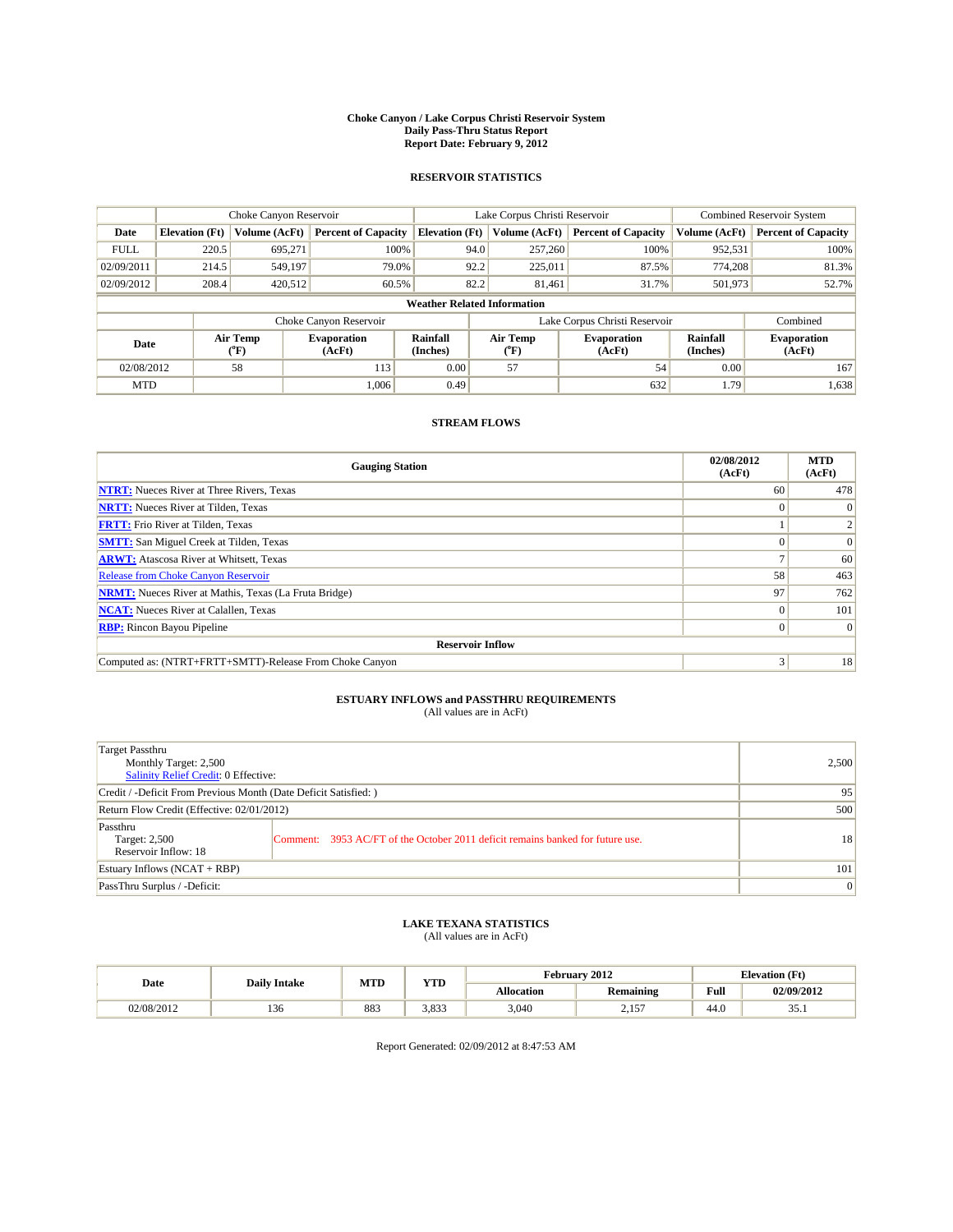#### **Choke Canyon / Lake Corpus Christi Reservoir System Daily Pass-Thru Status Report Report Date: February 10, 2012**

### **RESERVOIR STATISTICS**

|             | Choke Canyon Reservoir             |                      |                              |                             | Lake Corpus Christi Reservoir | <b>Combined Reservoir System</b> |                      |                              |  |  |
|-------------|------------------------------------|----------------------|------------------------------|-----------------------------|-------------------------------|----------------------------------|----------------------|------------------------------|--|--|
| Date        | <b>Elevation</b> (Ft)              | <b>Volume (AcFt)</b> | <b>Percent of Capacity</b>   | <b>Elevation</b> (Ft)       | Volume (AcFt)                 | <b>Percent of Capacity</b>       | Volume (AcFt)        | <b>Percent of Capacity</b>   |  |  |
| <b>FULL</b> | 220.5                              | 695,271              | 100%                         | 94.0                        | 257,260                       | 100%                             | 952,531              | 100%                         |  |  |
| 02/10/2011  | 214.6                              | 552,151              | 79.4%                        | 92.3                        | 226,242                       | 87.9%                            | 778,393              | 81.7%                        |  |  |
| 02/10/2012  | 208.4                              | 420,707              | 60.5%                        | 82.2                        | 81,563                        | 31.7%                            | 502,270              | 52.7%                        |  |  |
|             | <b>Weather Related Information</b> |                      |                              |                             |                               |                                  |                      |                              |  |  |
|             |                                    |                      | Choke Canyon Reservoir       |                             | Lake Corpus Christi Reservoir |                                  |                      | Combined                     |  |  |
| Date        |                                    | Air Temp<br>(°F)     | <b>Evaporation</b><br>(AcFt) | <b>Rainfall</b><br>(Inches) | Air Temp<br>(°F)              | <b>Evaporation</b><br>(AcFt)     | Rainfall<br>(Inches) | <b>Evaporation</b><br>(AcFt) |  |  |
| 02/09/2012  |                                    | 55                   | 34                           | 0.05                        | 54                            | 6                                | 0.12                 | 40                           |  |  |
| <b>MTD</b>  |                                    |                      | 1.040                        | 0.54                        |                               | 638                              | 1.91                 | 1,678                        |  |  |

### **STREAM FLOWS**

| <b>Gauging Station</b>                                       | 02/09/2012<br>(AcFt) | <b>MTD</b><br>(AcFt) |
|--------------------------------------------------------------|----------------------|----------------------|
| <b>NTRT:</b> Nueces River at Three Rivers, Texas             | 60                   | 538                  |
| <b>NRTT:</b> Nueces River at Tilden, Texas                   | $\Omega$             |                      |
| <b>FRTT:</b> Frio River at Tilden, Texas                     |                      |                      |
| <b>SMTT:</b> San Miguel Creek at Tilden, Texas               |                      | $\Omega$             |
| <b>ARWT:</b> Atascosa River at Whitsett, Texas               | n                    | 66                   |
| Release from Choke Canyon Reservoir                          | 58                   | 520                  |
| <b>NRMT:</b> Nueces River at Mathis, Texas (La Fruta Bridge) | 89                   | 852                  |
| <b>NCAT:</b> Nueces River at Calallen, Texas                 |                      | 104                  |
| <b>RBP:</b> Rincon Bayou Pipeline                            | $\Omega$             | $\Omega$             |
| <b>Reservoir Inflow</b>                                      |                      |                      |
| Computed as: (NTRT+FRTT+SMTT)-Release From Choke Canyon      | 3                    | 20                   |

# **ESTUARY INFLOWS and PASSTHRU REQUIREMENTS**<br>(All values are in AcFt)

| Target Passthru<br>Monthly Target: 2,500<br>Salinity Relief Credit: 0 Effective: |                                                                                | 2,500 |
|----------------------------------------------------------------------------------|--------------------------------------------------------------------------------|-------|
| Credit / -Deficit From Previous Month (Date Deficit Satisfied: )                 | 95                                                                             |       |
| Return Flow Credit (Effective: 02/01/2012)                                       | 500                                                                            |       |
| Passthru<br>Target: 2,500<br>Reservoir Inflow: 20                                | Comment: 3953 AC/FT of the October 2011 deficit remains banked for future use. | 20    |
| Estuary Inflows (NCAT + RBP)                                                     |                                                                                | 104   |
| PassThru Surplus / -Deficit:                                                     | $\vert 0 \vert$                                                                |       |

## **LAKE TEXANA STATISTICS** (All values are in AcFt)

|            | <b>Daily Intake</b> | <b>MTD</b> | <b>YTD</b> | February 2012<br><b>Elevation</b> (Ft) |                  |      |                       |
|------------|---------------------|------------|------------|----------------------------------------|------------------|------|-----------------------|
| Date       |                     |            |            | <b>Allocation</b>                      | <b>Remaining</b> | Full | 02/10/2012            |
| 02/09/2012 | $\sim$<br>. .       | .019       | 3.970      | 3,040                                  | 2.021            | 44.0 | $\sim$ $\sim$<br>JJ.1 |

Report Generated: 02/10/2012 at 8:44:33 AM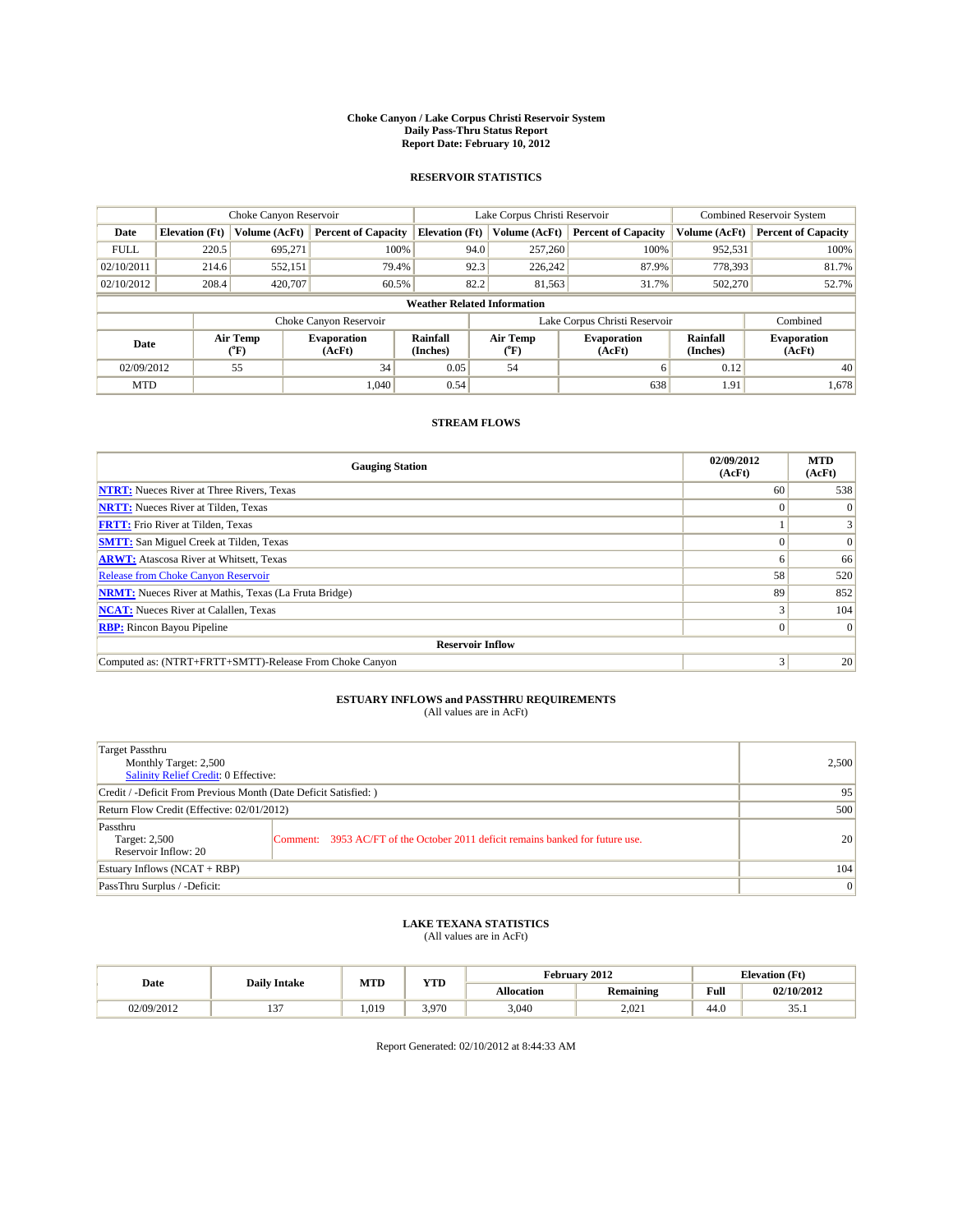#### **Choke Canyon / Lake Corpus Christi Reservoir System Daily Pass-Thru Status Report Report Date: February 11, 2012**

### **RESERVOIR STATISTICS**

|                                    | Choke Canyon Reservoir |                                           |                              |                       | Lake Corpus Christi Reservoir     | Combined Reservoir System    |                             |                              |  |
|------------------------------------|------------------------|-------------------------------------------|------------------------------|-----------------------|-----------------------------------|------------------------------|-----------------------------|------------------------------|--|
| Date                               | <b>Elevation</b> (Ft)  | Volume (AcFt)                             | <b>Percent of Capacity</b>   | <b>Elevation</b> (Ft) | Volume (AcFt)                     | <b>Percent of Capacity</b>   | Volume (AcFt)               | <b>Percent of Capacity</b>   |  |
| <b>FULL</b>                        | 220.5                  | 695,271                                   | 100%                         | 94.0                  | 257,260                           | 100%                         | 952,531                     | 100%                         |  |
| 02/11/2011                         | 214.6                  | 551,242                                   | 79.3%                        | 92.2                  | 224,132                           | 87.1%                        | 775,374                     | 81.4%                        |  |
| 02/11/2012                         | 208.3                  | 419.926                                   | 60.4%                        | 82.2                  | 81,563                            | 31.7%                        | 501,489                     | 52.6%                        |  |
| <b>Weather Related Information</b> |                        |                                           |                              |                       |                                   |                              |                             |                              |  |
|                                    |                        |                                           | Choke Canyon Reservoir       |                       | Lake Corpus Christi Reservoir     |                              |                             | Combined                     |  |
| Date                               |                        | Air Temp<br>$({}^{\mathrm{o}}\mathrm{F})$ | <b>Evaporation</b><br>(AcFt) | Rainfall<br>(Inches)  | Air Temp<br>$({}^{\circ}{\rm F})$ | <b>Evaporation</b><br>(AcFt) | <b>Rainfall</b><br>(Inches) | <b>Evaporation</b><br>(AcFt) |  |
| 02/10/2012                         |                        | 63                                        | 68                           | 0.00                  | 63                                | 36                           | 0.00                        | 104                          |  |
| <b>MTD</b>                         |                        |                                           | 1.108                        | 0.54                  |                                   | 674                          | 1.91                        | 1,782                        |  |

### **STREAM FLOWS**

| <b>Gauging Station</b>                                       | 02/10/2012<br>(AcFt) | <b>MTD</b><br>(AcFt) |
|--------------------------------------------------------------|----------------------|----------------------|
| <b>NTRT:</b> Nueces River at Three Rivers, Texas             | 60                   | 597                  |
| <b>NRTT:</b> Nueces River at Tilden, Texas                   | $\Omega$             | $\theta$             |
| <b>FRTT:</b> Frio River at Tilden, Texas                     |                      |                      |
| <b>SMTT:</b> San Miguel Creek at Tilden, Texas               |                      | $\Omega$             |
| <b>ARWT:</b> Atascosa River at Whitsett, Texas               | o                    | 72                   |
| Release from Choke Canyon Reservoir                          | 58                   | 578                  |
| <b>NRMT:</b> Nueces River at Mathis, Texas (La Fruta Bridge) | 64                   | 915                  |
| <b>NCAT:</b> Nueces River at Calallen, Texas                 |                      | 108                  |
| <b>RBP:</b> Rincon Bayou Pipeline                            | $\Omega$             | $\Omega$             |
| <b>Reservoir Inflow</b>                                      |                      |                      |
| Computed as: (NTRT+FRTT+SMTT)-Release From Choke Canyon      | 3                    | 23                   |

# **ESTUARY INFLOWS and PASSTHRU REQUIREMENTS**<br>(All values are in AcFt)

| Target Passthru<br>Monthly Target: 2,500<br>Salinity Relief Credit: 0 Effective: |                                                                                | 2,500 |
|----------------------------------------------------------------------------------|--------------------------------------------------------------------------------|-------|
| Credit / -Deficit From Previous Month (Date Deficit Satisfied: )                 | 95                                                                             |       |
| Return Flow Credit (Effective: 02/01/2012)                                       | 500                                                                            |       |
| Passthru<br>Target: 2,500<br>Reservoir Inflow: 23                                | Comment: 3953 AC/FT of the October 2011 deficit remains banked for future use. | 23    |
| Estuary Inflows (NCAT + RBP)                                                     |                                                                                | 108   |
| PassThru Surplus / -Deficit:                                                     | $\vert 0 \vert$                                                                |       |

## **LAKE TEXANA STATISTICS** (All values are in AcFt)

|            | <b>Daily Intake</b> | <b>MTD</b> | <b>YTD</b> | February 2012<br><b>Elevation</b> (Ft) |                  |      |            |
|------------|---------------------|------------|------------|----------------------------------------|------------------|------|------------|
| Date       |                     |            |            | <b>Allocation</b>                      | <b>Remaining</b> | Full | 02/11/2012 |
| 02/10/2012 | $\sim$<br>. .       | 1.156      | 4.106      | 3,040                                  | .884             | 44.0 | 35.0       |

Report Generated: 02/11/2012 at 8:36:46 AM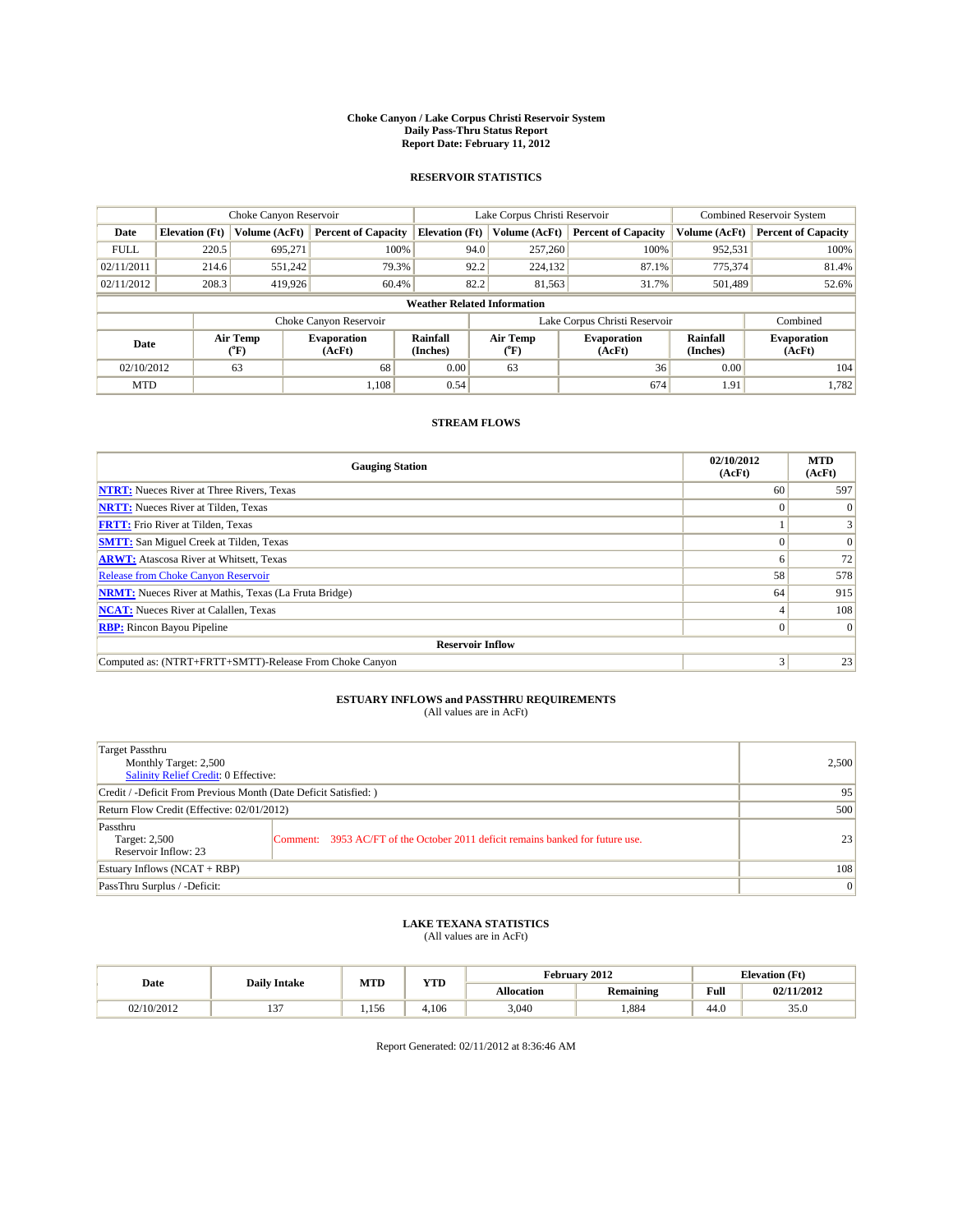#### **Choke Canyon / Lake Corpus Christi Reservoir System Daily Pass-Thru Status Report Report Date: February 12, 2012**

### **RESERVOIR STATISTICS**

|             | Choke Canyon Reservoir             |                             |                              |                             | Lake Corpus Christi Reservoir | <b>Combined Reservoir System</b> |                      |                              |  |  |
|-------------|------------------------------------|-----------------------------|------------------------------|-----------------------------|-------------------------------|----------------------------------|----------------------|------------------------------|--|--|
| Date        | <b>Elevation</b> (Ft)              | Volume (AcFt)               | <b>Percent of Capacity</b>   | <b>Elevation</b> (Ft)       | Volume (AcFt)                 | <b>Percent of Capacity</b>       | Volume (AcFt)        | <b>Percent of Capacity</b>   |  |  |
| <b>FULL</b> | 220.5                              | 695,271                     | 100%                         | 94.0                        | 257,260                       | 100%                             | 952,531              | 100%                         |  |  |
| 02/12/2011  | 214.5                              | 550,106                     | 79.1%                        | 92.2                        | 224,308                       | 87.2%                            | 774,414              | 81.3%                        |  |  |
| 02/12/2012  | 208.3                              | 419,536                     | 60.3%                        | 82.2                        | 81.359                        | 31.6%                            | 500,895              | 52.6%                        |  |  |
|             | <b>Weather Related Information</b> |                             |                              |                             |                               |                                  |                      |                              |  |  |
|             |                                    |                             | Choke Canyon Reservoir       |                             | Lake Corpus Christi Reservoir |                                  |                      | Combined                     |  |  |
| Date        |                                    | Air Temp<br>${}^{\circ}$ F) | <b>Evaporation</b><br>(AcFt) | <b>Rainfall</b><br>(Inches) | Air Temp<br>(°F)              | <b>Evaporation</b><br>(AcFt)     | Rainfall<br>(Inches) | <b>Evaporation</b><br>(AcFt) |  |  |
| 02/11/2012  |                                    | 54                          | 169                          | 0.00                        | 58                            | 113                              | 0.00                 | 282                          |  |  |
| <b>MTD</b>  |                                    |                             | 1,277                        | 0.54                        |                               | 787                              | 1.91                 | 2,064                        |  |  |

### **STREAM FLOWS**

| <b>Gauging Station</b>                                       | 02/11/2012<br>(AcFt) | <b>MTD</b><br>(AcFt) |
|--------------------------------------------------------------|----------------------|----------------------|
| <b>NTRT:</b> Nueces River at Three Rivers, Texas             | 58                   | 655                  |
| <b>NRTT:</b> Nueces River at Tilden, Texas                   |                      |                      |
| <b>FRTT:</b> Frio River at Tilden, Texas                     |                      |                      |
| <b>SMTT:</b> San Miguel Creek at Tilden, Texas               |                      | $\Omega$             |
| <b>ARWT:</b> Atascosa River at Whitsett, Texas               | n                    | 78                   |
| Release from Choke Canyon Reservoir                          | 58                   | 635                  |
| <b>NRMT:</b> Nueces River at Mathis, Texas (La Fruta Bridge) | 64                   | 979                  |
| <b>NCAT:</b> Nueces River at Calallen, Texas                 | 14                   | 122                  |
| <b>RBP:</b> Rincon Bayou Pipeline                            | $\overline{0}$       | $\Omega$             |
| <b>Reservoir Inflow</b>                                      |                      |                      |
| Computed as: (NTRT+FRTT+SMTT)-Release From Choke Canyon      | $\Omega$             | 24                   |

# **ESTUARY INFLOWS and PASSTHRU REQUIREMENTS**<br>(All values are in AcFt)

| Target Passthru<br>Monthly Target: 2,500<br>Salinity Relief Credit: 0 Effective: |                                                                                | 2,500 |
|----------------------------------------------------------------------------------|--------------------------------------------------------------------------------|-------|
| Credit / -Deficit From Previous Month (Date Deficit Satisfied: )                 | 95                                                                             |       |
| Return Flow Credit (Effective: 02/01/2012)                                       | 500                                                                            |       |
| Passthru<br>Target: 2,500<br>Reservoir Inflow: 24                                | Comment: 3953 AC/FT of the October 2011 deficit remains banked for future use. | 24    |
| Estuary Inflows (NCAT + RBP)                                                     | 122                                                                            |       |
| PassThru Surplus / -Deficit:                                                     | $\vert 0 \vert$                                                                |       |

## **LAKE TEXANA STATISTICS** (All values are in AcFt)

|            | <b>Daily Intake</b> | <b>MTD</b> | <b>YTD</b>    | February 2012<br><b>Elevation</b> (Ft) |                  |      |            |
|------------|---------------------|------------|---------------|----------------------------------------|------------------|------|------------|
| Date       |                     |            |               | <b>Allocation</b>                      | <b>Remaining</b> | Full | 02/12/2012 |
| 02/11/2012 | $\sim$<br>. .       | 1.293      | 0.10<br>4.245 | 3,040                                  | 1.747            | 44.0 | 35.0       |

Report Generated: 02/12/2012 at 7:53:05 AM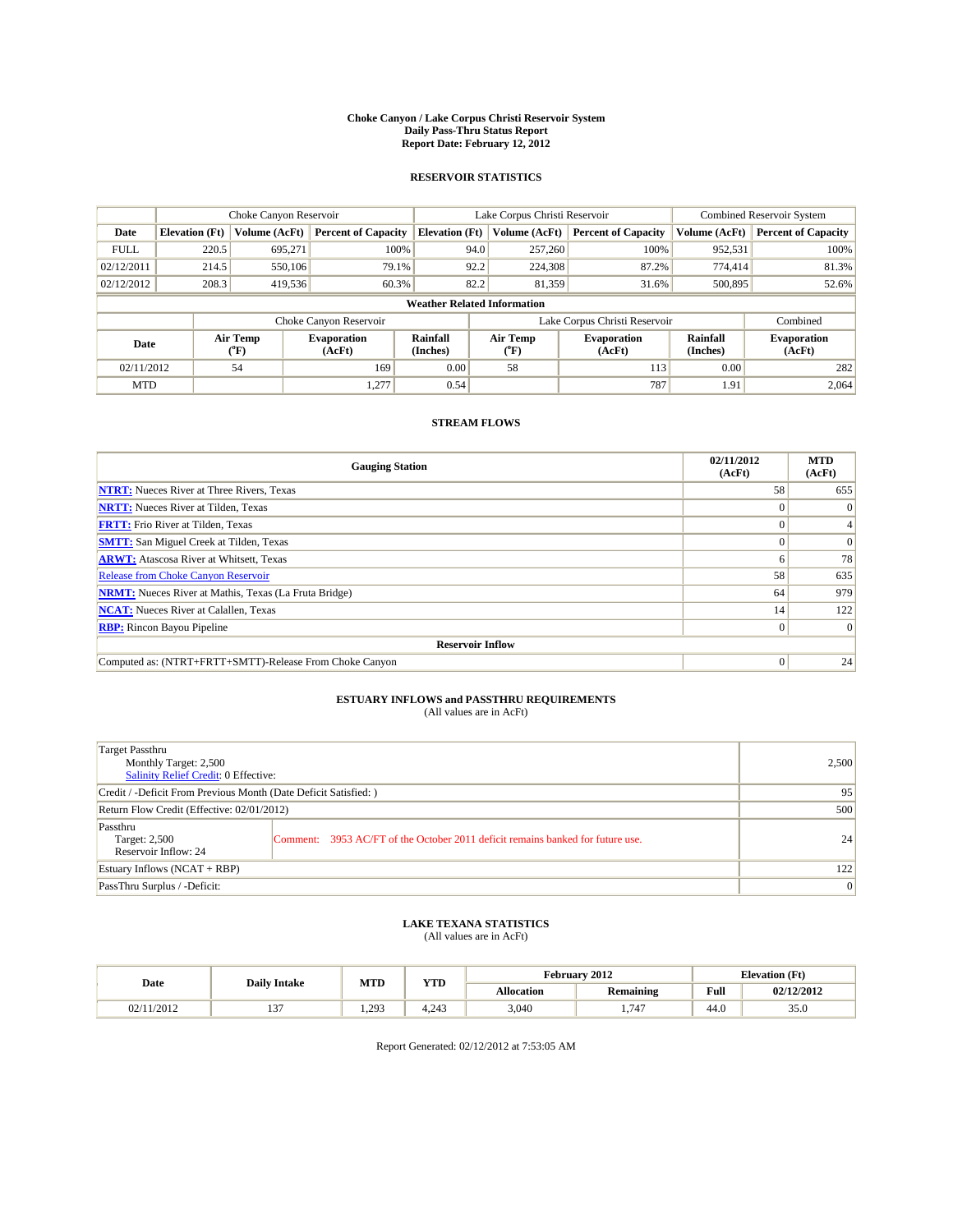#### **Choke Canyon / Lake Corpus Christi Reservoir System Daily Pass-Thru Status Report Report Date: February 13, 2012**

### **RESERVOIR STATISTICS**

|             | Choke Canyon Reservoir             |                          | Lake Corpus Christi Reservoir |                       |                               |                  | <b>Combined Reservoir System</b> |                      |                              |  |  |
|-------------|------------------------------------|--------------------------|-------------------------------|-----------------------|-------------------------------|------------------|----------------------------------|----------------------|------------------------------|--|--|
| Date        | <b>Elevation</b> (Ft)              | Volume (AcFt)            | <b>Percent of Capacity</b>    | <b>Elevation</b> (Ft) |                               | Volume (AcFt)    | <b>Percent of Capacity</b>       | Volume (AcFt)        | <b>Percent of Capacity</b>   |  |  |
| <b>FULL</b> | 220.5                              | 695.271                  | 100%                          |                       | 94.0                          | 257,260          | 100%                             | 952,531              | 100%                         |  |  |
| 02/13/2011  | 214.6                              | 550,333                  | 79.2%                         |                       | 92.1                          | 223,606          | 86.9%                            | 773,939              | 81.3%                        |  |  |
| 02/13/2012  | 208.3                              | 418,958                  | 60.3%                         |                       | 82.2                          | 80.950           | 31.5%                            | 499,908              | 52.5%                        |  |  |
|             | <b>Weather Related Information</b> |                          |                               |                       |                               |                  |                                  |                      |                              |  |  |
|             |                                    |                          | Choke Canyon Reservoir        |                       | Lake Corpus Christi Reservoir |                  |                                  |                      | Combined                     |  |  |
| Date        |                                    | Air Temp<br>$\rm ^{o}F)$ | <b>Evaporation</b><br>(AcFt)  | Rainfall<br>(Inches)  |                               | Air Temp<br>("F) | <b>Evaporation</b><br>(AcFt)     | Rainfall<br>(Inches) | <b>Evaporation</b><br>(AcFt) |  |  |
| 02/12/2012  |                                    | 49                       | 79                            | 0.25                  |                               | 58               | 18                               | 0.33                 | 97                           |  |  |
| <b>MTD</b>  |                                    |                          | 1,356                         | 0.79                  |                               |                  | 805                              | 2.24                 | 2,161                        |  |  |

### **STREAM FLOWS**

| <b>Gauging Station</b>                                       | 02/12/2012<br>(AcFt) | <b>MTD</b><br>(AcFt) |
|--------------------------------------------------------------|----------------------|----------------------|
| <b>NTRT:</b> Nueces River at Three Rivers, Texas             | 56                   | 711                  |
| <b>NRTT:</b> Nueces River at Tilden, Texas                   | $\Omega$             | $\Omega$             |
| <b>FRTT:</b> Frio River at Tilden, Texas                     | $\Omega$             |                      |
| <b>SMTT:</b> San Miguel Creek at Tilden, Texas               | $\Omega$             | $\Omega$             |
| <b>ARWT:</b> Atascosa River at Whitsett, Texas               | 6                    | 83                   |
| <b>Release from Choke Canyon Reservoir</b>                   | 58                   | 693                  |
| <b>NRMT:</b> Nueces River at Mathis, Texas (La Fruta Bridge) | 62                   | 1,040                |
| <b>NCAT:</b> Nueces River at Calallen, Texas                 | 19                   | 141                  |
| <b>RBP:</b> Rincon Bayou Pipeline                            | $\vert 0 \vert$      | $\Omega$             |
| <b>Reservoir Inflow</b>                                      |                      |                      |
| Computed as: NRTT+FRTT+SMTT+ARWT                             | 6                    | 29                   |

# **ESTUARY INFLOWS and PASSTHRU REQUIREMENTS**<br>(All values are in AcFt)

| <b>Target Passthru</b><br>Monthly Target: 2,500<br>Salinity Relief Credit: 0 Effective: |                                                                                | 2,500    |
|-----------------------------------------------------------------------------------------|--------------------------------------------------------------------------------|----------|
| Credit / -Deficit From Previous Month (Date Deficit Satisfied: )                        | 95                                                                             |          |
| Return Flow Credit (Effective: 02/01/2012)                                              | 500                                                                            |          |
| Passthru<br>Target: 2,500<br>Reservoir Inflow: 29                                       | Comment: 3953 AC/FT of the October 2011 deficit remains banked for future use. | 29       |
| Estuary Inflows $(NCAT + RBP)$                                                          |                                                                                | 141      |
| PassThru Surplus / -Deficit:                                                            |                                                                                | $\Omega$ |

# **LAKE TEXANA STATISTICS** (All values are in AcFt)

|            | <b>Daily Intake</b> | <b>MTD</b> | <b>YTD</b> | February 2012     |                  |      | <b>Elevation</b> (Ft) |  |
|------------|---------------------|------------|------------|-------------------|------------------|------|-----------------------|--|
| Date       |                     |            |            | <b>Allocation</b> | <b>Remaining</b> | Full | 02/13/2012            |  |
| 02/12/2012 | 138                 | 1.431      | 4.381      | 3,040             | .,609            | 44.0 | 35.0                  |  |

Report Generated: 02/13/2012 at 8:24:36 AM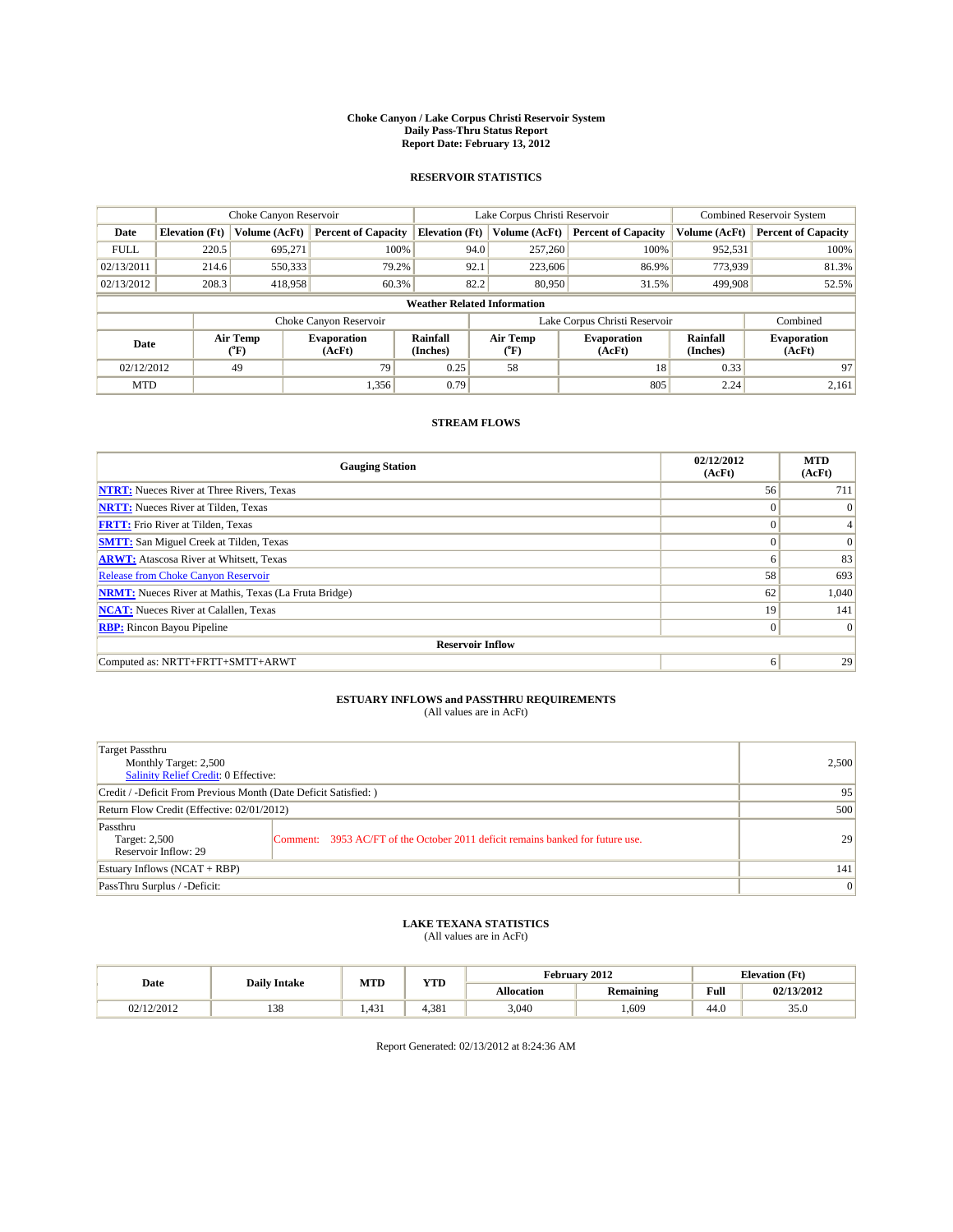#### **Choke Canyon / Lake Corpus Christi Reservoir System Daily Pass-Thru Status Report Report Date: February 14, 2012**

### **RESERVOIR STATISTICS**

|             | Choke Canyon Reservoir             |                  |                              |                       | Lake Corpus Christi Reservoir | <b>Combined Reservoir System</b> |                      |                              |  |  |  |
|-------------|------------------------------------|------------------|------------------------------|-----------------------|-------------------------------|----------------------------------|----------------------|------------------------------|--|--|--|
| Date        | <b>Elevation</b> (Ft)              | Volume (AcFt)    | <b>Percent of Capacity</b>   | <b>Elevation</b> (Ft) | Volume (AcFt)                 | <b>Percent of Capacity</b>       | Volume (AcFt)        | <b>Percent of Capacity</b>   |  |  |  |
| <b>FULL</b> | 220.5                              | 695,271          | 100%                         | 94.0                  | 257,260                       | 100%                             | 952,531              | 100%                         |  |  |  |
| 02/14/2011  | 214.5                              | 549,197          | 79.0%                        | 92.1                  | 223,606                       | 86.9%                            | 772,803              | 81.1%                        |  |  |  |
| 02/14/2012  | 208.4                              | 420,512          | 60.5%                        | 82.2                  | 81.154                        | 31.5%                            | 501,666              | 52.7%                        |  |  |  |
|             | <b>Weather Related Information</b> |                  |                              |                       |                               |                                  |                      |                              |  |  |  |
|             |                                    |                  | Choke Canyon Reservoir       |                       | Lake Corpus Christi Reservoir |                                  | Combined             |                              |  |  |  |
| Date        |                                    | Air Temp<br>(°F) | <b>Evaporation</b><br>(AcFt) | Rainfall<br>(Inches)  | Air Temp<br>("F)              | <b>Evaporation</b><br>(AcFt)     | Rainfall<br>(Inches) | <b>Evaporation</b><br>(AcFt) |  |  |  |
| 02/13/2012  |                                    | 58               | 45                           | 0.01                  | 62                            | 30                               | 0.01                 | 75                           |  |  |  |
| <b>MTD</b>  |                                    |                  | 1,401                        | 0.80                  |                               | 835                              | 2.25                 | 2,236                        |  |  |  |

### **STREAM FLOWS**

| <b>Gauging Station</b>                                       | 02/13/2012<br>(AcFt) | <b>MTD</b><br>(AcFt) |
|--------------------------------------------------------------|----------------------|----------------------|
| <b>NTRT:</b> Nueces River at Three Rivers, Texas             | 60                   | 770                  |
| <b>NRTT:</b> Nueces River at Tilden, Texas                   |                      | $\Omega$             |
| <b>FRTT:</b> Frio River at Tilden, Texas                     |                      |                      |
| <b>SMTT:</b> San Miguel Creek at Tilden, Texas               |                      | $\vert 0 \vert$      |
| <b>ARWT:</b> Atascosa River at Whitsett, Texas               |                      | 89                   |
| Release from Choke Canyon Reservoir                          | 58                   | 750                  |
| <b>NRMT:</b> Nueces River at Mathis, Texas (La Fruta Bridge) | 62                   | 1,102                |
| <b>NCAT:</b> Nueces River at Calallen, Texas                 | 17                   | 158                  |
| <b>RBP:</b> Rincon Bayou Pipeline                            | $\Omega$             | $\Omega$             |
| <b>Reservoir Inflow</b>                                      |                      |                      |
| Computed as: (NTRT+FRTT+SMTT)-Release From Choke Canyon      | 3                    | 32                   |

# **ESTUARY INFLOWS and PASSTHRU REQUIREMENTS**<br>(All values are in AcFt)

| Target Passthru<br>Monthly Target: 2,500<br>Salinity Relief Credit: 0 Effective: | 2,500                                                                          |    |
|----------------------------------------------------------------------------------|--------------------------------------------------------------------------------|----|
| Credit / -Deficit From Previous Month (Date Deficit Satisfied: )                 | 95                                                                             |    |
| Return Flow Credit (Effective: 02/01/2012)                                       | 500                                                                            |    |
| Passthru<br>Target: 2,500<br>Reservoir Inflow: 32                                | Comment: 3953 AC/FT of the October 2011 deficit remains banked for future use. | 32 |
| Estuary Inflows (NCAT + RBP)                                                     | 158                                                                            |    |
| PassThru Surplus / -Deficit:                                                     | $\vert 0 \vert$                                                                |    |

## **LAKE TEXANA STATISTICS** (All values are in AcFt)

|            | <b>Daily Intake</b> | <b>MTD</b> | <b>YTD</b> |                   | February 2012    | <b>Elevation</b> (Ft) |                       |  |
|------------|---------------------|------------|------------|-------------------|------------------|-----------------------|-----------------------|--|
| Date       |                     |            |            | <b>Allocation</b> | <b>Remaining</b> | Full                  | 02/14/2012            |  |
| 02/13/2012 | 138                 | 1.569      | 4.519      | 3,040             | 1.471            | 44.0                  | $\sim$ $\sim$<br>JJ.1 |  |

Report Generated: 02/14/2012 at 9:00:13 AM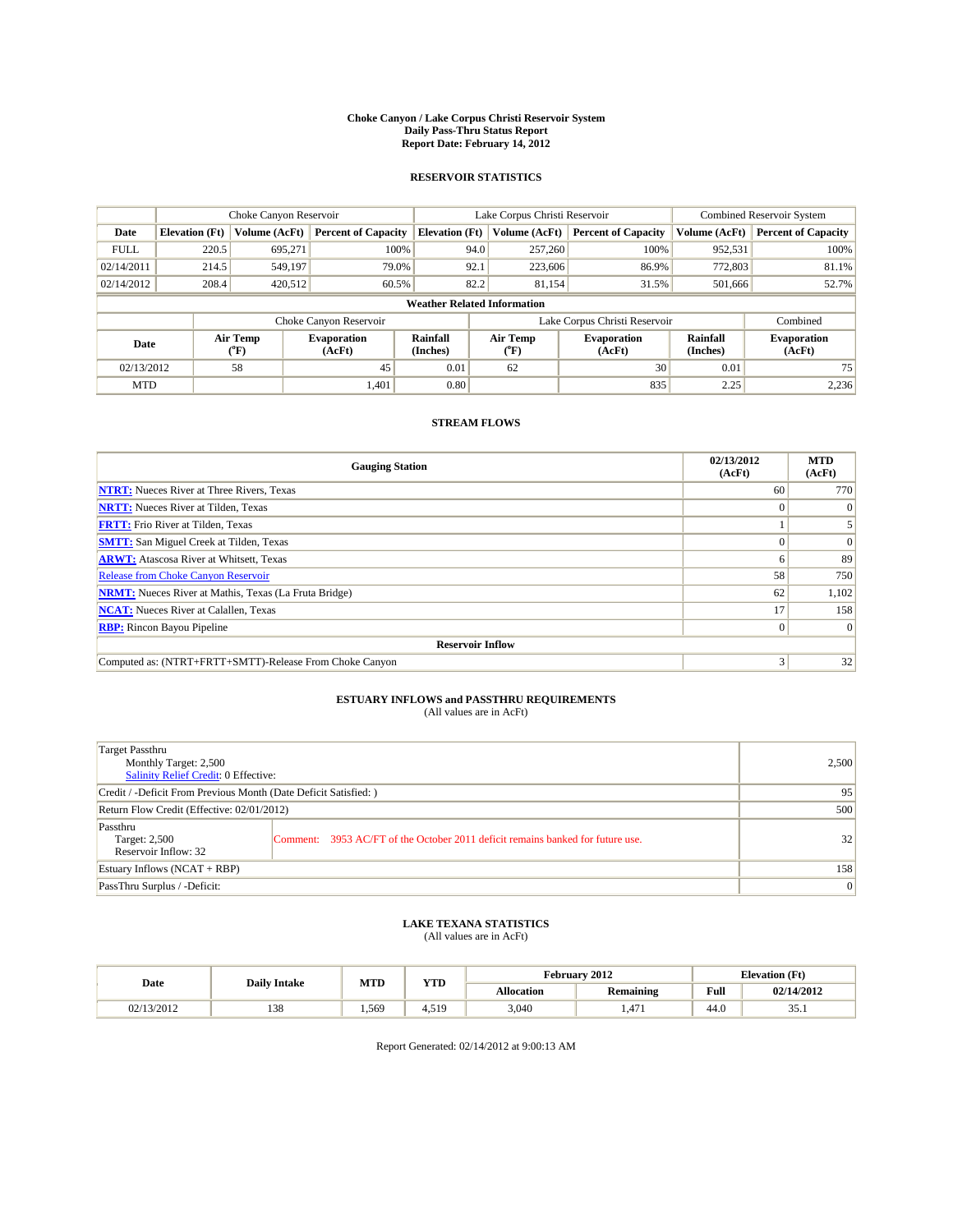#### **Choke Canyon / Lake Corpus Christi Reservoir System Daily Pass-Thru Status Report Report Date: February 15, 2012**

### **RESERVOIR STATISTICS**

|             |                                    |                             | Lake Corpus Christi Reservoir |                             |                               |                     | Combined Reservoir System    |                      |                              |  |  |
|-------------|------------------------------------|-----------------------------|-------------------------------|-----------------------------|-------------------------------|---------------------|------------------------------|----------------------|------------------------------|--|--|
| Date        | <b>Elevation</b> (Ft)              | Volume (AcFt)               | <b>Percent of Capacity</b>    | <b>Elevation</b> (Ft)       |                               | Volume (AcFt)       | <b>Percent of Capacity</b>   | Volume (AcFt)        | <b>Percent of Capacity</b>   |  |  |
| <b>FULL</b> | 220.5                              | 695.271                     | 100%                          |                             | 94.0                          | 257,260             | 100%                         | 952,531              | 100%                         |  |  |
| 02/15/2011  | 214.6                              | 550,560                     | 79.2%                         |                             | 92.1                          | 223,430             | 86.8%                        | 773,990              | 81.3%                        |  |  |
| 02/15/2012  | 208.3                              | 419,536                     | 60.3%                         |                             | 82.2                          | 81,052              | 31.5%                        | 500,588              | 52.6%                        |  |  |
|             | <b>Weather Related Information</b> |                             |                               |                             |                               |                     |                              |                      |                              |  |  |
|             |                                    |                             | Choke Canyon Reservoir        |                             | Lake Corpus Christi Reservoir |                     |                              |                      | Combined                     |  |  |
| Date        |                                    | Air Temp<br>${}^{\circ}$ F) | <b>Evaporation</b><br>(AcFt)  | <b>Rainfall</b><br>(Inches) |                               | Air Temp<br>$(^oF)$ | <b>Evaporation</b><br>(AcFt) | Rainfall<br>(Inches) | <b>Evaporation</b><br>(AcFt) |  |  |
| 02/14/2012  |                                    | 68                          | 11                            | 0.00                        |                               | 69                  | $\Omega$                     | 0.00                 | 11                           |  |  |
| <b>MTD</b>  |                                    |                             | 1,412                         | 0.80                        |                               |                     | 835                          | 2.25                 | 2,247                        |  |  |

### **STREAM FLOWS**

| <b>Gauging Station</b>                                       | 02/14/2012<br>(AcFt) | <b>MTD</b><br>(AcFt) |
|--------------------------------------------------------------|----------------------|----------------------|
| <b>NTRT:</b> Nueces River at Three Rivers, Texas             | 64                   | 834                  |
| <b>NRTT:</b> Nueces River at Tilden, Texas                   | $\Omega$             | $\Omega$             |
| <b>FRTT:</b> Frio River at Tilden, Texas                     |                      |                      |
| <b>SMTT:</b> San Miguel Creek at Tilden, Texas               | $\Omega$             | $\Omega$             |
| <b>ARWT:</b> Atascosa River at Whitsett, Texas               | 6                    | 95                   |
| Release from Choke Canyon Reservoir                          | 66                   | 816                  |
| <b>NRMT:</b> Nueces River at Mathis, Texas (La Fruta Bridge) | 69                   | 1,171                |
| <b>NCAT:</b> Nueces River at Calallen, Texas                 | ∍                    | 159                  |
| <b>RBP:</b> Rincon Bayou Pipeline                            | $\mathbf{0}$         | $\Omega$             |
| <b>Reservoir Inflow</b>                                      |                      |                      |
| Computed as: NRTT+FRTT+SMTT+ARWT                             | 6                    | 38                   |

# **ESTUARY INFLOWS and PASSTHRU REQUIREMENTS**<br>(All values are in AcFt)

| Target Passthru<br>Monthly Target: 2,500<br>Salinity Relief Credit: 0 Effective: |                                                                                | 2,500 |
|----------------------------------------------------------------------------------|--------------------------------------------------------------------------------|-------|
| Credit / -Deficit From Previous Month (Date Deficit Satisfied: )                 | 95                                                                             |       |
| Return Flow Credit (Effective: 02/01/2012)                                       | 500                                                                            |       |
| Passthru<br>Target: 2,500<br>Reservoir Inflow: 38                                | Comment: 3953 AC/FT of the October 2011 deficit remains banked for future use. | 38    |
| Estuary Inflows $(NCAT + RBP)$                                                   | 159                                                                            |       |
| PassThru Surplus / -Deficit:                                                     | $\vert 0 \vert$                                                                |       |

## **LAKE TEXANA STATISTICS** (All values are in AcFt)

| Date       | <b>Daily Intake</b> | <b>MTD</b> | <b>YTD</b>  |                   | February 2012              | <b>Elevation</b> (Ft) |            |
|------------|---------------------|------------|-------------|-------------------|----------------------------|-----------------------|------------|
|            |                     |            |             | <b>Allocation</b> | <b>Remaining</b>           | Full                  | 02/15/2012 |
| 02/14/2012 | 138                 | 1.707      | ---<br>4.05 | 3,040             | 33 <sup>1</sup><br>ر ر بيد | 44.0                  | 35.6       |

Report Generated: 02/20/2012 at 8:41:29 AM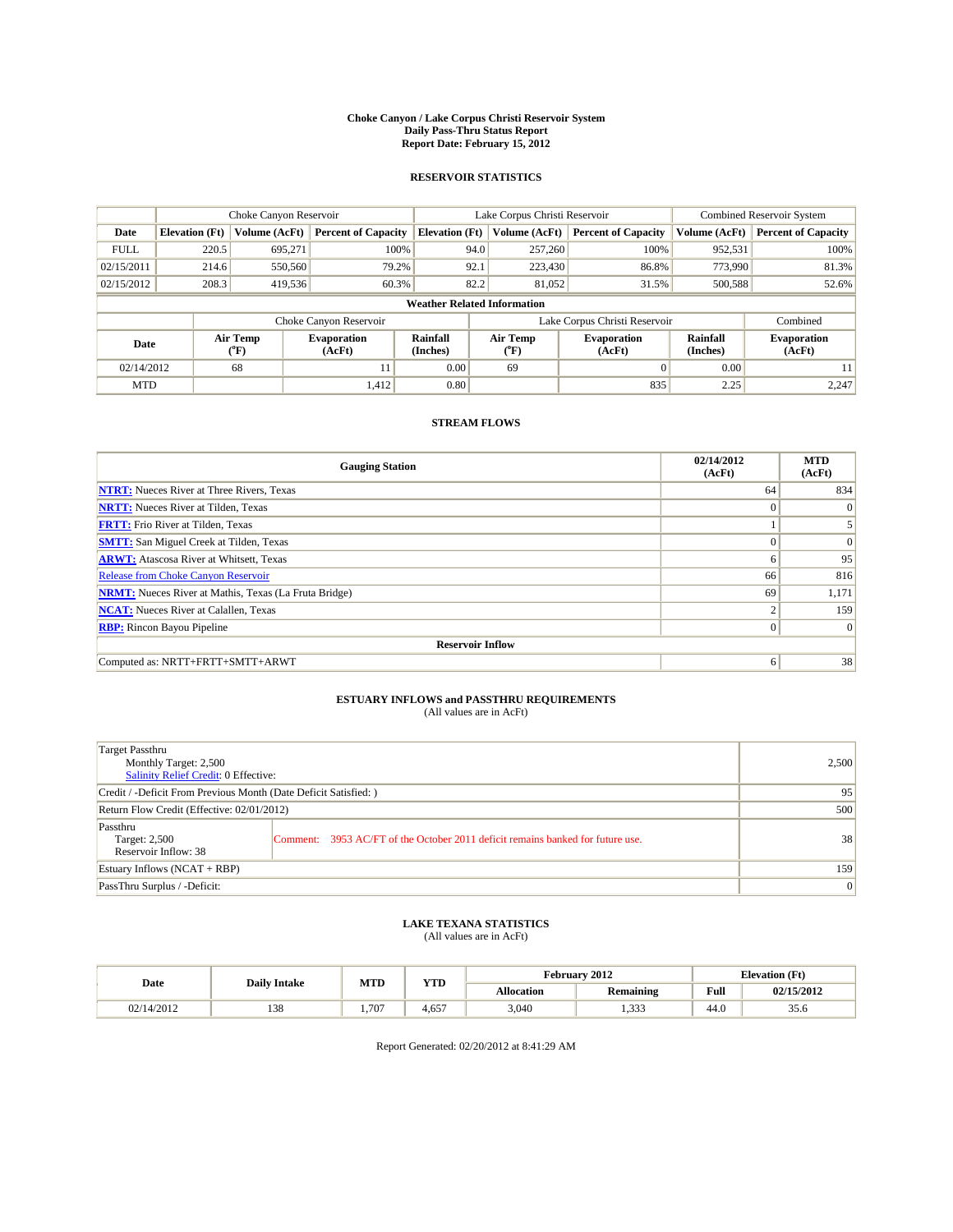#### **Choke Canyon / Lake Corpus Christi Reservoir System Daily Pass-Thru Status Report Report Date: February 16, 2012**

### **RESERVOIR STATISTICS**

|             | Choke Canyon Reservoir             |                  |                              |                       | Lake Corpus Christi Reservoir |                               |                             | <b>Combined Reservoir System</b> |  |
|-------------|------------------------------------|------------------|------------------------------|-----------------------|-------------------------------|-------------------------------|-----------------------------|----------------------------------|--|
| Date        | <b>Elevation</b> (Ft)              | Volume (AcFt)    | <b>Percent of Capacity</b>   | <b>Elevation</b> (Ft) | Volume (AcFt)                 | <b>Percent of Capacity</b>    | Volume (AcFt)               | <b>Percent of Capacity</b>       |  |
| <b>FULL</b> | 220.5                              | 695,271          | 100%                         | 94.0                  | 257,260                       | 100%                          | 952,531                     | 100%                             |  |
| 02/16/2011  | 214.6                              | 550,560          | 79.2%                        | 92.1                  | 223,606                       | 86.9%                         | 774.166                     | 81.3%                            |  |
| 02/16/2012  | 208.3                              | 420.122          | 60.4%                        | 82.2                  | 81,256                        | 31.6%                         | 501,378                     | 52.6%                            |  |
|             | <b>Weather Related Information</b> |                  |                              |                       |                               |                               |                             |                                  |  |
|             |                                    |                  | Choke Canyon Reservoir       |                       |                               | Lake Corpus Christi Reservoir |                             | Combined                         |  |
| Date        |                                    | Air Temp<br>(°F) | <b>Evaporation</b><br>(AcFt) | Rainfall<br>(Inches)  | Air Temp<br>("F)              | <b>Evaporation</b><br>(AcFt)  | <b>Rainfall</b><br>(Inches) | <b>Evaporation</b><br>(AcFt)     |  |
| 02/15/2012  |                                    | 76               | 68                           | 0.00                  | 62                            | 48                            | 0.00                        | 116                              |  |
| <b>MTD</b>  |                                    |                  | 1.480                        | 0.80                  |                               | 883                           | 2.25                        | 2,363                            |  |

### **STREAM FLOWS**

| <b>Gauging Station</b>                                       | 02/15/2012<br>(AcFt) | <b>MTD</b><br>(AcFt) |
|--------------------------------------------------------------|----------------------|----------------------|
| <b>NTRT:</b> Nueces River at Three Rivers, Texas             | 62                   | 895                  |
| <b>NRTT:</b> Nueces River at Tilden, Texas                   | $\Omega$             | $\theta$             |
| <b>FRTT:</b> Frio River at Tilden, Texas                     |                      | 6                    |
| <b>SMTT:</b> San Miguel Creek at Tilden, Texas               |                      | $\Omega$             |
| <b>ARWT:</b> Atascosa River at Whitsett, Texas               | <sub>0</sub>         | 101                  |
| Release from Choke Canyon Reservoir                          | 58                   | 873                  |
| <b>NRMT:</b> Nueces River at Mathis, Texas (La Fruta Bridge) | 77                   | 1,249                |
| <b>NCAT:</b> Nueces River at Calallen, Texas                 |                      | 163                  |
| <b>RBP:</b> Rincon Bayou Pipeline                            | $\Omega$             | $\Omega$             |
| <b>Reservoir Inflow</b>                                      |                      |                      |
| Computed as: (NTRT+FRTT+SMTT)-Release From Choke Canyon      |                      | 43                   |

# **ESTUARY INFLOWS and PASSTHRU REQUIREMENTS**<br>(All values are in AcFt)

| Target Passthru<br>Monthly Target: 2,500<br>Salinity Relief Credit: 0 Effective: |                                                                                | 2,500 |
|----------------------------------------------------------------------------------|--------------------------------------------------------------------------------|-------|
| Credit / -Deficit From Previous Month (Date Deficit Satisfied: )                 | 95                                                                             |       |
| Return Flow Credit (Effective: 02/01/2012)                                       | 500                                                                            |       |
| Passthru<br>Target: 2,500<br>Reservoir Inflow: 43                                | Comment: 3953 AC/FT of the October 2011 deficit remains banked for future use. | 43    |
| Estuary Inflows (NCAT + RBP)                                                     |                                                                                | 163   |
| PassThru Surplus / -Deficit:                                                     | $\vert 0 \vert$                                                                |       |

## **LAKE TEXANA STATISTICS** (All values are in AcFt)

|            | <b>Daily Intake</b> | MTD   | <b>YTD</b> | February 2012<br><b>Elevation</b> (Ft) |                  |                                         |            |
|------------|---------------------|-------|------------|----------------------------------------|------------------|-----------------------------------------|------------|
| Date       |                     |       |            | <b>Allocation</b>                      | <b>Remaining</b> | Full<br>the contract of the contract of | 02/16/2012 |
| 02/15/2012 | 138                 | 1.845 | 4.795      | 3,040                                  | 1.195            | 44.0                                    | 36.0       |

Report Generated: 02/20/2012 at 8:44:24 AM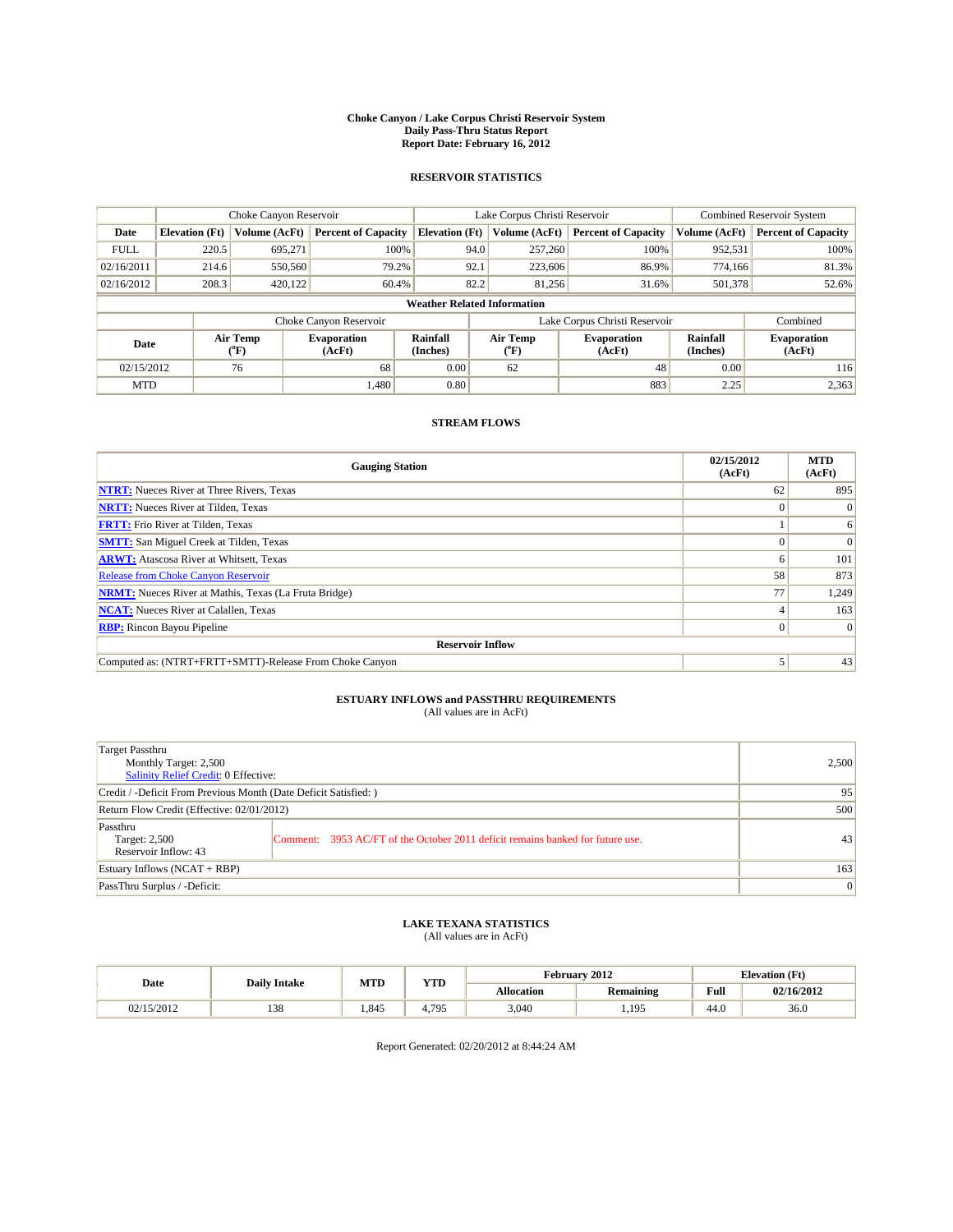#### **Choke Canyon / Lake Corpus Christi Reservoir System Daily Pass-Thru Status Report Report Date: February 17, 2012**

### **RESERVOIR STATISTICS**

|             | Choke Canyon Reservoir             |                  |                              |                             | Lake Corpus Christi Reservoir | <b>Combined Reservoir System</b> |                      |                              |  |
|-------------|------------------------------------|------------------|------------------------------|-----------------------------|-------------------------------|----------------------------------|----------------------|------------------------------|--|
| Date        | <b>Elevation</b> (Ft)              | Volume (AcFt)    | <b>Percent of Capacity</b>   | <b>Elevation</b> (Ft)       | Volume (AcFt)                 | <b>Percent of Capacity</b>       | Volume (AcFt)        | <b>Percent of Capacity</b>   |  |
| <b>FULL</b> | 220.5                              | 695,271          | 100%                         | 94.0                        | 257,260                       | 100%                             | 952,531              | 100%                         |  |
| 02/17/2011  | 214.5                              | 549,197          | 79.0%                        | 92.1                        | 223,080                       | 86.7%                            | 772,277              | 81.1%                        |  |
| 02/17/2012  | 208.3                              | 418,958          | 60.3%                        | 82.2                        | 80,950                        | 31.5%                            | 499,908              | 52.5%                        |  |
|             | <b>Weather Related Information</b> |                  |                              |                             |                               |                                  |                      |                              |  |
|             |                                    |                  | Choke Canyon Reservoir       |                             |                               | Lake Corpus Christi Reservoir    |                      | Combined                     |  |
| Date        |                                    | Air Temp<br>(°F) | <b>Evaporation</b><br>(AcFt) | <b>Rainfall</b><br>(Inches) | Air Temp<br>(°F)              | <b>Evaporation</b><br>(AcFt)     | Rainfall<br>(Inches) | <b>Evaporation</b><br>(AcFt) |  |
| 02/16/2012  |                                    | 64               | 135                          | 0.01                        | 71                            | 95                               | 0.00                 | 230                          |  |
| <b>MTD</b>  |                                    |                  | 1,615                        | 0.81                        |                               | 978                              | 2.25                 | 2,593                        |  |

### **STREAM FLOWS**

| <b>Gauging Station</b>                                       | 02/16/2012<br>(AcFt) | <b>MTD</b><br>(AcFt) |
|--------------------------------------------------------------|----------------------|----------------------|
| <b>NTRT:</b> Nueces River at Three Rivers, Texas             | 60                   | 955                  |
| <b>NRTT:</b> Nueces River at Tilden, Texas                   | $\Omega$             | $\Omega$             |
| <b>FRTT:</b> Frio River at Tilden, Texas                     |                      | 6                    |
| <b>SMTT:</b> San Miguel Creek at Tilden, Texas               |                      | $\Omega$             |
| <b>ARWT:</b> Atascosa River at Whitsett, Texas               | <sub>0</sub>         | 108                  |
| Release from Choke Canyon Reservoir                          | 58                   | 931                  |
| <b>NRMT:</b> Nueces River at Mathis, Texas (La Fruta Bridge) | 66                   | 1,314                |
| <b>NCAT:</b> Nueces River at Calallen, Texas                 | $\Omega$             | 163                  |
| <b>RBP:</b> Rincon Bayou Pipeline                            |                      | $\Omega$             |
| <b>Reservoir Inflow</b>                                      |                      |                      |
| Computed as: (NTRT+FRTT+SMTT)-Release From Choke Canyon      | 3                    | 45                   |

# **ESTUARY INFLOWS and PASSTHRU REQUIREMENTS**<br>(All values are in AcFt)

| Target Passthru<br>Monthly Target: 2,500<br>Salinity Relief Credit: 0 Effective: |                                                                                | 2,500           |
|----------------------------------------------------------------------------------|--------------------------------------------------------------------------------|-----------------|
| Credit / -Deficit From Previous Month (Date Deficit Satisfied: )                 | 95                                                                             |                 |
| Return Flow Credit (Effective: 02/01/2012)                                       | 500                                                                            |                 |
| Passthru<br>Target: 2,500<br>Reservoir Inflow: 45                                | Comment: 3953 AC/FT of the October 2011 deficit remains banked for future use. | 45              |
| Estuary Inflows (NCAT + RBP)                                                     |                                                                                | 163             |
| PassThru Surplus / -Deficit:                                                     |                                                                                | $\vert 0 \vert$ |

## **LAKE TEXANA STATISTICS** (All values are in AcFt)

|            | <b>Daily Intake</b> | <b>MTD</b> | <b>YTD</b> | February 2012     |                  |      | <b>Elevation</b> (Ft) |  |
|------------|---------------------|------------|------------|-------------------|------------------|------|-----------------------|--|
| Date       |                     |            |            | <b>Allocation</b> | <b>Remaining</b> | Full | 02/17/2012            |  |
| 02/16/2012 | 138                 | .982       | 4.932      | 3,040             | 1,058            | 44.0 | 36.1                  |  |

Report Generated: 02/20/2012 at 8:48:38 AM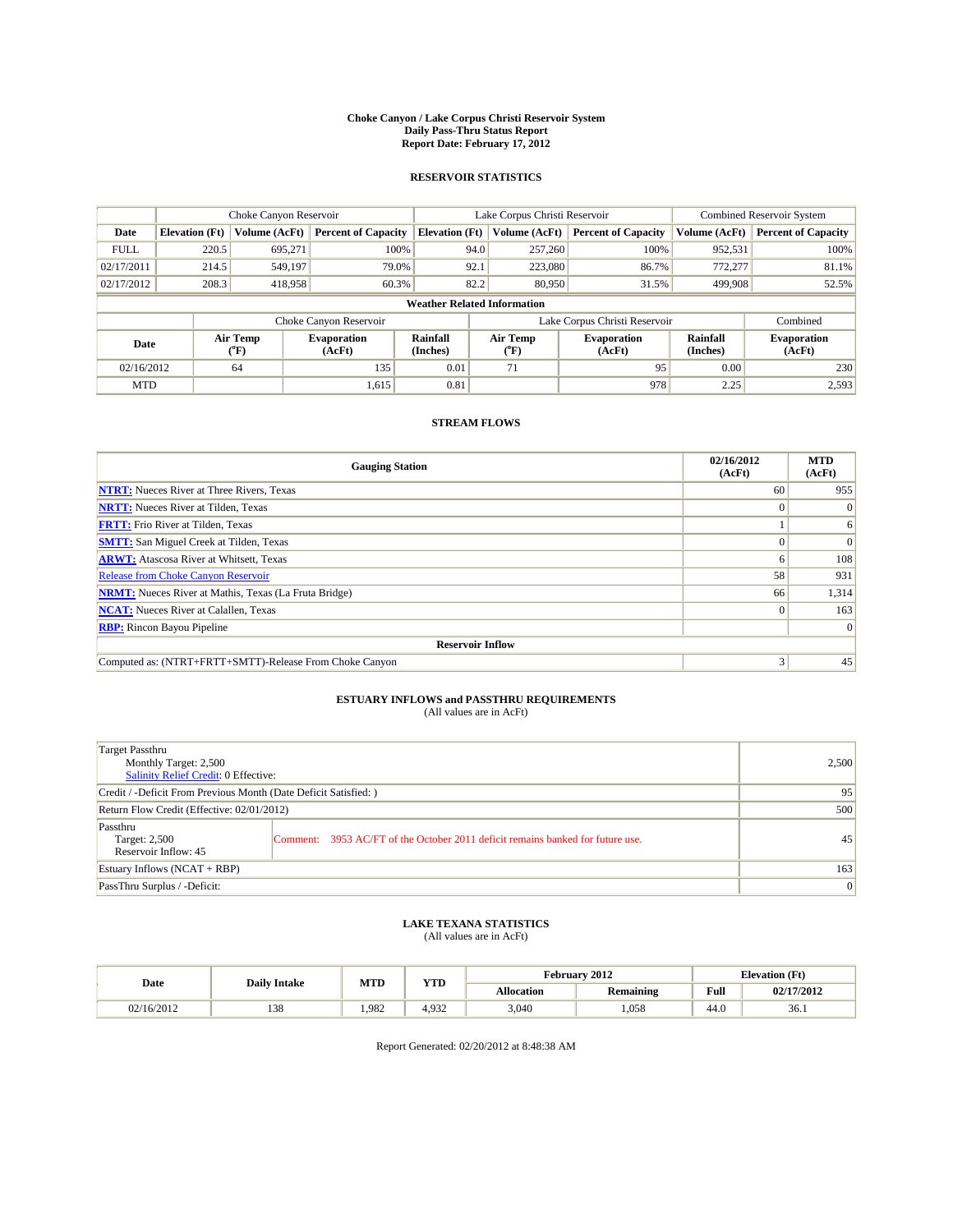#### **Choke Canyon / Lake Corpus Christi Reservoir System Daily Pass-Thru Status Report Report Date: February 18, 2012**

### **RESERVOIR STATISTICS**

|             | Choke Canyon Reservoir             |                  |                              |                             | Lake Corpus Christi Reservoir |                               |                      | <b>Combined Reservoir System</b> |  |  |
|-------------|------------------------------------|------------------|------------------------------|-----------------------------|-------------------------------|-------------------------------|----------------------|----------------------------------|--|--|
| Date        | <b>Elevation</b> (Ft)              | Volume (AcFt)    | <b>Percent of Capacity</b>   | <b>Elevation</b> (Ft)       | Volume (AcFt)                 | <b>Percent of Capacity</b>    | Volume (AcFt)        | <b>Percent of Capacity</b>       |  |  |
| <b>FULL</b> | 220.5                              | 695,271          | 100%                         | 94.0                        | 257,260                       | 100%                          | 952,531              | 100%                             |  |  |
| 02/18/2011  | 214.5                              | 549,879          | 79.1%                        | 92.1                        | 223,430                       | 86.8%                         | 773,309              | 81.2%                            |  |  |
| 02/18/2012  | 208.3                              | 419,536          | 60.3%                        | 82.2                        | 81,359                        | 31.6%                         | 500,895              | 52.6%                            |  |  |
|             | <b>Weather Related Information</b> |                  |                              |                             |                               |                               |                      |                                  |  |  |
|             |                                    |                  | Choke Canyon Reservoir       |                             |                               | Lake Corpus Christi Reservoir |                      | Combined                         |  |  |
| Date        |                                    | Air Temp<br>(°F) | <b>Evaporation</b><br>(AcFt) | <b>Rainfall</b><br>(Inches) | Air Temp<br>(°F)              | <b>Evaporation</b><br>(AcFt)  | Rainfall<br>(Inches) | <b>Evaporation</b><br>(AcFt)     |  |  |
| 02/17/2012  |                                    | 64               | 11                           | 0.24                        | 68                            | 12                            | 0.29                 | 23                               |  |  |
| <b>MTD</b>  |                                    |                  | 1,626                        | 1.05                        |                               | 990                           | 2.54                 | 2.616                            |  |  |

### **STREAM FLOWS**

| <b>Gauging Station</b>                                       | 02/17/2012<br>(AcFt) | <b>MTD</b><br>(AcFt) |
|--------------------------------------------------------------|----------------------|----------------------|
| <b>NTRT:</b> Nueces River at Three Rivers, Texas             | 60                   | 1,014                |
| <b>NRTT:</b> Nueces River at Tilden, Texas                   |                      |                      |
| <b>FRTT:</b> Frio River at Tilden, Texas                     |                      |                      |
| <b>SMTT:</b> San Miguel Creek at Tilden, Texas               |                      | $\Omega$             |
| <b>ARWT:</b> Atascosa River at Whitsett, Texas               | <sub>0</sub>         | 114                  |
| Release from Choke Canyon Reservoir                          | 58                   | 989                  |
| <b>NRMT:</b> Nueces River at Mathis, Texas (La Fruta Bridge) | 67                   | 1,382                |
| <b>NCAT:</b> Nueces River at Calallen, Texas                 |                      | 165                  |
| <b>RBP:</b> Rincon Bayou Pipeline                            | $\Omega$             | $\Omega$             |
| <b>Reservoir Inflow</b>                                      |                      |                      |
| Computed as: (NTRT+FRTT+SMTT)-Release From Choke Canyon      | 3                    | 48                   |

# **ESTUARY INFLOWS and PASSTHRU REQUIREMENTS**<br>(All values are in AcFt)

| Target Passthru<br>Monthly Target: 2,500<br>Salinity Relief Credit: 0 Effective: |                                                                                | 2,500 |
|----------------------------------------------------------------------------------|--------------------------------------------------------------------------------|-------|
| Credit / -Deficit From Previous Month (Date Deficit Satisfied: )                 | 95                                                                             |       |
| Return Flow Credit (Effective: 02/01/2012)                                       | 500                                                                            |       |
| Passthru<br>Target: 2,500<br>Reservoir Inflow: 48                                | Comment: 3953 AC/FT of the October 2011 deficit remains banked for future use. | 48    |
| Estuary Inflows (NCAT + RBP)                                                     |                                                                                | 165   |
| PassThru Surplus / -Deficit:                                                     | $\vert 0 \vert$                                                                |       |

## **LAKE TEXANA STATISTICS** (All values are in AcFt)

|            | <b>Daily Intake</b> | MTD      | <b>XZOD</b><br>1 I.D | February 2012<br><b>Elevation</b> (Ft) |                  |                                         |            |
|------------|---------------------|----------|----------------------|----------------------------------------|------------------|-----------------------------------------|------------|
| Date       |                     |          |                      | <b>Allocation</b>                      | <b>Remaining</b> | Full<br>the contract of the contract of | 02/18/2012 |
| 02/17/2012 | $-$                 | 110<br>. | 5.069                | 3.040                                  | $\Omega$<br>フムエ  | 44.0                                    | 36.2       |

Report Generated: 02/20/2012 at 8:46:47 AM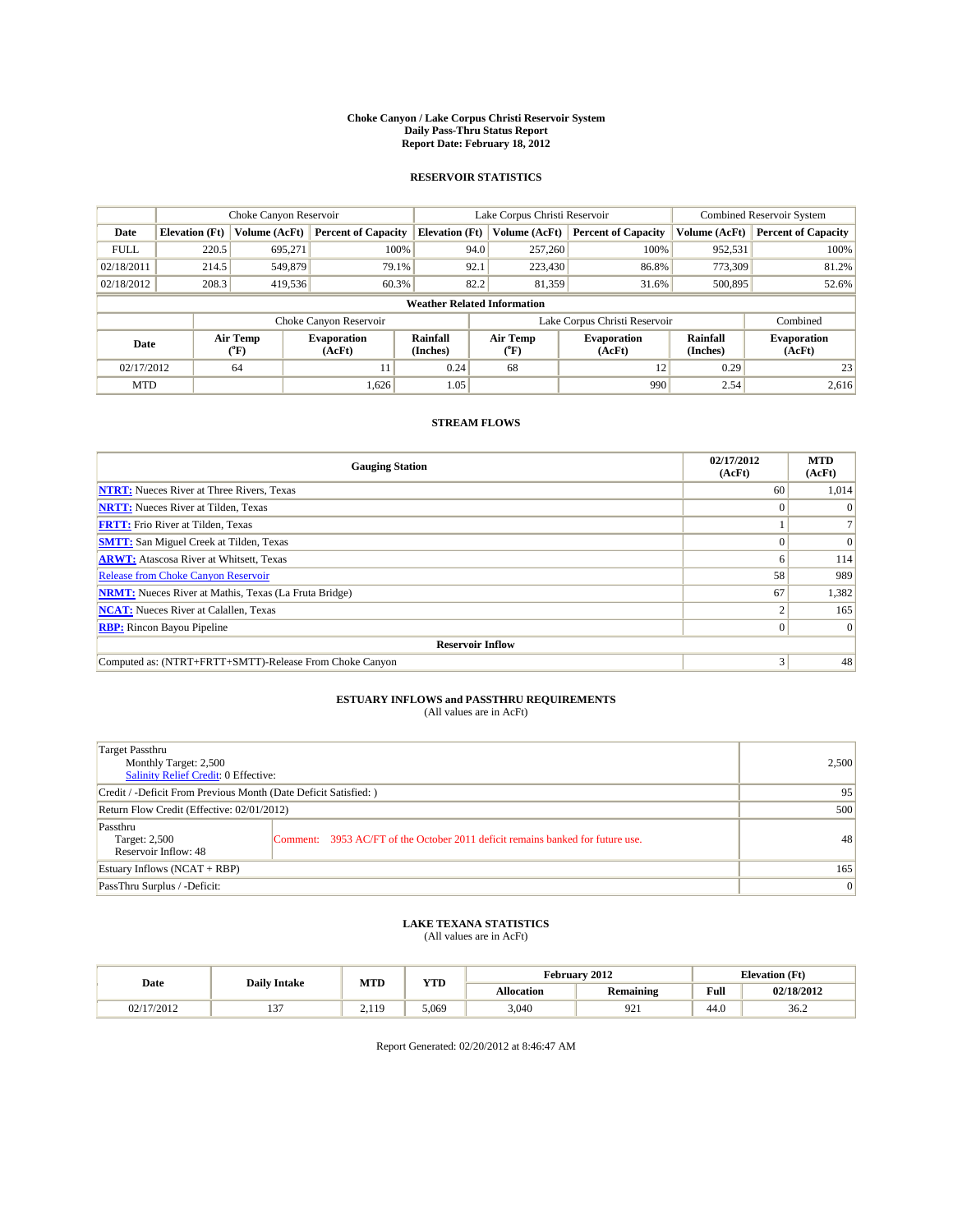#### **Choke Canyon / Lake Corpus Christi Reservoir System Daily Pass-Thru Status Report Report Date: February 19, 2012**

### **RESERVOIR STATISTICS**

|             | Choke Canyon Reservoir             |                  |                              |                             | Lake Corpus Christi Reservoir | <b>Combined Reservoir System</b> |                      |                              |  |  |
|-------------|------------------------------------|------------------|------------------------------|-----------------------------|-------------------------------|----------------------------------|----------------------|------------------------------|--|--|
| Date        | <b>Elevation</b> (Ft)              | Volume (AcFt)    | <b>Percent of Capacity</b>   | <b>Elevation</b> (Ft)       | Volume (AcFt)                 | <b>Percent of Capacity</b>       | Volume (AcFt)        | <b>Percent of Capacity</b>   |  |  |
| <b>FULL</b> | 220.5                              | 695,271          | 100%                         | 94.0                        | 257,260                       | 100%                             | 952,531              | 100%                         |  |  |
| 02/19/2011  | 214.5                              | 549,879          | 79.1%                        | 92.1                        | 223,255                       | 86.8%                            | 773,134              | 81.2%                        |  |  |
| 02/19/2012  | 208.3                              | 419,343          | 60.3%                        | 82.2                        | 81,154                        | 31.5%                            | 500,497              | 52.5%                        |  |  |
|             | <b>Weather Related Information</b> |                  |                              |                             |                               |                                  |                      |                              |  |  |
|             |                                    |                  | Choke Canyon Reservoir       |                             | Lake Corpus Christi Reservoir |                                  | Combined             |                              |  |  |
| Date        |                                    | Air Temp<br>(°F) | <b>Evaporation</b><br>(AcFt) | <b>Rainfall</b><br>(Inches) | Air Temp<br>(°F)              | <b>Evaporation</b><br>(AcFt)     | Rainfall<br>(Inches) | <b>Evaporation</b><br>(AcFt) |  |  |
| 02/18/2012  |                                    | 65               | 248                          | 0.02                        | 70                            | 155                              | 0.00                 | 403                          |  |  |
| <b>MTD</b>  |                                    |                  | 1,874                        | 1.07                        |                               | 1,145                            | 2.54                 | 3.019                        |  |  |

### **STREAM FLOWS**

| <b>Gauging Station</b>                                       | 02/18/2012<br>(AcFt) | <b>MTD</b><br>(AcFt) |
|--------------------------------------------------------------|----------------------|----------------------|
| <b>NTRT:</b> Nueces River at Three Rivers, Texas             | 60                   | 1,074                |
| <b>NRTT:</b> Nueces River at Tilden, Texas                   | $\Omega$             |                      |
| <b>FRTT:</b> Frio River at Tilden, Texas                     |                      |                      |
| <b>SMTT:</b> San Miguel Creek at Tilden, Texas               |                      | $\Omega$             |
| <b>ARWT:</b> Atascosa River at Whitsett, Texas               |                      | 121                  |
| <b>Release from Choke Canyon Reservoir</b>                   | 58                   | 1,046                |
| <b>NRMT:</b> Nueces River at Mathis, Texas (La Fruta Bridge) | 64                   | 1,445                |
| <b>NCAT:</b> Nueces River at Calallen, Texas                 | 18 <sup>1</sup>      | 183                  |
| <b>RBP:</b> Rincon Bayou Pipeline                            | $\overline{0}$       | $\Omega$             |
| <b>Reservoir Inflow</b>                                      |                      |                      |
| Computed as: (NTRT+FRTT+SMTT)-Release From Choke Canyon      | 3                    | 51                   |

# **ESTUARY INFLOWS and PASSTHRU REQUIREMENTS**<br>(All values are in AcFt)

| Target Passthru<br>Monthly Target: 2,500<br>Salinity Relief Credit: 0 Effective: |                                                                                | 2,500 |
|----------------------------------------------------------------------------------|--------------------------------------------------------------------------------|-------|
| Credit / -Deficit From Previous Month (Date Deficit Satisfied: )                 | 95                                                                             |       |
| Return Flow Credit (Effective: 02/01/2012)                                       | 500                                                                            |       |
| Passthru<br>Target: 2,500<br>Reservoir Inflow: 51                                | Comment: 3953 AC/FT of the October 2011 deficit remains banked for future use. | 51    |
| Estuary Inflows (NCAT + RBP)                                                     | 183                                                                            |       |
| PassThru Surplus / -Deficit:                                                     | $\vert 0 \vert$                                                                |       |

## **LAKE TEXANA STATISTICS** (All values are in AcFt)

|            | <b>Daily Intake</b> | <b>MTD</b> | <b>YTD</b> | February 2012<br><b>Elevation</b> (Ft) |                  |      |            |
|------------|---------------------|------------|------------|----------------------------------------|------------------|------|------------|
| Date       |                     |            |            | <b>Allocation</b>                      | <b>Remaining</b> | Full | 02/19/2012 |
| 02/18/2012 | $\sim$<br>. .       | 2.256      | 5.206      | 3,040                                  | 784              | 44.0 | 36.2       |

Report Generated: 02/20/2012 at 8:51:31 AM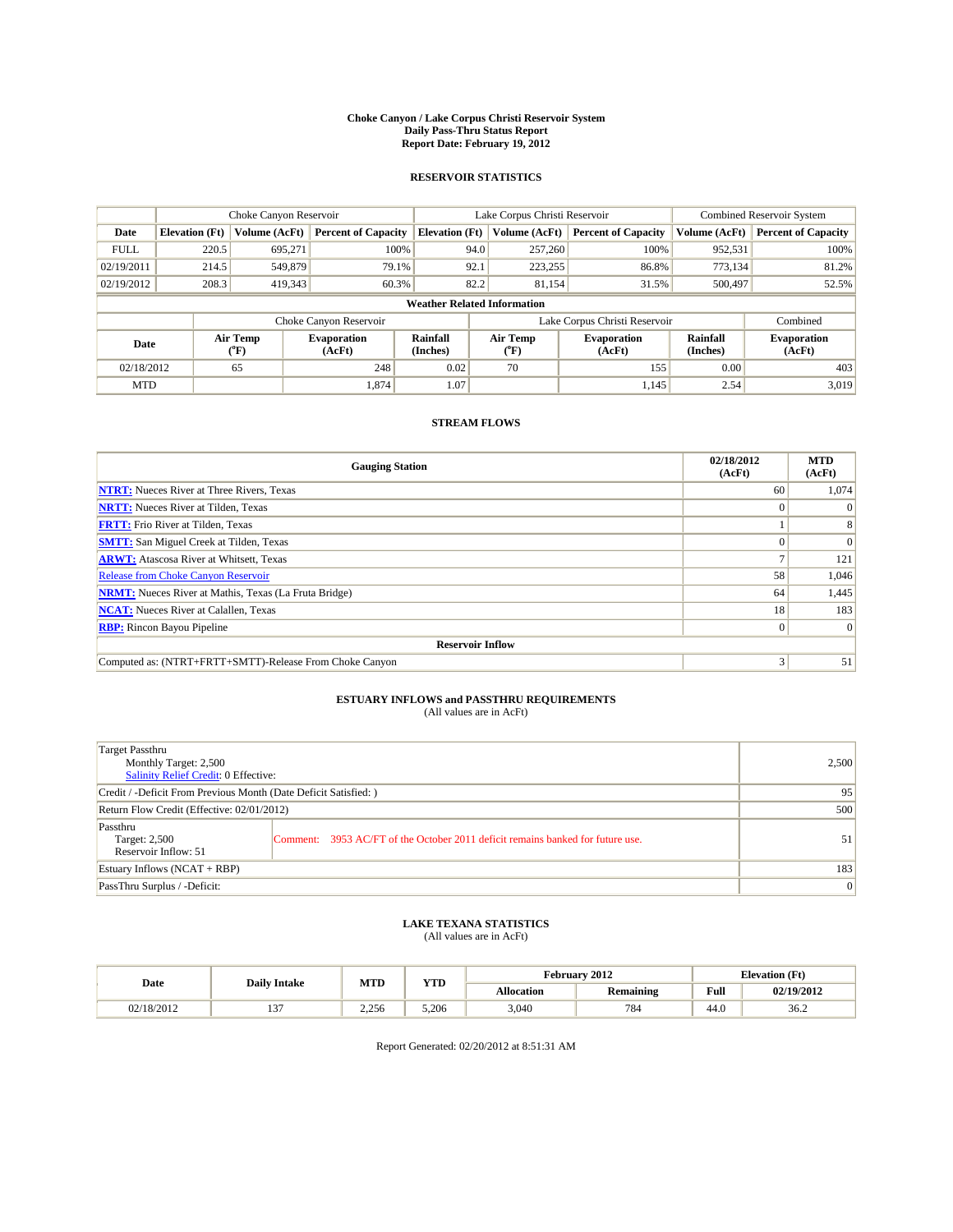#### **Choke Canyon / Lake Corpus Christi Reservoir System Daily Pass-Thru Status Report Report Date: February 20, 2012**

### **RESERVOIR STATISTICS**

|             | Choke Canyon Reservoir             |                             |                              |                       | Lake Corpus Christi Reservoir |                                         |                              |                             | Combined Reservoir System    |  |
|-------------|------------------------------------|-----------------------------|------------------------------|-----------------------|-------------------------------|-----------------------------------------|------------------------------|-----------------------------|------------------------------|--|
| Date        | <b>Elevation</b> (Ft)              | Volume (AcFt)               | <b>Percent of Capacity</b>   | <b>Elevation (Ft)</b> |                               | Volume (AcFt)                           | <b>Percent of Capacity</b>   | Volume (AcFt)               | <b>Percent of Capacity</b>   |  |
| <b>FULL</b> | 220.5                              | 695,271                     | 100%                         |                       | 94.0                          | 257,260                                 | 100%                         | 952,531                     | 100%                         |  |
| 02/20/2011  | 214.5                              | 550,106                     | 79.1%                        |                       | 92.1                          | 222,904                                 | 86.6%                        | 773,010                     | 81.2%                        |  |
| 02/20/2012  | 208.3                              | 419.926                     | 60.4%                        |                       | 82.2                          | 81.256                                  | 31.6%                        | 501,182                     | 52.6%                        |  |
|             | <b>Weather Related Information</b> |                             |                              |                       |                               |                                         |                              |                             |                              |  |
|             |                                    |                             | Choke Canyon Reservoir       |                       | Lake Corpus Christi Reservoir |                                         |                              |                             | Combined                     |  |
| Date        |                                    | Air Temp<br>${}^{\circ}$ F) | <b>Evaporation</b><br>(AcFt) | Rainfall<br>(Inches)  |                               | Air Temp<br>$(^{\mathrm{o}}\mathrm{F})$ | <b>Evaporation</b><br>(AcFt) | <b>Rainfall</b><br>(Inches) | <b>Evaporation</b><br>(AcFt) |  |
| 02/19/2012  |                                    | 64                          | 136                          | 0.00                  |                               | 63                                      | 83                           | 0.00                        | 219                          |  |
| <b>MTD</b>  |                                    |                             | 2.010                        | 1.07                  |                               |                                         | 1,228                        | 2.54                        | 3,238                        |  |

### **STREAM FLOWS**

| <b>Gauging Station</b>                                       | 02/19/2012<br>(AcFt) | <b>MTD</b><br>(AcFt) |
|--------------------------------------------------------------|----------------------|----------------------|
| <b>NTRT:</b> Nueces River at Three Rivers, Texas             | 60                   | 1,133                |
| <b>NRTT:</b> Nueces River at Tilden, Texas                   |                      | $\Omega$             |
| <b>FRTT:</b> Frio River at Tilden, Texas                     |                      | 8                    |
| <b>SMTT:</b> San Miguel Creek at Tilden, Texas               |                      | $\Omega$             |
| <b>ARWT:</b> Atascosa River at Whitsett, Texas               |                      | 130                  |
| <b>Release from Choke Canyon Reservoir</b>                   | 58                   | 1,104                |
| <b>NRMT:</b> Nueces River at Mathis, Texas (La Fruta Bridge) | 67                   | 1,513                |
| <b>NCAT:</b> Nueces River at Calallen, Texas                 |                      | 187                  |
| <b>RBP:</b> Rincon Bayou Pipeline                            | $\Omega$             | $\Omega$             |
| <b>Reservoir Inflow</b>                                      |                      |                      |
| Computed as: (NTRT+FRTT+SMTT)-Release From Choke Canyon      | 3                    | 53                   |

# **ESTUARY INFLOWS and PASSTHRU REQUIREMENTS**<br>(All values are in AcFt)

| Target Passthru<br>Monthly Target: 2,500<br>Salinity Relief Credit: 0 Effective: |                                                                                | 2,500 |
|----------------------------------------------------------------------------------|--------------------------------------------------------------------------------|-------|
| Credit / -Deficit From Previous Month (Date Deficit Satisfied: )                 | 95                                                                             |       |
| Return Flow Credit (Effective: 02/01/2012)                                       | 500                                                                            |       |
| Passthru<br>Target: 2,500<br>Reservoir Inflow: 53                                | Comment: 3953 AC/FT of the October 2011 deficit remains banked for future use. | 53    |
| Estuary Inflows (NCAT + RBP)                                                     | 187                                                                            |       |
| PassThru Surplus / -Deficit:                                                     | $\vert 0 \vert$                                                                |       |

# **LAKE TEXANA STATISTICS** (All values are in AcFt)

|            | <b>Daily Intake</b> | <b>MTD</b> | <b>YTD</b> | February 2012     |                  |      | <b>Elevation</b> (Ft) |  |
|------------|---------------------|------------|------------|-------------------|------------------|------|-----------------------|--|
| Date       |                     |            |            | <b>Allocation</b> | <b>Remaining</b> | Full | 02/20/2012            |  |
| 02/19/2012 | 138                 | 2.395      | 5.345      | 3,040             | 645              | 44.0 | 36.2                  |  |

Report Generated: 02/20/2012 at 9:10:16 AM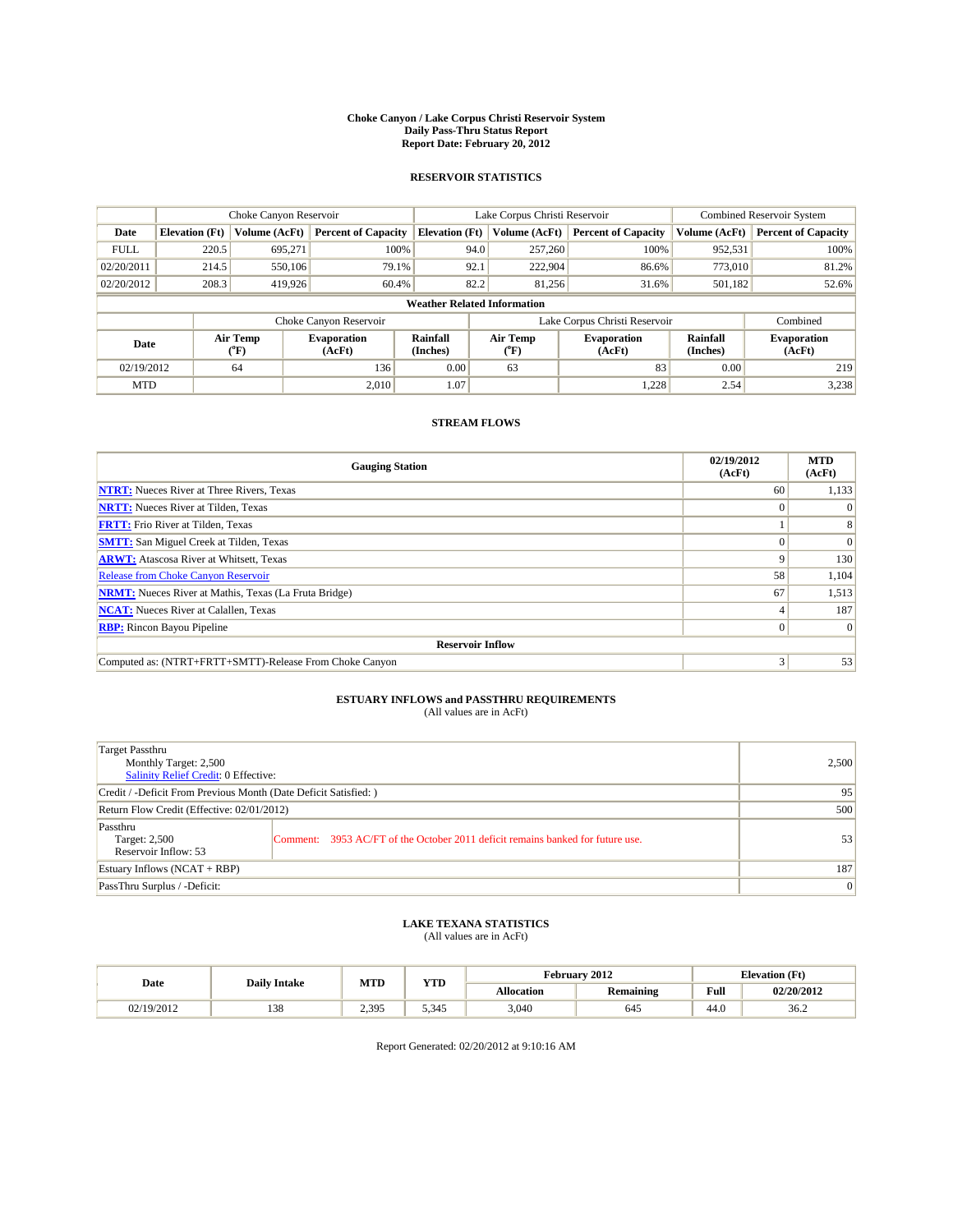#### **Choke Canyon / Lake Corpus Christi Reservoir System Daily Pass-Thru Status Report Report Date: February 21, 2012**

### **RESERVOIR STATISTICS**

|             | Choke Canyon Reservoir             |                  |                              |                       | Lake Corpus Christi Reservoir |                              |                      | <b>Combined Reservoir System</b> |  |  |
|-------------|------------------------------------|------------------|------------------------------|-----------------------|-------------------------------|------------------------------|----------------------|----------------------------------|--|--|
| Date        | <b>Elevation</b> (Ft)              | Volume (AcFt)    | <b>Percent of Capacity</b>   | <b>Elevation</b> (Ft) | Volume (AcFt)                 | <b>Percent of Capacity</b>   | Volume (AcFt)        | <b>Percent of Capacity</b>       |  |  |
| <b>FULL</b> | 220.5                              | 695,271          | 100%                         | 94.0                  | 257,260                       | 100%                         | 952,531              | 100%                             |  |  |
| 02/21/2011  | 214.5                              | 550,106          | 79.1%                        | 92.1                  | 223,430                       | 86.8%                        | 773,536              | 81.2%                            |  |  |
| 02/21/2012  | 208.3                              | 419,731          | 60.4%                        | 82.2                  | 81,052                        | 31.5%                        | 500,783              | 52.6%                            |  |  |
|             | <b>Weather Related Information</b> |                  |                              |                       |                               |                              |                      |                                  |  |  |
|             |                                    |                  | Choke Canyon Reservoir       |                       | Lake Corpus Christi Reservoir |                              |                      | Combined                         |  |  |
| Date        |                                    | Air Temp<br>(°F) | <b>Evaporation</b><br>(AcFt) | Rainfall<br>(Inches)  | Air Temp<br>("F)              | <b>Evaporation</b><br>(AcFt) | Rainfall<br>(Inches) | <b>Evaporation</b><br>(AcFt)     |  |  |
| 02/20/2012  |                                    | 72               | 79                           | 0.00                  | 71                            | 36                           | 0.00                 | 115                              |  |  |
| <b>MTD</b>  |                                    |                  | 2.089                        | 1.05                  |                               | 1,264                        | 2.54                 | 3,353                            |  |  |

### **STREAM FLOWS**

| <b>Gauging Station</b>                                       | 02/20/2012<br>(AcFt) | <b>MTD</b><br>(AcFt) |
|--------------------------------------------------------------|----------------------|----------------------|
| <b>NTRT:</b> Nueces River at Three Rivers, Texas             | 60                   | 1,193                |
| <b>NRTT:</b> Nueces River at Tilden, Texas                   | $\Omega$             |                      |
| <b>FRTT:</b> Frio River at Tilden, Texas                     |                      | 9                    |
| <b>SMTT:</b> San Miguel Creek at Tilden, Texas               |                      | $\Omega$             |
| <b>ARWT:</b> Atascosa River at Whitsett, Texas               | 64                   | 193                  |
| Release from Choke Canyon Reservoir                          | 58                   | 1,161                |
| <b>NRMT:</b> Nueces River at Mathis, Texas (La Fruta Bridge) | 67                   | 1,580                |
| <b>NCAT:</b> Nueces River at Calallen, Texas                 | 13                   | 200                  |
| <b>RBP:</b> Rincon Bayou Pipeline                            | $\overline{0}$       | $\Omega$             |
| <b>Reservoir Inflow</b>                                      |                      |                      |
| Computed as: (NTRT+FRTT+SMTT)-Release From Choke Canyon      | 3                    | 56                   |

# **ESTUARY INFLOWS and PASSTHRU REQUIREMENTS**<br>(All values are in AcFt)

| Target Passthru<br>Monthly Target: 2,500<br>Salinity Relief Credit: 0 Effective: |                                                                                | 2,500 |
|----------------------------------------------------------------------------------|--------------------------------------------------------------------------------|-------|
| Credit / -Deficit From Previous Month (Date Deficit Satisfied: )                 | 95                                                                             |       |
| Return Flow Credit (Effective: 02/01/2012)                                       | 500                                                                            |       |
| Passthru<br>Target: 2,500<br>Reservoir Inflow: 56                                | Comment: 3953 AC/FT of the October 2011 deficit remains banked for future use. | 56    |
| Estuary Inflows (NCAT + RBP)                                                     | 200                                                                            |       |
| PassThru Surplus / -Deficit:                                                     | $\vert 0 \vert$                                                                |       |

## **LAKE TEXANA STATISTICS** (All values are in AcFt)

| Date       | <b>Daily Intake</b> | <b>MTD</b> | <b>YTD</b> | February 2012<br><b>Elevation</b> (Ft) |                  |      |            |
|------------|---------------------|------------|------------|----------------------------------------|------------------|------|------------|
|            |                     |            |            | <b>Allocation</b>                      | <b>Remaining</b> | Full | 02/21/2012 |
| 02/20/2012 | 138                 | 2.533      | 5.483      | 3,040                                  | 507              | 44.0 | 36.2       |

Report Generated: 02/21/2012 at 8:46:54 AM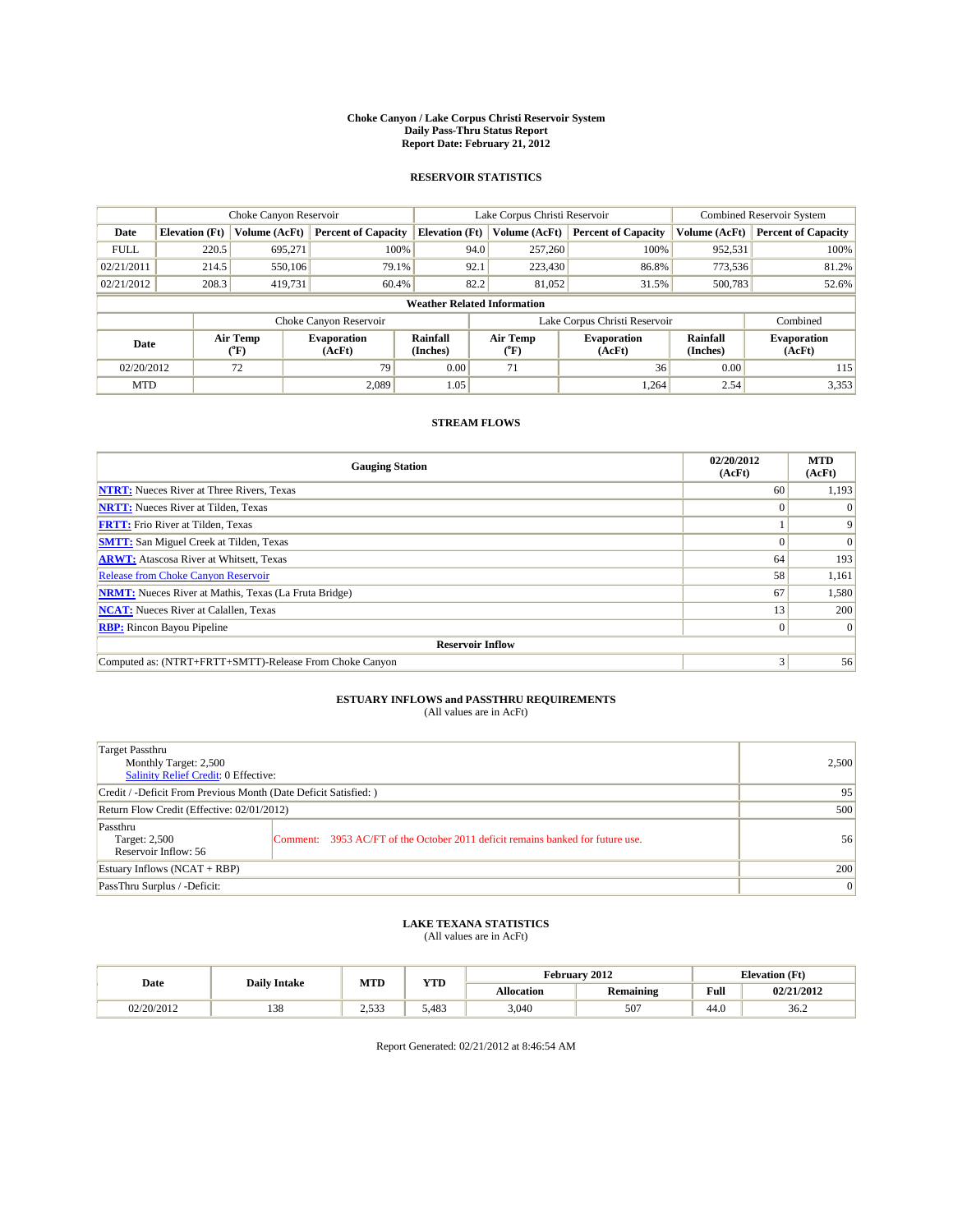#### **Choke Canyon / Lake Corpus Christi Reservoir System Daily Pass-Thru Status Report Report Date: February 22, 2012**

### **RESERVOIR STATISTICS**

|             | Choke Canyon Reservoir             |                  |                              |                       | Lake Corpus Christi Reservoir | <b>Combined Reservoir System</b> |                      |                              |  |  |
|-------------|------------------------------------|------------------|------------------------------|-----------------------|-------------------------------|----------------------------------|----------------------|------------------------------|--|--|
| Date        | <b>Elevation</b> (Ft)              | Volume (AcFt)    | <b>Percent of Capacity</b>   | <b>Elevation</b> (Ft) | Volume (AcFt)                 | <b>Percent of Capacity</b>       | Volume (AcFt)        | <b>Percent of Capacity</b>   |  |  |
| <b>FULL</b> | 220.5                              | 695,271          | 100%                         | 94.0                  | 257,260                       | 100%                             | 952,531              | 100%                         |  |  |
| 02/22/2011  | 214.5                              | 549,879          | 79.1%                        | 92.1                  | 223,430                       | 86.8%                            | 773,309              | 81.2%                        |  |  |
| 02/22/2012  | 208.3                              | 419,536          | 60.3%                        | 82.2                  | 81,052                        | 31.5%                            | 500,588              | 52.6%                        |  |  |
|             | <b>Weather Related Information</b> |                  |                              |                       |                               |                                  |                      |                              |  |  |
|             |                                    |                  | Choke Canyon Reservoir       |                       | Lake Corpus Christi Reservoir |                                  |                      | Combined                     |  |  |
| Date        |                                    | Air Temp<br>(°F) | <b>Evaporation</b><br>(AcFt) | Rainfall<br>(Inches)  | Air Temp<br>("F)              | <b>Evaporation</b><br>(AcFt)     | Rainfall<br>(Inches) | <b>Evaporation</b><br>(AcFt) |  |  |
| 02/21/2012  |                                    | 77               | 158                          | 0.00                  | 78                            | 83                               | 0.00                 | 241                          |  |  |
| <b>MTD</b>  |                                    |                  | 2.247                        | 1.05                  |                               | 1,347                            | 2.54                 | 3,594                        |  |  |

### **STREAM FLOWS**

| <b>Gauging Station</b>                                       | 02/21/2012<br>(AcFt) | <b>MTD</b><br>(AcFt) |
|--------------------------------------------------------------|----------------------|----------------------|
| <b>NTRT:</b> Nueces River at Three Rivers, Texas             | 95                   | 1,288                |
| <b>NRTT:</b> Nueces River at Tilden, Texas                   | $\Omega$             |                      |
| <b>FRTT:</b> Frio River at Tilden, Texas                     |                      | 9                    |
| <b>SMTT:</b> San Miguel Creek at Tilden, Texas               |                      | $\Omega$             |
| <b>ARWT:</b> Atascosa River at Whitsett, Texas               | 64                   | 257                  |
| <b>Release from Choke Canyon Reservoir</b>                   | 58                   | 1,219                |
| <b>NRMT:</b> Nueces River at Mathis, Texas (La Fruta Bridge) | 62                   | 1,642                |
| <b>NCAT:</b> Nueces River at Calallen, Texas                 |                      | 207                  |
| <b>RBP:</b> Rincon Bayou Pipeline                            | $\Omega$             | $\Omega$             |
| <b>Reservoir Inflow</b>                                      |                      |                      |
| Computed as: (NTRT+FRTT+SMTT)-Release From Choke Canyon      | 38                   | 94                   |

# **ESTUARY INFLOWS and PASSTHRU REQUIREMENTS**<br>(All values are in AcFt)

| Target Passthru<br>Monthly Target: 2,500<br>Salinity Relief Credit: 0 Effective: |                                                                                | 2,500 |
|----------------------------------------------------------------------------------|--------------------------------------------------------------------------------|-------|
| Credit / -Deficit From Previous Month (Date Deficit Satisfied: )                 | 95                                                                             |       |
| Return Flow Credit (Effective: 02/01/2012)                                       | 500                                                                            |       |
| Passthru<br>Target: 2,500<br>Reservoir Inflow: 94                                | Comment: 3953 AC/FT of the October 2011 deficit remains banked for future use. | 94    |
| Estuary Inflows (NCAT + RBP)                                                     | 207                                                                            |       |
| PassThru Surplus / -Deficit:                                                     | $\vert 0 \vert$                                                                |       |

## **LAKE TEXANA STATISTICS** (All values are in AcFt)

|            | <b>Daily Intake</b> | <b>MTD</b> | <b>YTD</b> | February 2012<br><b>Elevation</b> (Ft) |                  |      |            |
|------------|---------------------|------------|------------|----------------------------------------|------------------|------|------------|
| Date       |                     |            |            | <b>Allocation</b>                      | <b>Remaining</b> | Full | 02/22/2012 |
| 02/21/2012 | 30<br>              | 2.672      | 5.622      | 3,040                                  | 368              | 44.0 | 40.2       |

Report Generated: 02/22/2012 at 8:54:09 AM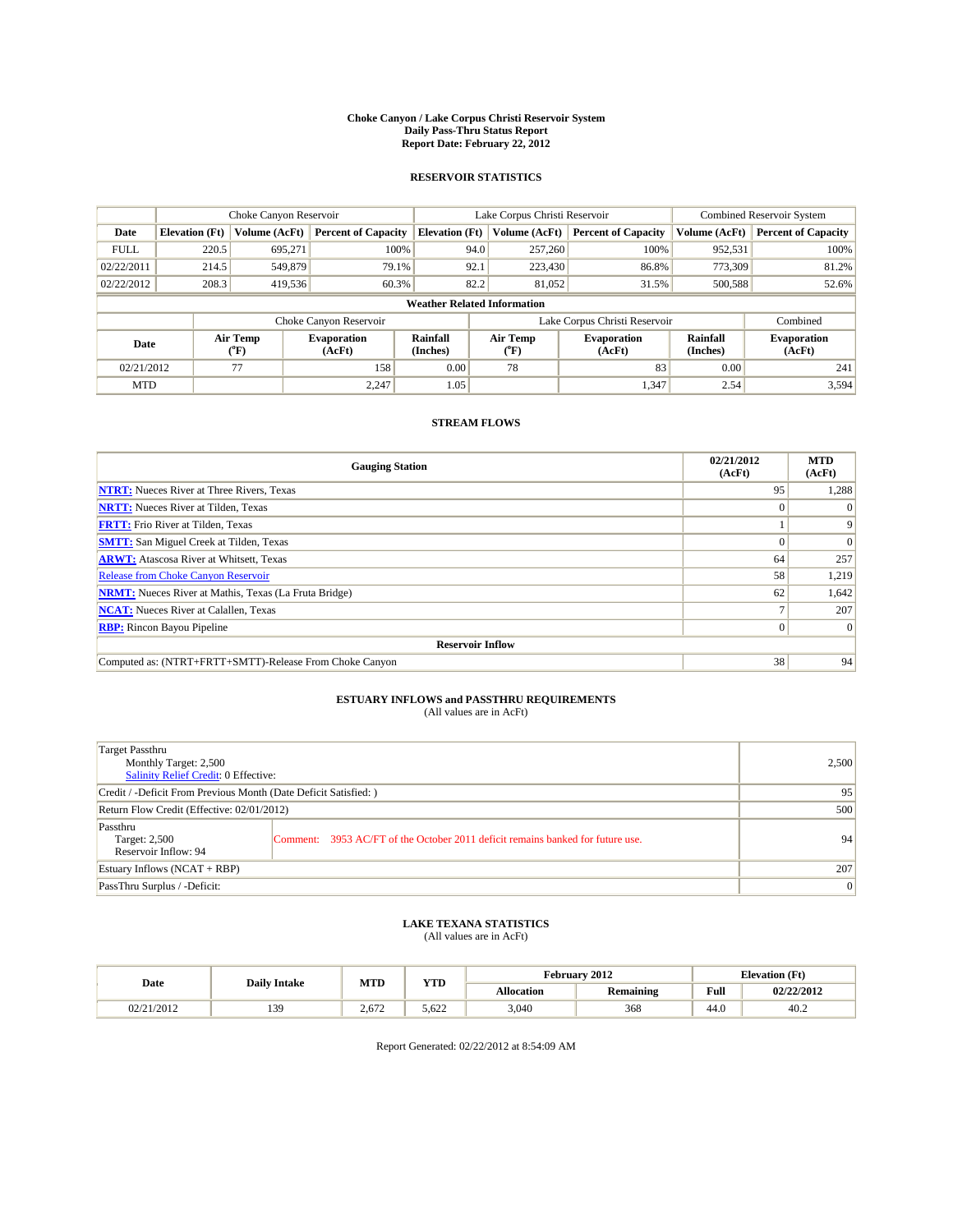#### **Choke Canyon / Lake Corpus Christi Reservoir System Daily Pass-Thru Status Report Report Date: February 23, 2012**

### **RESERVOIR STATISTICS**

|             | Choke Canyon Reservoir             |                  |                              |                       | Lake Corpus Christi Reservoir | <b>Combined Reservoir System</b> |                      |                              |  |  |
|-------------|------------------------------------|------------------|------------------------------|-----------------------|-------------------------------|----------------------------------|----------------------|------------------------------|--|--|
| Date        | <b>Elevation</b> (Ft)              | Volume (AcFt)    | <b>Percent of Capacity</b>   | <b>Elevation (Ft)</b> | Volume (AcFt)                 | <b>Percent of Capacity</b>       | Volume (AcFt)        | <b>Percent of Capacity</b>   |  |  |
| <b>FULL</b> | 220.5                              | 695,271          | 100%                         | 94.0                  | 257,260                       | 100%                             | 952,531              | 100%                         |  |  |
| 02/23/2011  | 214.5                              | 549,424          | 79.0%                        | 92.1                  | 223,430                       | 86.8%                            | 772,854              | 81.1%                        |  |  |
| 02/23/2012  | 208.3                              | 419,926          | 60.4%                        | 82.2                  | 80,950                        | 31.5%                            | 500,876              | 52.6%                        |  |  |
|             | <b>Weather Related Information</b> |                  |                              |                       |                               |                                  |                      |                              |  |  |
|             |                                    |                  | Choke Canyon Reservoir       |                       |                               | Lake Corpus Christi Reservoir    |                      | Combined                     |  |  |
| Date        |                                    | Air Temp<br>(°F) | <b>Evaporation</b><br>(AcFt) | Rainfall<br>(Inches)  | Air Temp<br>("F)              | <b>Evaporation</b><br>(AcFt)     | Rainfall<br>(Inches) | <b>Evaporation</b><br>(AcFt) |  |  |
| 02/22/2012  |                                    | 79               | 170                          | 0.00                  | 83                            | 77                               | 0.00                 | 247                          |  |  |
| <b>MTD</b>  |                                    |                  | 2.417                        | 1.05                  |                               | 1.424                            | 2.54                 | 3,841                        |  |  |

### **STREAM FLOWS**

| <b>Gauging Station</b>                                       | 02/22/2012<br>(AcFt) | <b>MTD</b><br>(AcFt) |
|--------------------------------------------------------------|----------------------|----------------------|
| <b>NTRT:</b> Nueces River at Three Rivers, Texas             | 111                  | 1,399                |
| <b>NRTT:</b> Nueces River at Tilden, Texas                   | $\theta$             |                      |
| <b>FRTT:</b> Frio River at Tilden, Texas                     |                      | 10                   |
| <b>SMTT:</b> San Miguel Creek at Tilden, Texas               |                      | $\Omega$             |
| <b>ARWT:</b> Atascosa River at Whitsett, Texas               | 34                   | 290                  |
| <b>Release from Choke Canyon Reservoir</b>                   | 58                   | 1,276                |
| <b>NRMT:</b> Nueces River at Mathis, Texas (La Fruta Bridge) | 50                   | 1,691                |
| <b>NCAT:</b> Nueces River at Calallen, Texas                 | 17                   | 224                  |
| <b>RBP:</b> Rincon Bayou Pipeline                            | $\overline{0}$       | $\Omega$             |
| <b>Reservoir Inflow</b>                                      |                      |                      |
| Computed as: (NTRT+FRTT+SMTT)-Release From Choke Canyon      | 54                   | 148                  |

# **ESTUARY INFLOWS and PASSTHRU REQUIREMENTS**<br>(All values are in AcFt)

| Target Passthru<br>Monthly Target: 2,500<br>Salinity Relief Credit: 0 Effective: |                                                                                | 2,500 |
|----------------------------------------------------------------------------------|--------------------------------------------------------------------------------|-------|
| Credit / -Deficit From Previous Month (Date Deficit Satisfied: )                 | 95                                                                             |       |
| Return Flow Credit (Effective: 02/01/2012)                                       | 500                                                                            |       |
| Passthru<br>Target: 2,500<br>Reservoir Inflow: 148                               | Comment: 3953 AC/FT of the October 2011 deficit remains banked for future use. | 148   |
| Estuary Inflows (NCAT + RBP)                                                     |                                                                                | 224   |
| PassThru Surplus / -Deficit:                                                     | $\overline{0}$                                                                 |       |

## **LAKE TEXANA STATISTICS** (All values are in AcFt)

|            | <b>Daily Intake</b> | MTD   | VTT<br>1 I.D | February 2012<br><b>Elevation</b> (Ft) |                  |                                         |            |
|------------|---------------------|-------|--------------|----------------------------------------|------------------|-----------------------------------------|------------|
| Date       |                     |       |              | <b>Allocation</b>                      | <b>Remaining</b> | Full<br>the contract of the contract of | 02/23/2012 |
| 02/22/2012 | 139<br>.            | 2.810 | 5.760        | 3,040                                  | 230              | 44.U                                    | $-40.5$    |

Report Generated: 02/23/2012 at 8:16:31 AM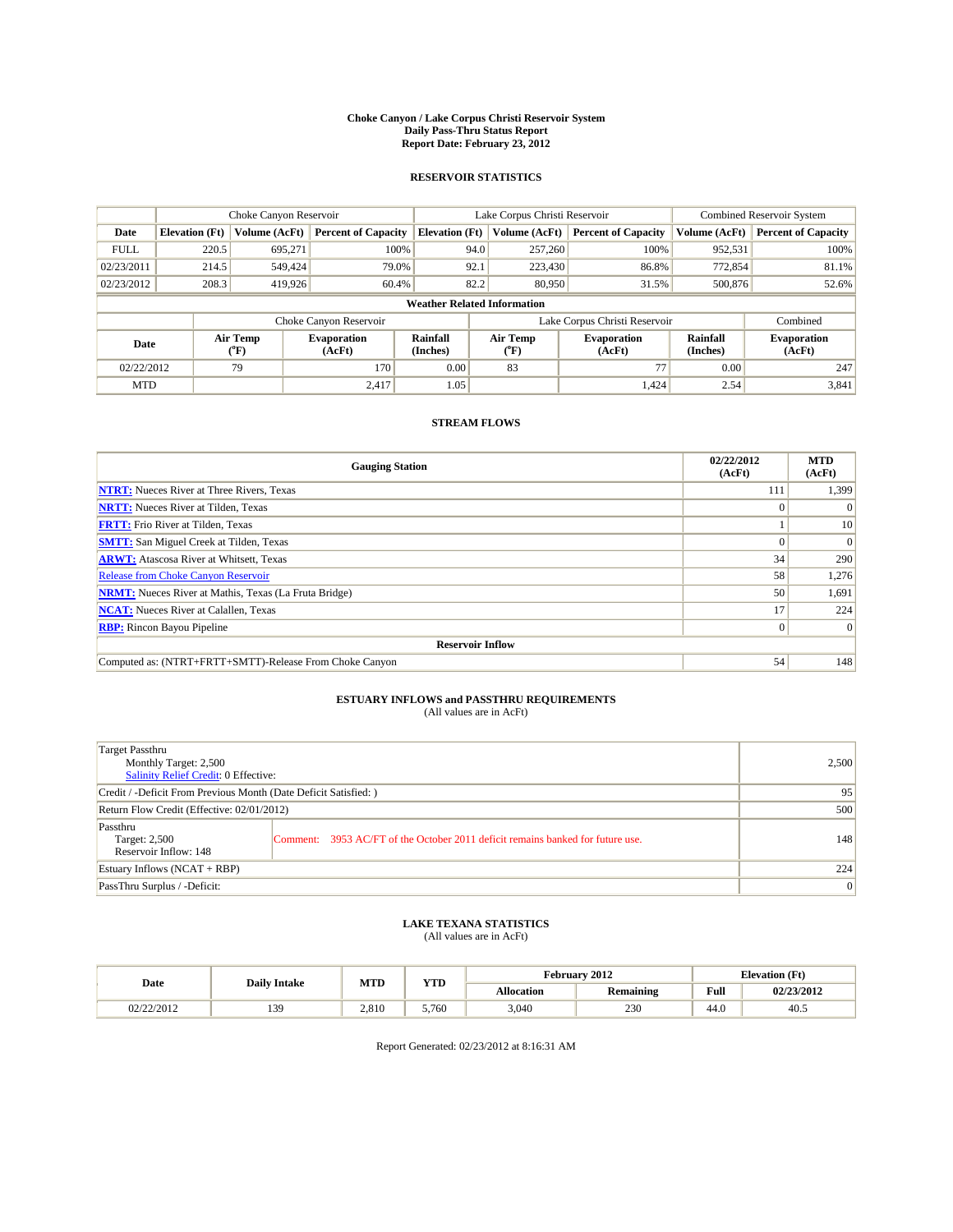#### **Choke Canyon / Lake Corpus Christi Reservoir System Daily Pass-Thru Status Report Report Date: February 24, 2012**

### **RESERVOIR STATISTICS**

|             | Choke Canyon Reservoir             |                  |                              |                             | Lake Corpus Christi Reservoir | <b>Combined Reservoir System</b> |                      |                              |  |  |
|-------------|------------------------------------|------------------|------------------------------|-----------------------------|-------------------------------|----------------------------------|----------------------|------------------------------|--|--|
| Date        | <b>Elevation</b> (Ft)              | Volume (AcFt)    | <b>Percent of Capacity</b>   | <b>Elevation</b> (Ft)       | Volume (AcFt)                 | <b>Percent of Capacity</b>       | Volume (AcFt)        | <b>Percent of Capacity</b>   |  |  |
| <b>FULL</b> | 220.5                              | 695,271          | 100%                         | 94.0                        | 257,260                       | 100%                             | 952,531              | 100%                         |  |  |
| 02/24/2011  | 214.5                              | 549,424          | 79.0%                        | 92.1                        | 223,080                       | 86.7%                            | 772,504              | 81.1%                        |  |  |
| 02/24/2012  | 208.2                              | 417,608          | 60.1%                        | 82.2                        | 81.052                        | 31.5%                            | 498,660              | 52.4%                        |  |  |
|             | <b>Weather Related Information</b> |                  |                              |                             |                               |                                  |                      |                              |  |  |
|             |                                    |                  | Choke Canyon Reservoir       |                             |                               | Lake Corpus Christi Reservoir    |                      | Combined                     |  |  |
| Date        |                                    | Air Temp<br>(°F) | <b>Evaporation</b><br>(AcFt) | <b>Rainfall</b><br>(Inches) | Air Temp<br>(°F)              | <b>Evaporation</b><br>(AcFt)     | Rainfall<br>(Inches) | <b>Evaporation</b><br>(AcFt) |  |  |
| 02/23/2012  |                                    | 84               | 270                          | 0.00                        | 82                            | 113                              | 0.00                 | 383                          |  |  |
| <b>MTD</b>  |                                    |                  | 2,687                        | 1.05                        |                               | 1,537                            | 2.54                 | 4,224                        |  |  |

### **STREAM FLOWS**

| <b>Gauging Station</b>                                       | 02/23/2012<br>(AcFt) | <b>MTD</b><br>(AcFt) |
|--------------------------------------------------------------|----------------------|----------------------|
| <b>NTRT:</b> Nueces River at Three Rivers, Texas             | 83                   | 1,483                |
| <b>NRTT:</b> Nueces River at Tilden, Texas                   | $\Omega$             |                      |
| <b>FRTT:</b> Frio River at Tilden, Texas                     |                      | 11                   |
| <b>SMTT:</b> San Miguel Creek at Tilden, Texas               |                      | $\Omega$             |
| <b>ARWT:</b> Atascosa River at Whitsett, Texas               | 22                   | 312                  |
| <b>Release from Choke Canyon Reservoir</b>                   | 58                   | 1,334                |
| <b>NRMT:</b> Nueces River at Mathis, Texas (La Fruta Bridge) | 50                   | 1,741                |
| <b>NCAT:</b> Nueces River at Calallen, Texas                 | <sub>0</sub>         | 230                  |
| <b>RBP:</b> Rincon Bayou Pipeline                            | $\overline{0}$       | $\Omega$             |
| <b>Reservoir Inflow</b>                                      |                      |                      |
| Computed as: (NTRT+FRTT+SMTT)-Release From Choke Canyon      | 26                   | 175                  |

# **ESTUARY INFLOWS and PASSTHRU REQUIREMENTS**<br>(All values are in AcFt)

| Target Passthru<br>Monthly Target: 2,500<br>Salinity Relief Credit: 0 Effective: |                                                                                | 2,500 |
|----------------------------------------------------------------------------------|--------------------------------------------------------------------------------|-------|
| Credit / -Deficit From Previous Month (Date Deficit Satisfied: )                 | 95                                                                             |       |
| Return Flow Credit (Effective: 02/01/2012)                                       | 500                                                                            |       |
| Passthru<br>Target: 2,500<br>Reservoir Inflow: 175                               | Comment: 3953 AC/FT of the October 2011 deficit remains banked for future use. | 175   |
| Estuary Inflows (NCAT + RBP)                                                     | 230                                                                            |       |
| PassThru Surplus / -Deficit:                                                     | $\overline{0}$                                                                 |       |

## **LAKE TEXANA STATISTICS** (All values are in AcFt)

|            | <b>Daily Intake</b> | <b>MTD</b> | <b>YTD</b> | February 2012<br><b>Elevation</b> (Ft) |                  |      |            |
|------------|---------------------|------------|------------|----------------------------------------|------------------|------|------------|
| Date       |                     |            |            | <b>Allocation</b>                      | <b>Remaining</b> | Full | 02/24/2012 |
| 02/23/2012 | 39<br>1J.           | 2.949      | 5.899      | 3,040                                  |                  | 44.0 | 40.5       |

Report Generated: 02/24/2012 at 8:44:55 AM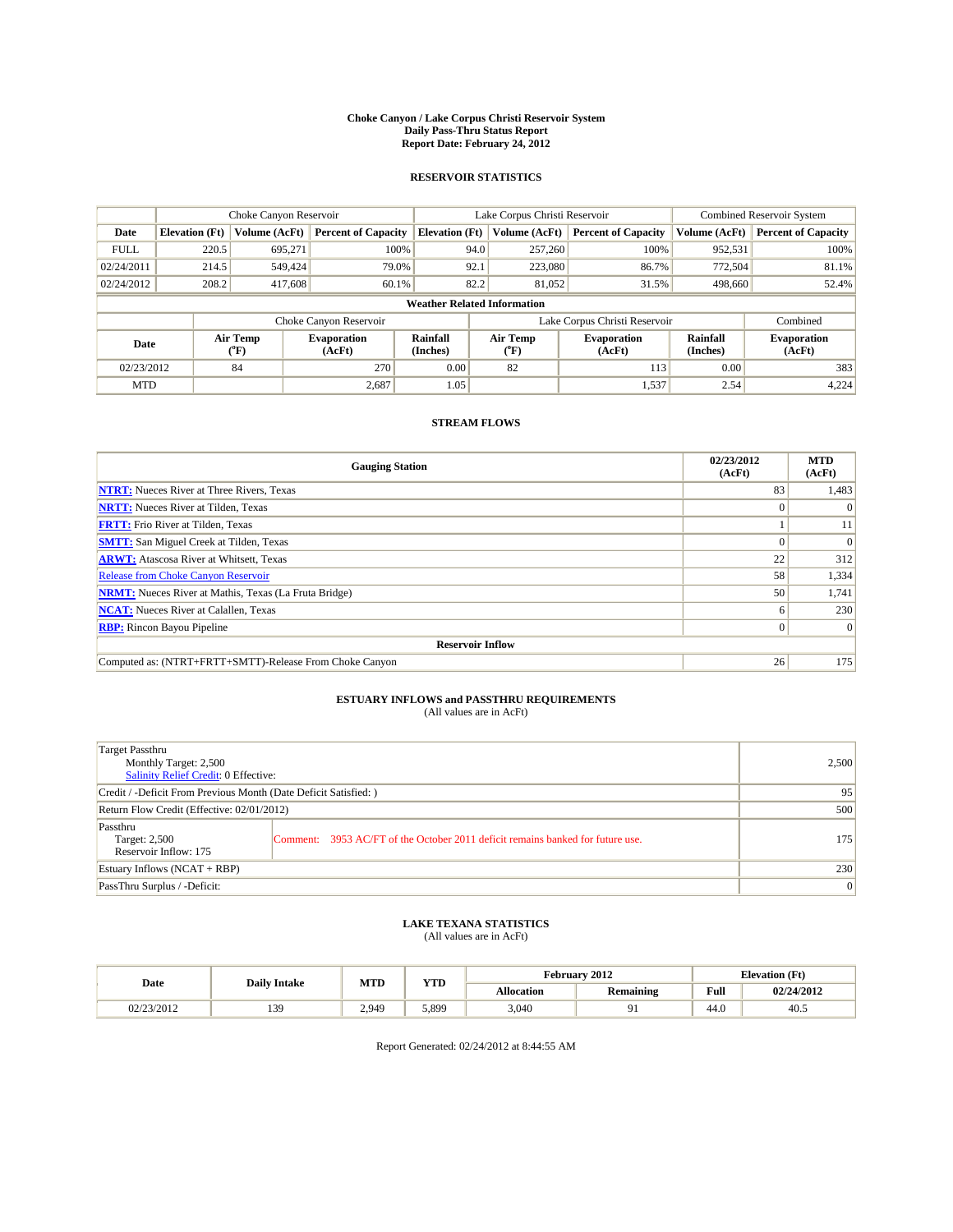#### **Choke Canyon / Lake Corpus Christi Reservoir System Daily Pass-Thru Status Report Report Date: February 25, 2012**

### **RESERVOIR STATISTICS**

|             | Choke Canyon Reservoir             |                  |                              |                       | Lake Corpus Christi Reservoir | <b>Combined Reservoir System</b> |                      |                              |  |  |
|-------------|------------------------------------|------------------|------------------------------|-----------------------|-------------------------------|----------------------------------|----------------------|------------------------------|--|--|
| Date        | <b>Elevation</b> (Ft)              | Volume (AcFt)    | <b>Percent of Capacity</b>   | <b>Elevation</b> (Ft) | Volume (AcFt)                 | <b>Percent of Capacity</b>       | Volume (AcFt)        | <b>Percent of Capacity</b>   |  |  |
| <b>FULL</b> | 220.5                              | 695,271          | 100%                         | 94.0                  | 257,260                       | 100%                             | 952,531              | 100%                         |  |  |
| 02/25/2011  | 214.5                              | 550,106          | 79.1%                        | 92.1                  | 223,781                       | 87.0%                            | 773,887              | 81.2%                        |  |  |
| 02/25/2012  | 208.2                              | 416,837          | 60.0%                        | 82.1                  | 80,645                        | 31.3%                            | 497,482              | 52.2%                        |  |  |
|             | <b>Weather Related Information</b> |                  |                              |                       |                               |                                  |                      |                              |  |  |
|             |                                    |                  | Choke Canyon Reservoir       |                       | Lake Corpus Christi Reservoir |                                  |                      | Combined                     |  |  |
| Date        |                                    | Air Temp<br>(°F) | <b>Evaporation</b><br>(AcFt) | Rainfall<br>(Inches)  | Air Temp<br>("F)              | <b>Evaporation</b><br>(AcFt)     | Rainfall<br>(Inches) | <b>Evaporation</b><br>(AcFt) |  |  |
| 02/24/2012  |                                    | 62               | 293                          | 0.00                  | 61                            | 113                              | 0.24                 | 406                          |  |  |
| <b>MTD</b>  |                                    |                  | 2.980                        | 1.05                  |                               | 1,650                            | 2.78                 | 4,630                        |  |  |

### **STREAM FLOWS**

| <b>Gauging Station</b>                                       | 02/24/2012<br>(AcFt) | <b>MTD</b><br>(AcFt) |  |  |  |  |  |  |
|--------------------------------------------------------------|----------------------|----------------------|--|--|--|--|--|--|
| <b>NTRT:</b> Nueces River at Three Rivers, Texas             | 71                   | 1,554                |  |  |  |  |  |  |
| <b>NRTT:</b> Nueces River at Tilden, Texas                   |                      |                      |  |  |  |  |  |  |
| <b>FRTT:</b> Frio River at Tilden, Texas                     |                      | 11                   |  |  |  |  |  |  |
| <b>SMTT:</b> San Miguel Creek at Tilden, Texas               |                      | $\Omega$             |  |  |  |  |  |  |
| <b>ARWT:</b> Atascosa River at Whitsett, Texas               | 15 <sup>1</sup>      | 328                  |  |  |  |  |  |  |
| <b>Release from Choke Canyon Reservoir</b>                   | 58                   | 1,391                |  |  |  |  |  |  |
| <b>NRMT:</b> Nueces River at Mathis, Texas (La Fruta Bridge) | 50                   | 1,790                |  |  |  |  |  |  |
| <b>NCAT:</b> Nueces River at Calallen, Texas                 | $\Omega$             | 230                  |  |  |  |  |  |  |
| <b>RBP:</b> Rincon Bayou Pipeline                            | $\overline{0}$       | $\Omega$             |  |  |  |  |  |  |
| <b>Reservoir Inflow</b>                                      |                      |                      |  |  |  |  |  |  |
| Computed as: (NTRT+FRTT+SMTT)-Release From Choke Canyon      | 14                   | 189                  |  |  |  |  |  |  |

## **ESTUARY INFLOWS and PASSTHRU REQUIREMENTS**<br>(All values are in AcFt)

| <b>Target Passthru</b><br>Monthly Target: 2,500<br>Salinity Relief Credit: 0 Effective: |                                                                                | 2,500 |
|-----------------------------------------------------------------------------------------|--------------------------------------------------------------------------------|-------|
| Credit / -Deficit From Previous Month (Date Deficit Satisfied: )                        | 95                                                                             |       |
| Return Flow Credit (Effective: 02/01/2012)                                              | 500                                                                            |       |
| Passthru<br>Target: 2,500<br>Reservoir Inflow: 189                                      | Comment: 3953 AC/FT of the October 2011 deficit remains banked for future use. | 189   |
| Estuary Inflows $(NCAT + RBP)$                                                          |                                                                                | 230   |
| PassThru Surplus / -Deficit:                                                            |                                                                                | 0     |

## **LAKE TEXANA STATISTICS** (All values are in AcFt)

|            | <b>Daily Intake</b> | <b>MTD</b> | <b>YTD</b> |                   | February 2012    |      | <b>Elevation</b> (Ft) |
|------------|---------------------|------------|------------|-------------------|------------------|------|-----------------------|
| Date       |                     |            |            | <b>Allocation</b> | <b>Remaining</b> | Full | 02/25/2012            |
| 02/24/2012 | 20                  | 3.088      | 6.038      | 3,040             | $-48$            | 44.0 | 40.8                  |

Report Generated: 02/25/2012 at 8:45:48 AM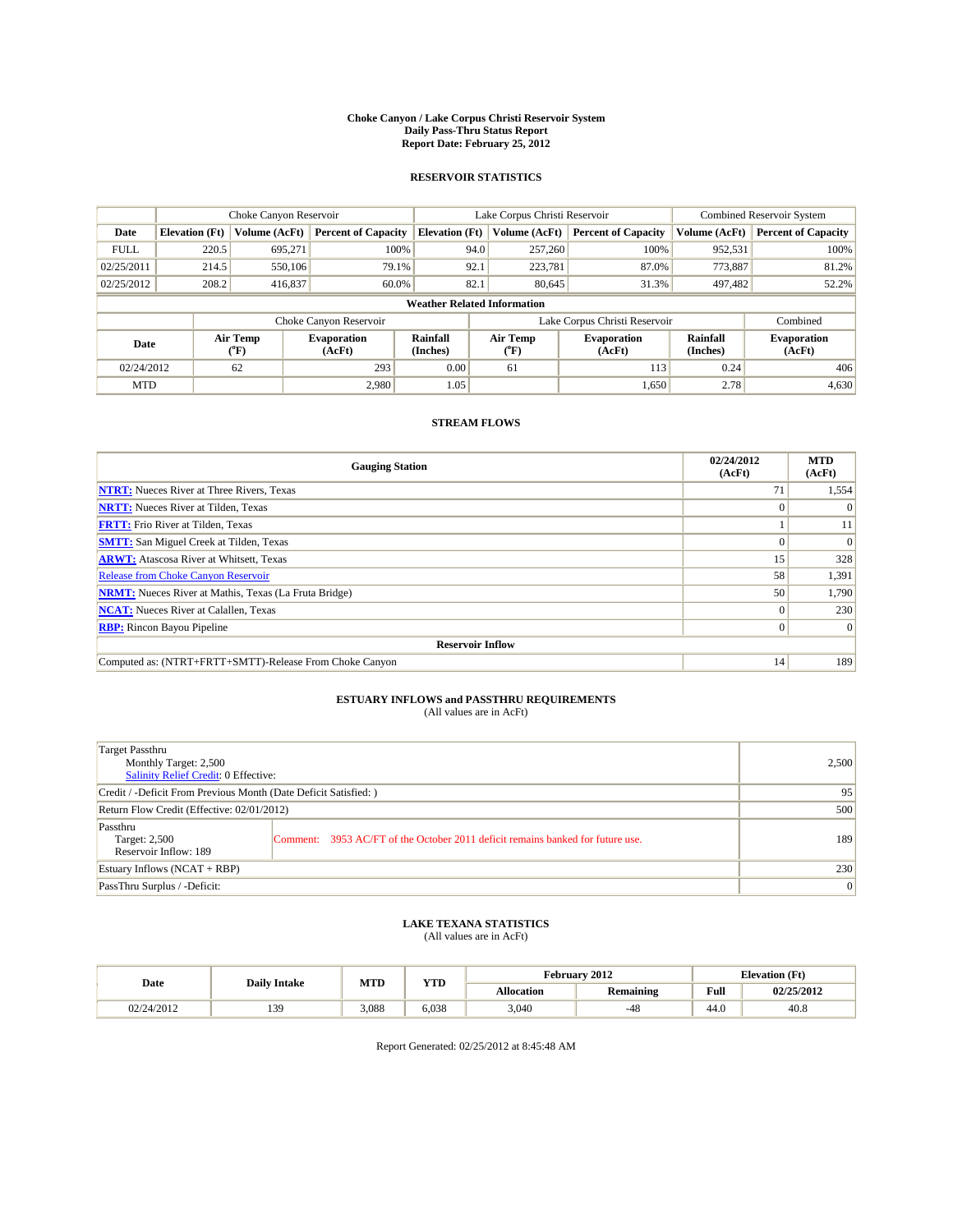#### **Choke Canyon / Lake Corpus Christi Reservoir System Daily Pass-Thru Status Report Report Date: February 26, 2012**

### **RESERVOIR STATISTICS**

|             | Choke Canyon Reservoir             |                  |                              |                       | Lake Corpus Christi Reservoir | <b>Combined Reservoir System</b> |                      |                              |  |  |
|-------------|------------------------------------|------------------|------------------------------|-----------------------|-------------------------------|----------------------------------|----------------------|------------------------------|--|--|
| Date        | <b>Elevation</b> (Ft)              | Volume (AcFt)    | <b>Percent of Capacity</b>   | <b>Elevation</b> (Ft) | Volume (AcFt)                 | <b>Percent of Capacity</b>       | Volume (AcFt)        | <b>Percent of Capacity</b>   |  |  |
| <b>FULL</b> | 220.5                              | 695,271          | 100%                         | 94.0                  | 257,260                       | 100%                             | 952,531              | 100%                         |  |  |
| 02/26/2011  | 214.5                              | 549,651          | 79.1%                        | 92.1                  | 222,729                       | 86.6%                            | 772,380              | 81.1%                        |  |  |
| 02/26/2012  | 208.2                              | 418,379          | 60.2%                        | 82.1                  | 80,848                        | 31.4%                            | 499,227              | 52.4%                        |  |  |
|             | <b>Weather Related Information</b> |                  |                              |                       |                               |                                  |                      |                              |  |  |
|             |                                    |                  | Choke Canyon Reservoir       |                       | Lake Corpus Christi Reservoir |                                  |                      | Combined                     |  |  |
| Date        |                                    | Air Temp<br>(°F) | <b>Evaporation</b><br>(AcFt) | Rainfall<br>(Inches)  | Air Temp<br>("F)              | <b>Evaporation</b><br>(AcFt)     | Rainfall<br>(Inches) | <b>Evaporation</b><br>(AcFt) |  |  |
| 02/25/2012  |                                    | 54               | 90                           | 0.00                  | 53                            | 30                               | 0.03                 | 120                          |  |  |
| <b>MTD</b>  |                                    |                  | 3.070                        | 1.05                  |                               | 1,680                            | 2.81                 | 4,750                        |  |  |

### **STREAM FLOWS**

| <b>Gauging Station</b>                                       | 02/25/2012<br>(AcFt) | <b>MTD</b><br>(AcFt) |  |  |  |  |  |
|--------------------------------------------------------------|----------------------|----------------------|--|--|--|--|--|
| <b>NTRT:</b> Nueces River at Three Rivers, Texas             | 66                   | 1,620                |  |  |  |  |  |
| <b>NRTT:</b> Nueces River at Tilden, Texas                   |                      |                      |  |  |  |  |  |
| <b>FRTT:</b> Frio River at Tilden, Texas                     |                      | 12                   |  |  |  |  |  |
| <b>SMTT:</b> San Miguel Creek at Tilden, Texas               |                      | $\Omega$             |  |  |  |  |  |
| <b>ARWT:</b> Atascosa River at Whitsett, Texas               |                      | 338                  |  |  |  |  |  |
| Release from Choke Canyon Reservoir                          | 58                   | 1,449                |  |  |  |  |  |
| <b>NRMT:</b> Nueces River at Mathis, Texas (La Fruta Bridge) | 50                   | 1,840                |  |  |  |  |  |
| <b>NCAT:</b> Nueces River at Calallen, Texas                 | $\Omega$             | 230                  |  |  |  |  |  |
| <b>RBP:</b> Rincon Bayou Pipeline                            | $\Omega$             | $\Omega$             |  |  |  |  |  |
| <b>Reservoir Inflow</b>                                      |                      |                      |  |  |  |  |  |
| Computed as: (NTRT+FRTT+SMTT)-Release From Choke Canyon      | 8                    | 198                  |  |  |  |  |  |

## **ESTUARY INFLOWS and PASSTHRU REQUIREMENTS**<br>(All values are in AcFt)

| <b>Target Passthru</b><br>Monthly Target: 2,500<br>Salinity Relief Credit: 0 Effective: |                                                                                | 2,500 |
|-----------------------------------------------------------------------------------------|--------------------------------------------------------------------------------|-------|
| Credit / -Deficit From Previous Month (Date Deficit Satisfied: )                        | 95                                                                             |       |
| Return Flow Credit (Effective: 02/01/2012)                                              | 500                                                                            |       |
| Passthru<br>Target: 2,500<br>Reservoir Inflow: 198                                      | Comment: 3953 AC/FT of the October 2011 deficit remains banked for future use. | 198   |
| Estuary Inflows $(NCAT + RBP)$                                                          |                                                                                | 230   |
| PassThru Surplus / -Deficit:                                                            |                                                                                | 0     |

## **LAKE TEXANA STATISTICS** (All values are in AcFt)

|            | <b>Daily Intake</b> | <b>MTD</b> | <b>YTD</b>   |                   | February 2012    |      | <b>Elevation (Ft)</b> |
|------------|---------------------|------------|--------------|-------------------|------------------|------|-----------------------|
| Date       |                     |            |              | <b>Allocation</b> | <b>Remaining</b> | Full | 02/26/2012            |
| 02/25/2012 | 30                  | 3.226      | 1.77<br>0.1. | 3,040             | $-186$           | 44.0 | 40.8                  |

Report Generated: 02/26/2012 at 8:34:33 AM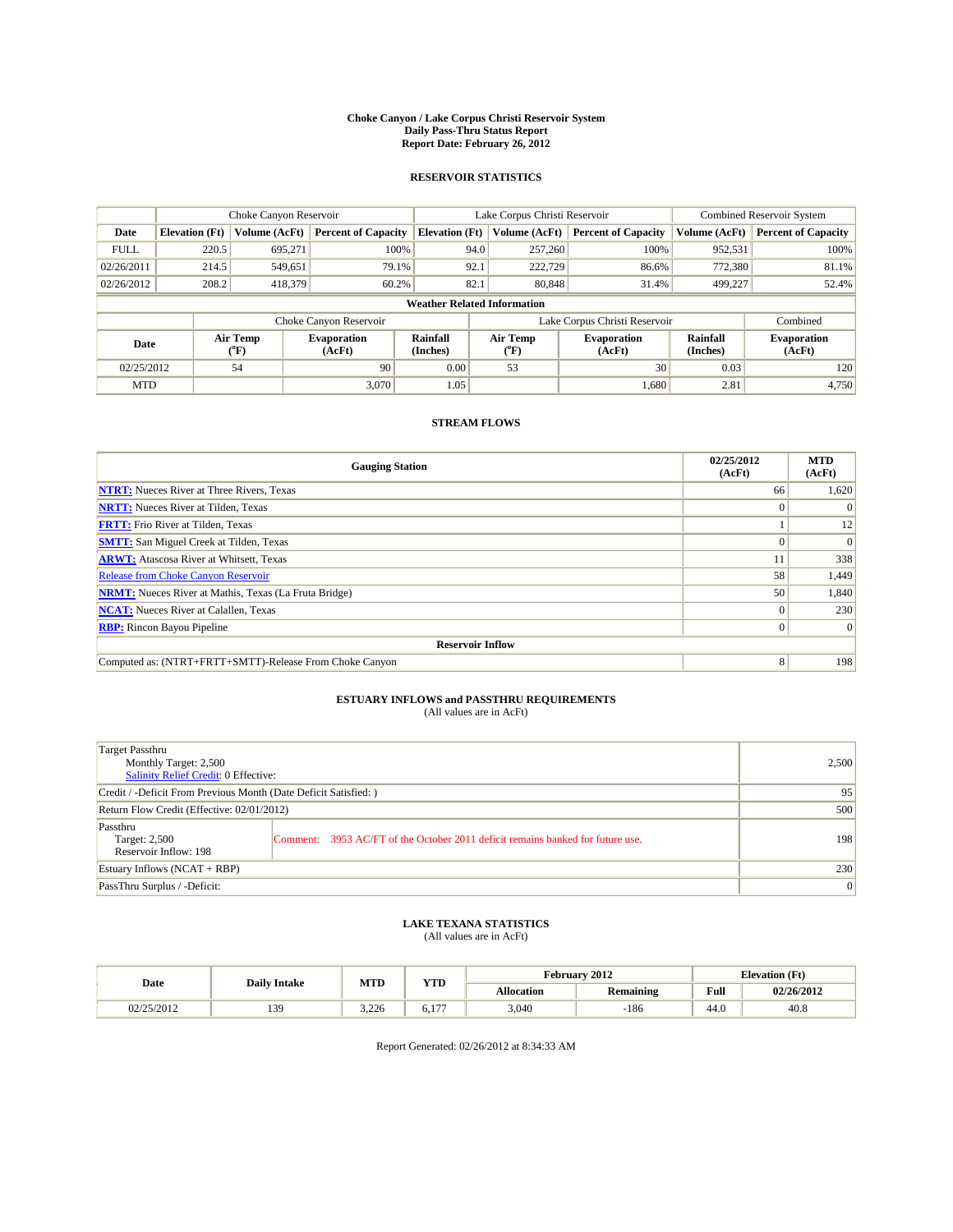#### **Choke Canyon / Lake Corpus Christi Reservoir System Daily Pass-Thru Status Report Report Date: February 27, 2012**

### **RESERVOIR STATISTICS**

|             | Choke Canyon Reservoir             |                          |                              |                       | Lake Corpus Christi Reservoir |                 |                              |                      | <b>Combined Reservoir System</b> |  |  |
|-------------|------------------------------------|--------------------------|------------------------------|-----------------------|-------------------------------|-----------------|------------------------------|----------------------|----------------------------------|--|--|
| Date        | <b>Elevation</b> (Ft)              | Volume (AcFt)            | <b>Percent of Capacity</b>   | <b>Elevation</b> (Ft) |                               | Volume (AcFt)   | <b>Percent of Capacity</b>   | Volume (AcFt)        | <b>Percent of Capacity</b>       |  |  |
| <b>FULL</b> | 220.5                              | 695.271                  | 100%                         |                       | 94.0                          | 257,260         | 100%                         | 952,531              | 100%                             |  |  |
| 02/27/2011  | 214.5                              | 548,972                  | 79.0%                        |                       | 92.0                          | 222,028         | 86.3%                        | 771,000              | 80.9%                            |  |  |
| 02/27/2012  | 208.2                              | 418,186                  | 60.1%                        |                       | 82.1                          | 80,747          | 31.4%                        | 498,933              | 52.4%                            |  |  |
|             | <b>Weather Related Information</b> |                          |                              |                       |                               |                 |                              |                      |                                  |  |  |
|             |                                    |                          | Choke Canyon Reservoir       |                       | Lake Corpus Christi Reservoir |                 |                              | Combined             |                                  |  |  |
| Date        |                                    | Air Temp<br>$\rm ^{o}F)$ | <b>Evaporation</b><br>(AcFt) | Rainfall<br>(Inches)  |                               | Air Temp<br>″F) | <b>Evaporation</b><br>(AcFt) | Rainfall<br>(Inches) | <b>Evaporation</b><br>(AcFt)     |  |  |
| 02/26/2012  |                                    | 65                       | 79                           | 0.01                  |                               | 65              | 36                           | 0.03                 | 115                              |  |  |
| <b>MTD</b>  |                                    |                          | 3.149                        | 1.06                  |                               |                 | 1.716                        | 2.84                 | 4,865                            |  |  |

### **STREAM FLOWS**

| <b>Gauging Station</b>                                       | 02/26/2012<br>(AcFt) | <b>MTD</b><br>(AcFt) |  |  |  |  |  |  |
|--------------------------------------------------------------|----------------------|----------------------|--|--|--|--|--|--|
| <b>NTRT:</b> Nueces River at Three Rivers, Texas             | 60                   | 1,679                |  |  |  |  |  |  |
| <b>NRTT:</b> Nueces River at Tilden, Texas                   |                      | $\Omega$             |  |  |  |  |  |  |
| <b>FRTT:</b> Frio River at Tilden, Texas                     |                      | 12                   |  |  |  |  |  |  |
| <b>SMTT:</b> San Miguel Creek at Tilden, Texas               |                      | $\Omega$             |  |  |  |  |  |  |
| <b>ARWT:</b> Atascosa River at Whitsett, Texas               | 10                   | 348                  |  |  |  |  |  |  |
| <b>Release from Choke Canyon Reservoir</b>                   | 58                   | 1,507                |  |  |  |  |  |  |
| <b>NRMT:</b> Nueces River at Mathis, Texas (La Fruta Bridge) | 50                   | 1,890                |  |  |  |  |  |  |
| <b>NCAT:</b> Nueces River at Calallen, Texas                 |                      | 230                  |  |  |  |  |  |  |
| <b>RBP:</b> Rincon Bayou Pipeline                            |                      | $\Omega$             |  |  |  |  |  |  |
| <b>Reservoir Inflow</b>                                      |                      |                      |  |  |  |  |  |  |
| Computed as: (NTRT+FRTT+SMTT)-Release From Choke Canyon      |                      | 200                  |  |  |  |  |  |  |

### **ESTUARY INFLOWS and PASSTHRU REQUIREMENTS**<br>(All values are in AcFt)

| <b>Target Passthru</b><br>Monthly Target: 2,500<br><b>Salinity Relief Credit: 0 Effective:</b> |                                                                                | 2.500          |
|------------------------------------------------------------------------------------------------|--------------------------------------------------------------------------------|----------------|
| Credit / -Deficit From Previous Month (Date Deficit Satisfied: )                               | 95                                                                             |                |
| Return Flow Credit (Effective: 02/01/2012)                                                     | 500                                                                            |                |
| Passthru<br>Target: 2,500<br>Reservoir Inflow: 200                                             | Comment: 3953 AC/FT of the October 2011 deficit remains banked for future use. | <b>200</b>     |
| Estuary Inflows $(NCAT + RBP)$                                                                 |                                                                                | 230            |
| PassThru Surplus / -Deficit:                                                                   |                                                                                | $\overline{0}$ |

#### **LAKE TEXANA STATISTICS** (All values are in AcFt)

| Date       | <b>Daily Intake</b> | <b>MTD</b> | <b>YTD</b>      |                   | February 2012    | <b>Elevation</b> (Ft)                       |            |  |
|------------|---------------------|------------|-----------------|-------------------|------------------|---------------------------------------------|------------|--|
|            |                     |            |                 | <b>Allocation</b> | <b>Remaining</b> | Full<br>the contract of the contract of the | 02/27/2012 |  |
| 02/26/2012 | 138                 | 3,365      | $-215$<br>6.312 | 3,040             | 225<br>ى 2 د -   | 44.0                                        | 40.8       |  |

Report Generated: 02/27/2012 at 8:30:00 AM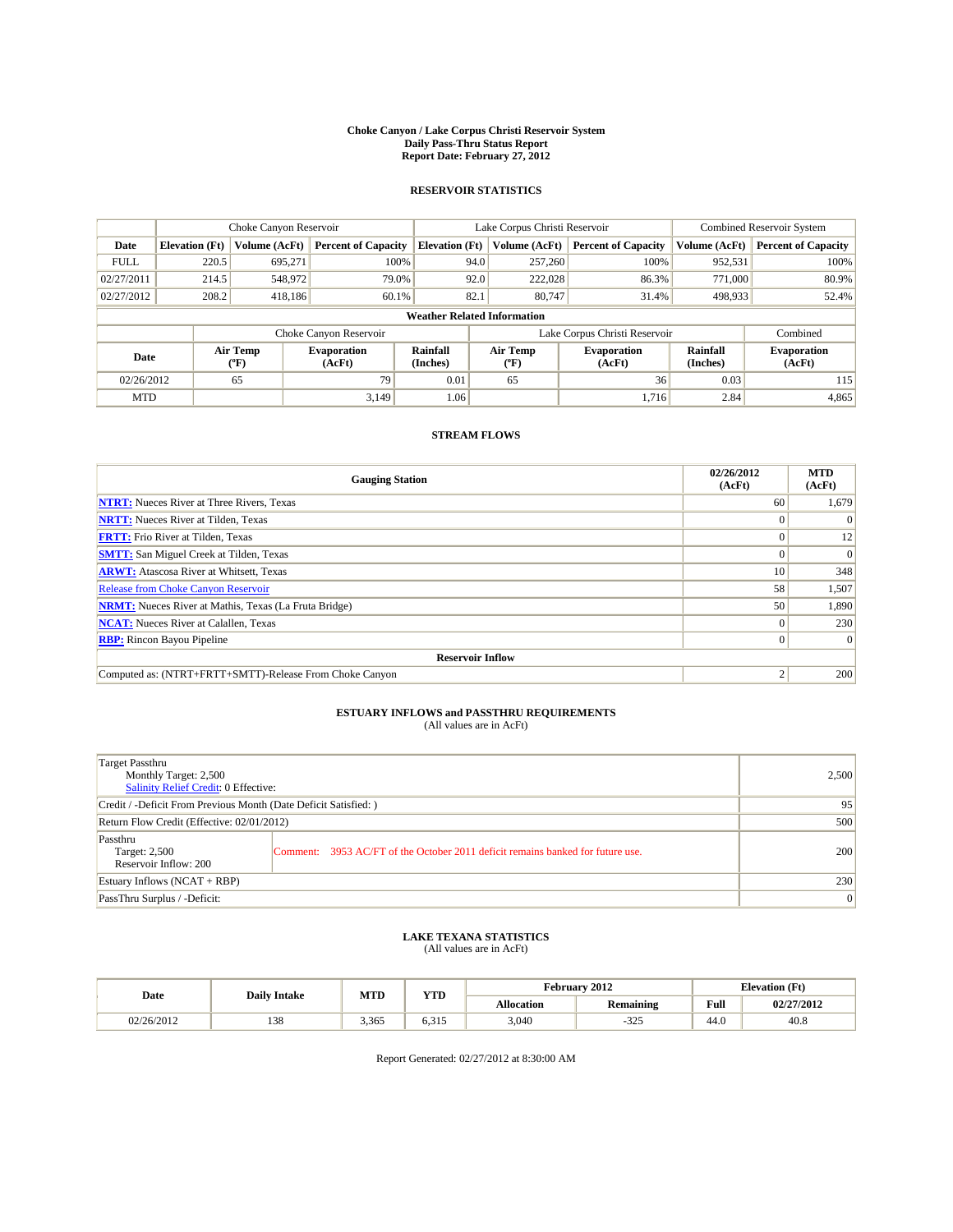#### **Choke Canyon / Lake Corpus Christi Reservoir System Daily Pass-Thru Status Report Report Date: February 28, 2012**

### **RESERVOIR STATISTICS**

|             | Choke Canyon Reservoir             |                  |                              |                       | Lake Corpus Christi Reservoir | <b>Combined Reservoir System</b> |                      |                              |  |
|-------------|------------------------------------|------------------|------------------------------|-----------------------|-------------------------------|----------------------------------|----------------------|------------------------------|--|
| Date        | <b>Elevation</b> (Ft)              | Volume (AcFt)    | <b>Percent of Capacity</b>   | <b>Elevation</b> (Ft) | Volume (AcFt)                 | <b>Percent of Capacity</b>       | Volume (AcFt)        | <b>Percent of Capacity</b>   |  |
| <b>FULL</b> | 220.5                              | 695,271          | 100%                         | 94.0                  | 257,260                       | 100%                             | 952,531              | 100%                         |  |
| 02/28/2011  | 214.5                              | 548,747          | 78.9%                        | 92.1                  | 223,080                       | 86.7%                            | 771,827              | 81.0%                        |  |
| 02/28/2012  | 208.2                              | 416,837          | 60.0%                        | 82.1                  | 80.645                        | 31.3%                            | 497,482              | 52.2%                        |  |
|             | <b>Weather Related Information</b> |                  |                              |                       |                               |                                  |                      |                              |  |
|             |                                    |                  | Choke Canyon Reservoir       |                       |                               | Lake Corpus Christi Reservoir    |                      | Combined                     |  |
| Date        |                                    | Air Temp<br>(°F) | <b>Evaporation</b><br>(AcFt) | Rainfall<br>(Inches)  | Air Temp<br>("F)              | <b>Evaporation</b><br>(AcFt)     | Rainfall<br>(Inches) | <b>Evaporation</b><br>(AcFt) |  |
| 02/27/2012  |                                    | 67               | 11                           | 0.09                  | 67                            | 12                               | 0.04                 | 23                           |  |
| <b>MTD</b>  |                                    |                  | 3.160                        | 1.15                  |                               | 1.728                            | 2.88                 | 4,888                        |  |

### **STREAM FLOWS**

| <b>Gauging Station</b>                                       | 02/27/2012<br>(AcFt) | <b>MTD</b><br>(AcFt) |
|--------------------------------------------------------------|----------------------|----------------------|
| <b>NTRT:</b> Nueces River at Three Rivers, Texas             | 60                   | 1,739                |
| <b>NRTT:</b> Nueces River at Tilden, Texas                   |                      |                      |
| <b>FRTT:</b> Frio River at Tilden, Texas                     |                      | 12                   |
| <b>SMTT:</b> San Miguel Creek at Tilden, Texas               |                      | $\Omega$             |
| <b>ARWT:</b> Atascosa River at Whitsett, Texas               | 9                    | 357                  |
| Release from Choke Canyon Reservoir                          | 58                   | 1,564                |
| <b>NRMT:</b> Nueces River at Mathis, Texas (La Fruta Bridge) | 48                   | 1,937                |
| <b>NCAT:</b> Nueces River at Calallen, Texas                 | $\Omega$             | 230                  |
| <b>RBP:</b> Rincon Bayou Pipeline                            | $\overline{0}$       | $\Omega$             |
| <b>Reservoir Inflow</b>                                      |                      |                      |
| Computed as: (NTRT+FRTT+SMTT)-Release From Choke Canyon      |                      | 202                  |

## **ESTUARY INFLOWS and PASSTHRU REQUIREMENTS**<br>(All values are in AcFt)

| Target Passthru<br>Monthly Target: 2,500<br>Salinity Relief Credit: 0 Effective: | 2,500                                                                          |     |
|----------------------------------------------------------------------------------|--------------------------------------------------------------------------------|-----|
| Credit / -Deficit From Previous Month (Date Deficit Satisfied: )                 | 95                                                                             |     |
| Return Flow Credit (Effective: 02/01/2012)                                       | 500                                                                            |     |
| Passthru<br>Target: 2,500<br>Reservoir Inflow: 202                               | Comment: 3953 AC/FT of the October 2011 deficit remains banked for future use. | 202 |
| Estuary Inflows (NCAT + RBP)                                                     | 230                                                                            |     |
| PassThru Surplus / -Deficit:                                                     | 0                                                                              |     |

## **LAKE TEXANA STATISTICS** (All values are in AcFt)

|            | <b>Daily Intake</b> | <b>MTD</b> | <b>XZOD</b><br>. | February 2012     |                  |      | <b>Elevation</b> (Ft) |
|------------|---------------------|------------|------------------|-------------------|------------------|------|-----------------------|
| Date       |                     |            |                  | <b>Allocation</b> | <b>Remaining</b> | Full | 02/28/2012            |
| 02/27/2012 | 13C                 | 5.504      | 6.454            | 3,040             | $-464$           | 44.0 | 40.6                  |

Report Generated: 02/28/2012 at 8:29:55 AM